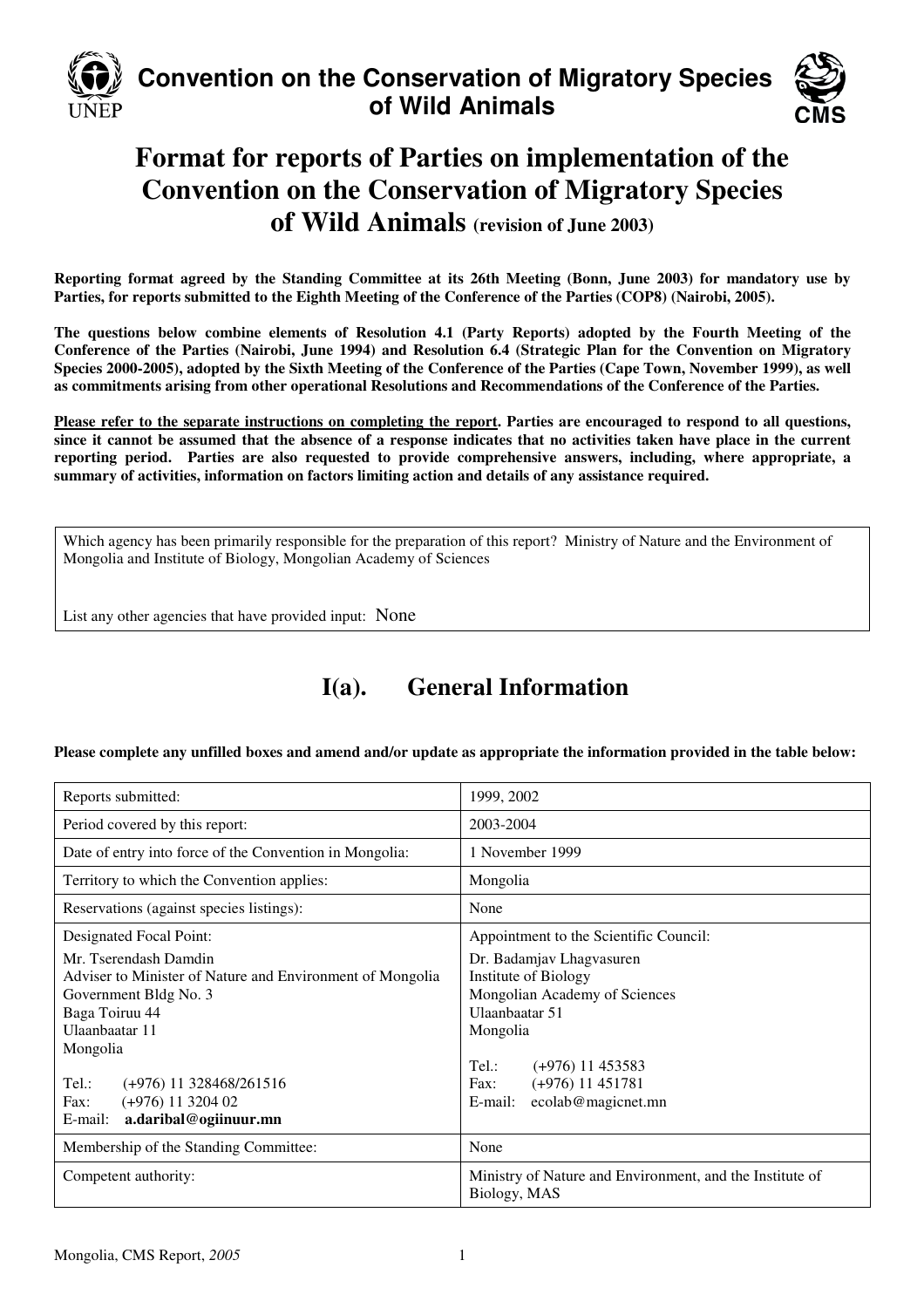| Implementing legislation:                                                                | Law on Environmental Protection (2000), Law on Fauna<br>(2000), Law on Special protected Areas                                                                                     |
|------------------------------------------------------------------------------------------|------------------------------------------------------------------------------------------------------------------------------------------------------------------------------------|
| Other relevant conventions/agreements (apart from CMS) to<br>which Mongolia is a Party:  | CBD, CITES, Ramsar, Desretification, MAB                                                                                                                                           |
| National policy instruments (e.g. national biodiversity<br>conservation strategy, etc.): | National Program for Biodiversity Conservation                                                                                                                                     |
| Non-signatory<br>Siberian Crane MoU:<br>v Signatory                                      |                                                                                                                                                                                    |
| Competent authority                                                                      | Name: Yansanjay Adiya<br>Address: Ministry of Nature and Environment of Mongolia,<br>Baga Toiruu-44, Ulaanbaatar-11<br>Tel.: +976-11-311356<br>Fax:<br>E-mail: ya_adiya@mongol.net |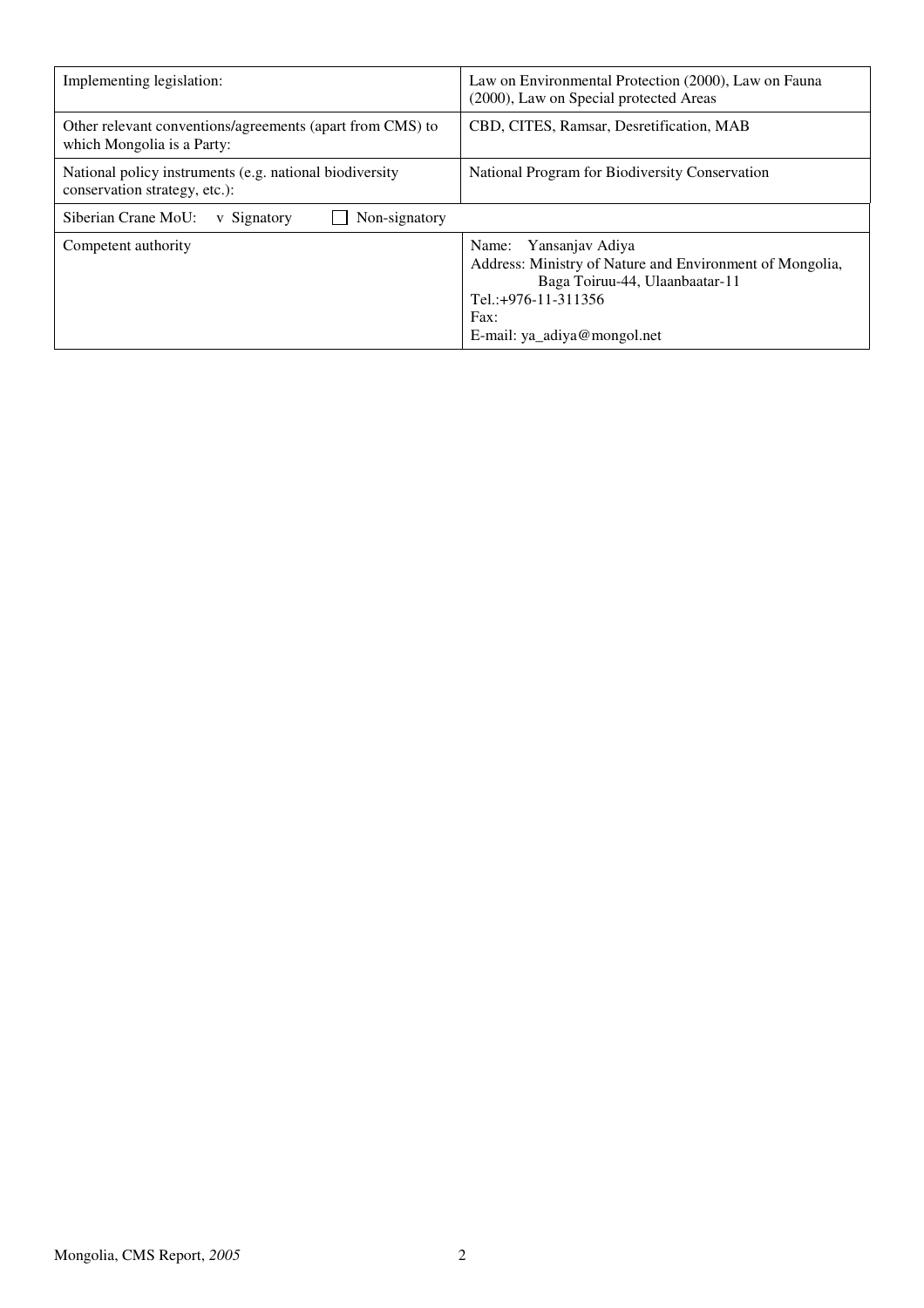# **I(b). Additional General Information**

| $\mathbf{1}$   | Which other government departments are involved in activities/initiatives for the conservation of migratory species in<br>your country? (Please list.) Ministry of Food and Agriculture                                                                                                                                                                                                                                                                                                                                                                                                                                                                                                                                                                                                                                                                                                                                                                                                       |
|----------------|-----------------------------------------------------------------------------------------------------------------------------------------------------------------------------------------------------------------------------------------------------------------------------------------------------------------------------------------------------------------------------------------------------------------------------------------------------------------------------------------------------------------------------------------------------------------------------------------------------------------------------------------------------------------------------------------------------------------------------------------------------------------------------------------------------------------------------------------------------------------------------------------------------------------------------------------------------------------------------------------------|
| 1a             | If more than one government department is involved, describe the interaction/relationship between these government<br>departments: Not applicable                                                                                                                                                                                                                                                                                                                                                                                                                                                                                                                                                                                                                                                                                                                                                                                                                                             |
| 2              | List the main non-governmental organizations actively involved in initiatives for the conservation of migratory species in<br>your country, and describe their involvement: WWF Mongolia, Mongolian Saiga Conservation Foundation, "Argali"<br>Research Center, Wildlife Research and Conservation Center, Mongolian Wildlife Management Foundation,<br><b>Ornithological Foundation</b>                                                                                                                                                                                                                                                                                                                                                                                                                                                                                                                                                                                                      |
| 3              | Describe any involvement of the private sector in the conservation of migratory species in your country:<br>None                                                                                                                                                                                                                                                                                                                                                                                                                                                                                                                                                                                                                                                                                                                                                                                                                                                                              |
| $\overline{4}$ | Note any interactions between these sectors in the conservation of migratory species in your country: WWF Mongolia is<br>implementing a broad scaled activities on conservation and research of endangered wildlife species in Altay-Sayan<br>ecoregion in close cooperation with the MNE, MAS and other governmental and non-governmental organizations of<br>Mongolia, including the Mongolian Saiga Conservation Foundation; "Argali" Research Center is implementing a long-<br>term project on research and conservation of argali under supervision of the Institute of Biology; Wildlife Research and<br>Conservation Center and the Wildlife Managements Fund are closely cooperating on conservation and management of<br>the rare and endangered wildlife species of Mongolia in close cooperation with the MNE and MAS. Ornthological<br>Foundation of Mongolia is closely cooperating with the MNE and MAS in conservation and management activities of<br>the birds in Mongolia. |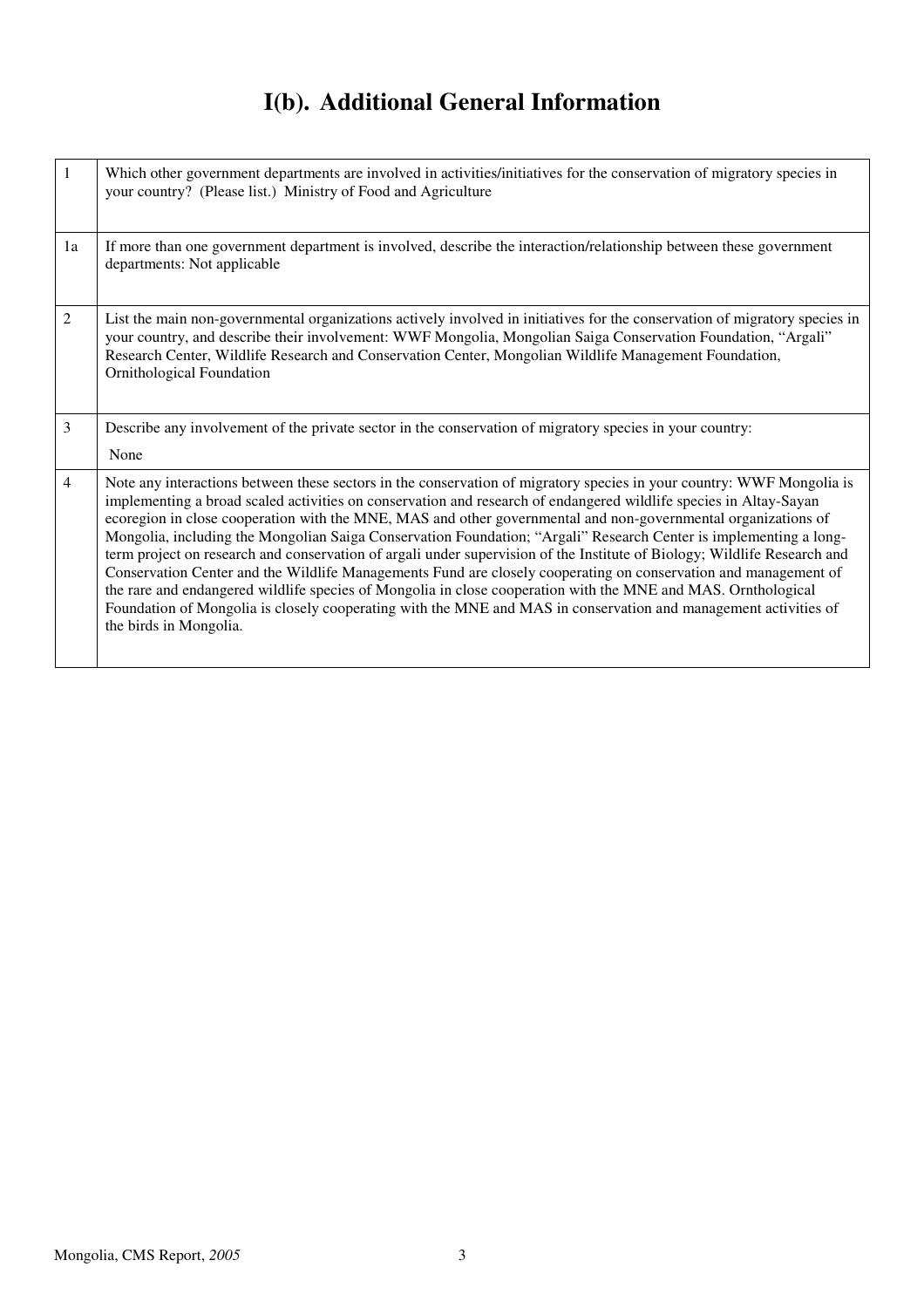# **II. Appendix I species**

## **1. BIRDS**

### **1.1 General questions on Appendix I bird species**

| 1              | Identify the Ministry, agency/department, or organisation responsible for leading actions relating to Appendix I bird<br>species: Ministry of Nature and the Environment, and the Institute of Biology, MAS                                                                                                                                                                                                                                                                                                  |
|----------------|--------------------------------------------------------------------------------------------------------------------------------------------------------------------------------------------------------------------------------------------------------------------------------------------------------------------------------------------------------------------------------------------------------------------------------------------------------------------------------------------------------------|
| 2              | Is the taking of all Appendix I bird species prohibited by the national implementing<br>$x$   Yes<br>No<br>legislation cited in Table I(a) (General Information)?<br>If other legislation is relevant, please provide details:                                                                                                                                                                                                                                                                               |
| 2a             | If the taking of Appendix I bird species is prohibited by law, have any exceptions<br>Yes<br>No<br>X<br>been granted to the prohibition?<br>If Yes, please provide details (Include the date on which the exception was notified to the CMS Secretariat pursuant to<br>CMS Article $III(7)$ :                                                                                                                                                                                                                |
| 3              | Identify any obstacles to migration that exist in relation to Appendix I bird species: Habitat reduction due to livestock<br>herding, occupation of water sources by herders, mining companies; poaching                                                                                                                                                                                                                                                                                                     |
| 3a             | What actions are being undertaken to overcome these obstacles? Establishment of certain Pas, Inclusion of their habitats<br>and nesting areas to International Network Sites (RAMSAR, EAN)                                                                                                                                                                                                                                                                                                                   |
| 3 <sub>b</sub> | What assistance, if any, does your country require in order to overcome these obstacles? Detailed research on population<br>status, migration routes and conservation of all Appendix 1 species to identify the conservation priorities                                                                                                                                                                                                                                                                      |
| 4              | What actions have been taken to prevent, reduce or control factors that are endangering or are likely to further endanger<br>bird species, including strictly controlling the introduction of, or controlling or eliminating, already introduced exotic<br>species (Article III $(4)(c)$ )? Conservation advertisements among local people                                                                                                                                                                   |
| 4a             | Describe any factors that may limit action being taken in this regard: Poverty and poaching                                                                                                                                                                                                                                                                                                                                                                                                                  |
| 4b             | What assistance, if any, does your country require to overcome these factors? Poverty reduction, habitat restoration, strict<br>antipoaching activities etc                                                                                                                                                                                                                                                                                                                                                  |
|                | Notes: Mongolia is one of the most favorable places for migratory birds. Traditionally Mongolians do not shoot most of<br>the bird species in Mongolia and, therefore, many of migratory bird species nest during the summer in Mongolia's lakes,<br>rivers and ponds.                                                                                                                                                                                                                                       |
|                | The Mongolian lakes are home to many birds migrating from Siberia to the south in autumn and from the south to the<br>north in spring, and have received special protection. Membership of CMS has brought further opportunities to<br>strengthen conservation measures for these migratory birds. If Mongolia's two neighbours, the Russian Federation and<br>China, join the Convention further collaborative efforts will be taken for the promotion of transboundary protection of<br>migratory species. |

## **1.2 Questions on specific Appendix I bird species**

**The following section contains a table for each Appendix I bird species for which your country is considered to be a Range State. Please complete each table as appropriate, providing information in summary form. Where appropriate, please cross-reference to information already provided in national reports that have been submitted under other conventions (e.g. Convention on Biological Diversity, Ramsar Convention, CITES). (Attach annexes as necessary.)**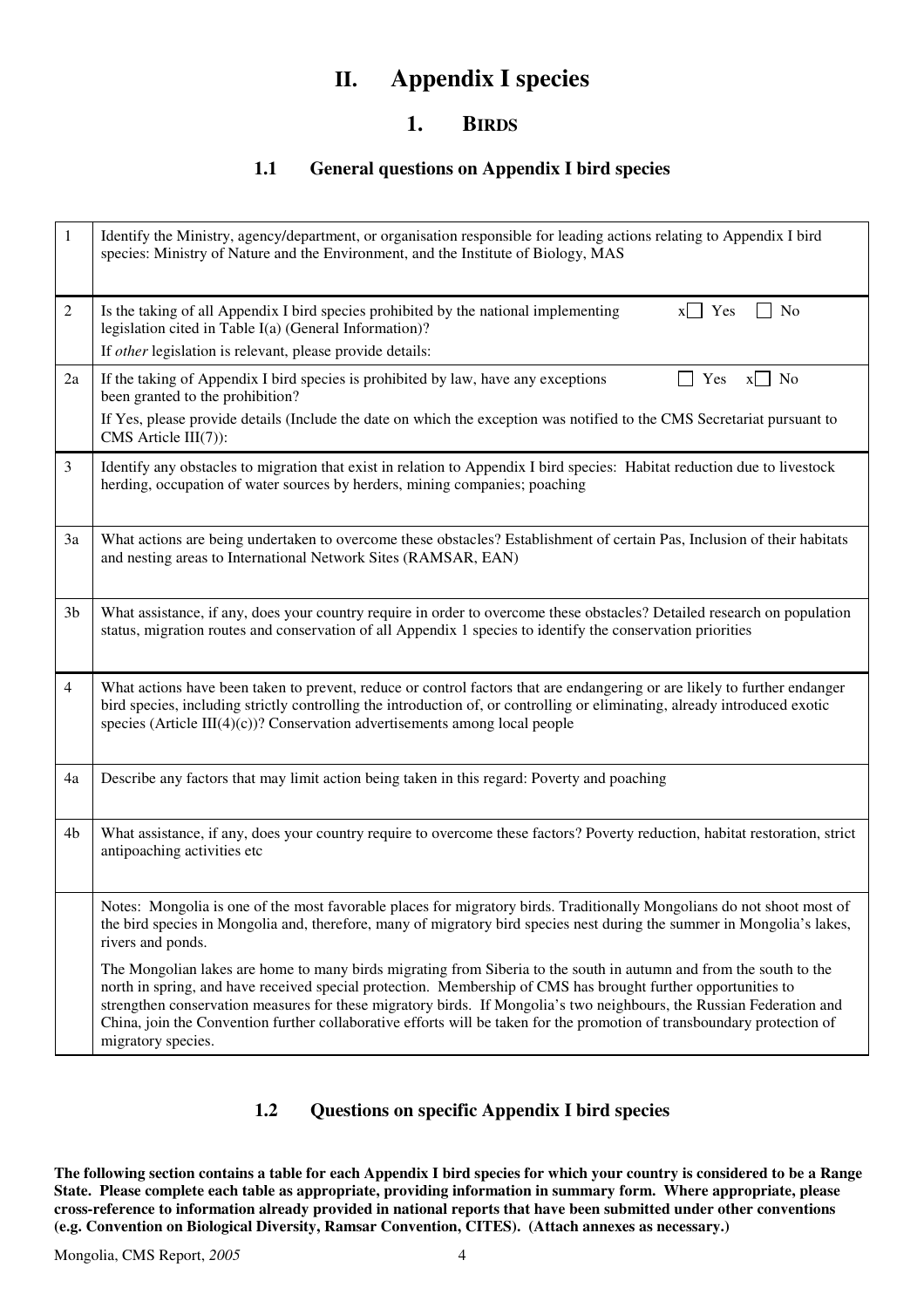|   | Species Haliaeetus albicilla – Common Name(s) White-tailed Eagle                                                                                                                                                            |  |
|---|-----------------------------------------------------------------------------------------------------------------------------------------------------------------------------------------------------------------------------|--|
| 1 | Is your country a Range State for this species?<br>⊠<br><b>No</b><br>Yes                                                                                                                                                    |  |
| 2 | Please provide published distribution reference: CITES Mongolia handbook, Red data Book of Mongolia and of Asia,<br>Bird catalog of Mongolia                                                                                |  |
| 3 | Summarise information on population size, trends and distribution (if known): Population size and distribution is<br>unknown but stable                                                                                     |  |
| 4 | Indicate (with an 'X') and briefly describe any activities that have been carried out in favour of this species in the<br>reporting period. (Please provide the title of the project and contact details, where available.) |  |
|   | x Research Institute of Biology, MAS                                                                                                                                                                                        |  |
|   | Monitoring                                                                                                                                                                                                                  |  |
|   | x Species protection                                                                                                                                                                                                        |  |
|   | Species restoration                                                                                                                                                                                                         |  |
|   | x Habitat protection                                                                                                                                                                                                        |  |
|   | Habitat restoration                                                                                                                                                                                                         |  |
|   | Other                                                                                                                                                                                                                       |  |
| 5 | If no activities have been carried out for this species in the reporting period, what has prevented such action being taken?                                                                                                |  |
|   | n/a                                                                                                                                                                                                                         |  |
| 6 | Describe any future activities that are planned for this species:                                                                                                                                                           |  |
|   | Detailed research and monitoring of habitat condition                                                                                                                                                                       |  |

|   | Species Aquila clanga – Common Name(s) Greater Spotted Eagle                                                                                                                                                                |
|---|-----------------------------------------------------------------------------------------------------------------------------------------------------------------------------------------------------------------------------|
| 1 | Is your country a Range State for this species?<br>x Yes<br>N <sub>0</sub>                                                                                                                                                  |
| 2 | Please provide published distribution reference: CITES, Red Data Book of Asia, Bird Catalogue of Mongolia                                                                                                                   |
| 3 | Summarise information on population size, trends and distribution (if known):                                                                                                                                               |
|   | N/a                                                                                                                                                                                                                         |
| 4 | Indicate (with an 'X') and briefly describe any activities that have been carried out in favour of this species in the<br>reporting period. (Please provide the title of the project and contact details, where available.) |
|   | Research                                                                                                                                                                                                                    |
|   | Monitoring                                                                                                                                                                                                                  |
|   | x Species protection                                                                                                                                                                                                        |
|   | Species restoration                                                                                                                                                                                                         |
|   | Habitat protection                                                                                                                                                                                                          |
|   | Habitat restoration                                                                                                                                                                                                         |
|   | Other                                                                                                                                                                                                                       |
| 5 | If no activities have been carried out for this species in the reporting period, what has prevented such action being taken?                                                                                                |
|   |                                                                                                                                                                                                                             |
| 6 | Describe any future activities that are planned for this species:                                                                                                                                                           |
|   | Detailed research and monitoring of habitat condition                                                                                                                                                                       |
|   |                                                                                                                                                                                                                             |

# *Species Aquila heliaca* – Common Name(s) Imperial Eagle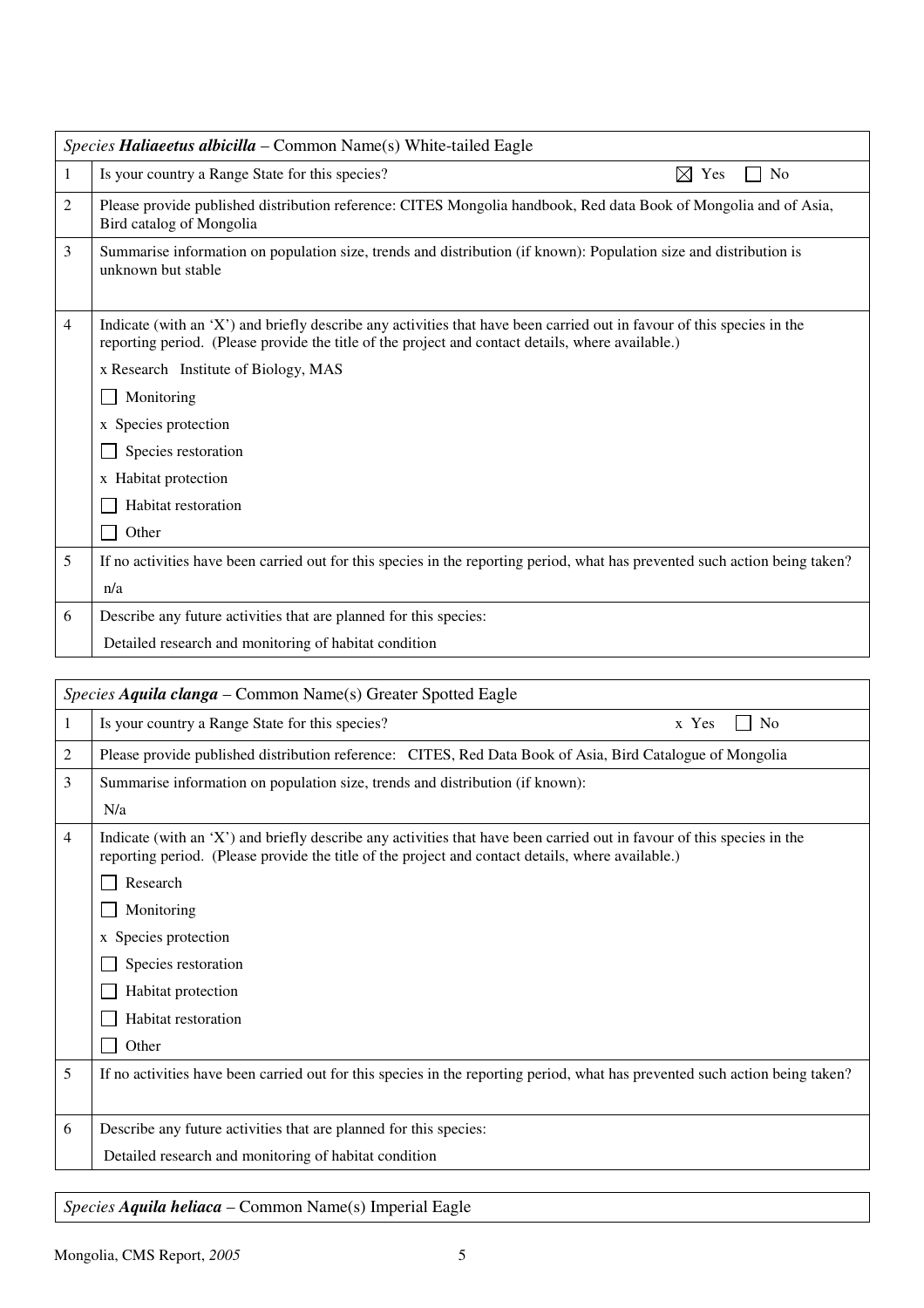| 1 | Is your country a Range State for this species?<br>x Yes<br>N <sub>o</sub>                                                                                                                                                  |
|---|-----------------------------------------------------------------------------------------------------------------------------------------------------------------------------------------------------------------------------|
| 2 | Please provide published distribution reference: CITES, Red Data Book of Asia, Bird Catalogue of Mongolia                                                                                                                   |
| 3 | Summarise information on population size, trends and distribution (if known):                                                                                                                                               |
|   | n/a                                                                                                                                                                                                                         |
| 4 | Indicate (with an 'X') and briefly describe any activities that have been carried out in favour of this species in the<br>reporting period. (Please provide the title of the project and contact details, where available.) |
|   | Research                                                                                                                                                                                                                    |
|   | Monitoring                                                                                                                                                                                                                  |
|   | x Species protection                                                                                                                                                                                                        |
|   | Species restoration                                                                                                                                                                                                         |
|   | Habitat protection                                                                                                                                                                                                          |
|   | Habitat restoration                                                                                                                                                                                                         |
|   | Other                                                                                                                                                                                                                       |
| 5 | If no activities have been carried out for this species in the reporting period, what has prevented such action being taken?                                                                                                |
|   | n/a                                                                                                                                                                                                                         |
| 6 | Describe any future activities that are planned for this species:                                                                                                                                                           |
|   | Detailed research and monitoring of habitat condition                                                                                                                                                                       |

|   | Species Falco naumanni - Common Name(s) Lesser Kestrel                                                                                                                                                                      |
|---|-----------------------------------------------------------------------------------------------------------------------------------------------------------------------------------------------------------------------------|
| 1 | Is your country a Range State for this species?<br>x Yes<br>N <sub>0</sub>                                                                                                                                                  |
| 2 | Please provide published distribution reference: CITES, Red Data Book of Asia, Bird Catalogue of Mongolia                                                                                                                   |
| 3 | Summarise information on population size, trends and distribution (if known):                                                                                                                                               |
|   | n/a                                                                                                                                                                                                                         |
| 4 | Indicate (with an 'X') and briefly describe any activities that have been carried out in favour of this species in the<br>reporting period. (Please provide the title of the project and contact details, where available.) |
|   | Research                                                                                                                                                                                                                    |
|   | Monitoring                                                                                                                                                                                                                  |
|   | Species protection                                                                                                                                                                                                          |
|   | Species restoration                                                                                                                                                                                                         |
|   | Habitat protection                                                                                                                                                                                                          |
|   | Habitat restoration                                                                                                                                                                                                         |
|   | Other                                                                                                                                                                                                                       |
| 5 | If no activities have been carried out for this species in the reporting period, what has prevented such action being taken?                                                                                                |
|   | Luck of fund                                                                                                                                                                                                                |
| 6 | Describe any future activities that are planned for this species:                                                                                                                                                           |
|   | Detailed research and monitoring of habitat condition                                                                                                                                                                       |
|   |                                                                                                                                                                                                                             |

| <i>Species Grus leucogeranus – Common Name(s) Siberian Crane</i> |                                                                                                                        |  |
|------------------------------------------------------------------|------------------------------------------------------------------------------------------------------------------------|--|
|                                                                  | Is your country a Range State for this species?<br>$x \text{Yes} \mid \text{No}$                                       |  |
|                                                                  | Please provide published distribution reference: : CITES, Red Data Book of Asia, Bird Catalogue of Mongolia            |  |
| 3                                                                | Summarise information on population size, trends and distribution (if known):                                          |  |
|                                                                  | Population has been estimated from 1 to 7 individuals since 1999, distribution is unknown                              |  |
|                                                                  | Indicate (with an 'X') and briefly describe any activities that have been carried out in favour of this species in the |  |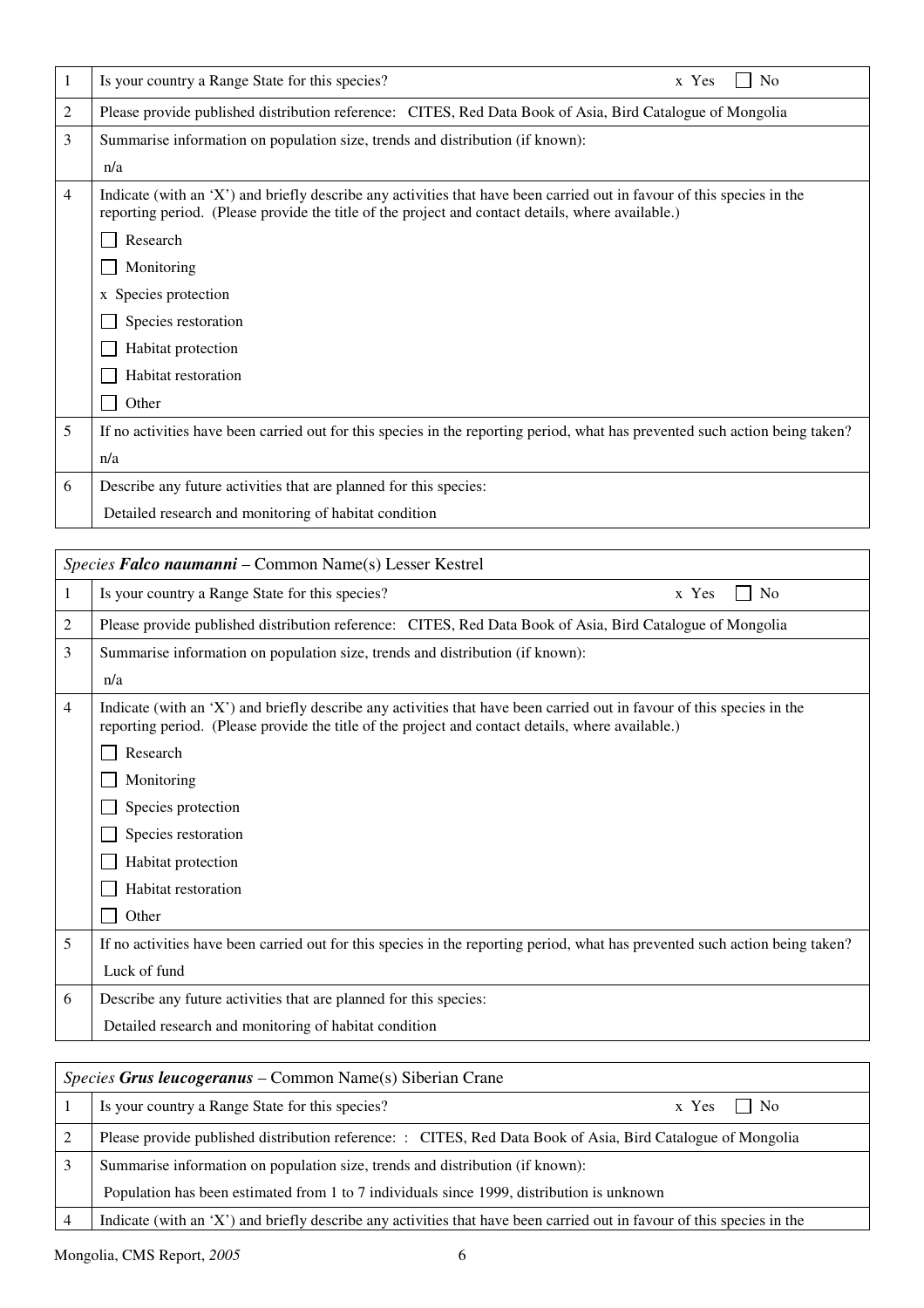|   | reporting period. (Please provide the title of the project and contact details, where available.)                            |
|---|------------------------------------------------------------------------------------------------------------------------------|
|   | x Research<br>Local ornithologists                                                                                           |
|   | Monitoring                                                                                                                   |
|   | x Species protection Siberian Crane MOU                                                                                      |
|   | Species restoration                                                                                                          |
|   | x Habitat protection                                                                                                         |
|   | Habitat restoration                                                                                                          |
|   | Other                                                                                                                        |
| 5 | If no activities have been carried out for this species in the reporting period, what has prevented such action being taken? |
|   | n/a                                                                                                                          |
| 6 | Describe any future activities that are planned for this species:                                                            |
|   | Detailed research and monitoring of habitat condition                                                                        |

|   | Species Aythya nyroca – Common Name(s) Ferruginous Pochard, Ferruginous Duck                                                                                                                                                |
|---|-----------------------------------------------------------------------------------------------------------------------------------------------------------------------------------------------------------------------------|
| 1 | Is your country a Range State for this species?<br>x Yes<br>No                                                                                                                                                              |
| 2 | Please provide published distribution reference: Red Data Book of Asia, Bird Catalogue of Mongolia                                                                                                                          |
| 3 | Summarise information on population size, trends and distribution (if known):                                                                                                                                               |
|   | n/a                                                                                                                                                                                                                         |
| 4 | Indicate (with an 'X') and briefly describe any activities that have been carried out in favour of this species in the<br>reporting period. (Please provide the title of the project and contact details, where available.) |
|   | Research                                                                                                                                                                                                                    |
|   | Monitoring                                                                                                                                                                                                                  |
|   | Species protection                                                                                                                                                                                                          |
|   | Species restoration                                                                                                                                                                                                         |
|   | Habitat protection                                                                                                                                                                                                          |
|   | Habitat restoration                                                                                                                                                                                                         |
|   | Other                                                                                                                                                                                                                       |
| 5 | If no activities have been carried out for this species in the reporting period, what has prevented such action being taken?                                                                                                |
|   | No fund                                                                                                                                                                                                                     |
| 6 | Describe any future activities that are planned for this species:                                                                                                                                                           |
|   | Detailed research and monitoring of habitat condition                                                                                                                                                                       |
|   |                                                                                                                                                                                                                             |

| <i>Species Oxyura leucocephala – Common Name(s)</i> White-headed Duck |                                                                                                                                                         |
|-----------------------------------------------------------------------|---------------------------------------------------------------------------------------------------------------------------------------------------------|
|                                                                       | Is your country a Range State for this species?<br>$x \text{Yes}$     No                                                                                |
|                                                                       | Please provide published distribution reference: CITES, Red Data Book of Asia, Bird Catalogue of Mongolia, Action<br>Plan for White-headed duck of Asia |
|                                                                       | Summarise information on population size, trends and distribution (if known):                                                                           |
|                                                                       | Around 1700 individuals in Mongolia, distribution is unknown                                                                                            |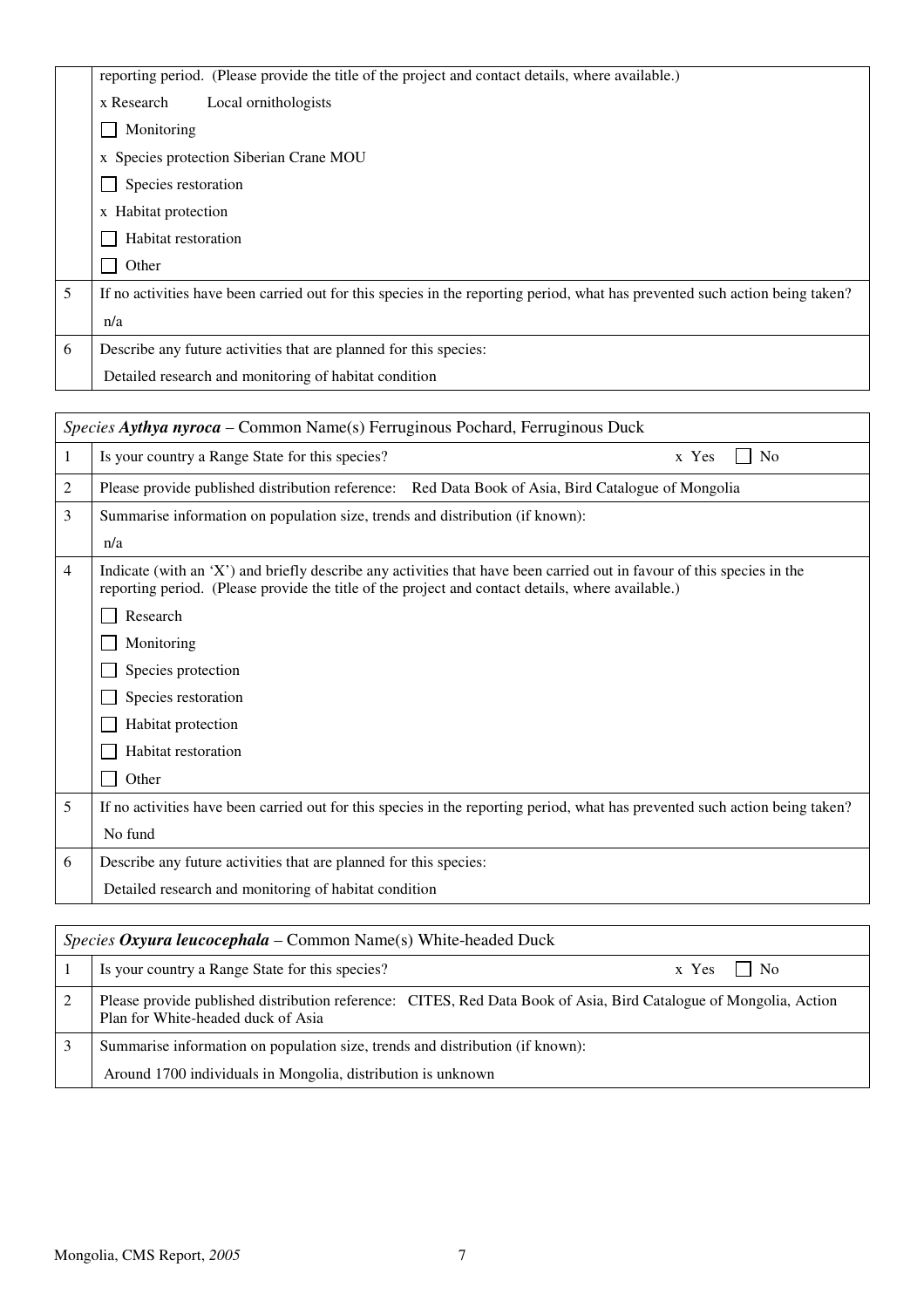| 4 | Indicate (with an 'X') and briefly describe any activities that have been carried out in favour of this species in the<br>reporting period. (Please provide the title of the project and contact details, where available.) |
|---|-----------------------------------------------------------------------------------------------------------------------------------------------------------------------------------------------------------------------------|
|   | Institute of biology, MAS<br>x Research                                                                                                                                                                                     |
|   | Monitoring                                                                                                                                                                                                                  |
|   | x Species protection                                                                                                                                                                                                        |
|   | Species restoration                                                                                                                                                                                                         |
|   | x Habitat protection                                                                                                                                                                                                        |
|   | Habitat restoration                                                                                                                                                                                                         |
|   | Other                                                                                                                                                                                                                       |
| 5 | If no activities have been carried out for this species in the reporting period, what has prevented such action being taken?                                                                                                |
|   | n/a                                                                                                                                                                                                                         |
| 6 | Describe any future activities that are planned for this species:                                                                                                                                                           |
|   | Detailed research and monitoring of habitat condition                                                                                                                                                                       |

|   | Species Pelecanus crispus – Common Name(s) Dalmatian Pelican                                                                                                                                                                |  |
|---|-----------------------------------------------------------------------------------------------------------------------------------------------------------------------------------------------------------------------------|--|
| 1 | $\boxtimes$ Yes<br>Is your country a Range State for this species?<br>N <sub>0</sub>                                                                                                                                        |  |
| 2 | Please provide published distribution reference: CITES, Red Data Book of Asia, Bird Catalogue of Mongolia                                                                                                                   |  |
| 3 | Summarise information on population size, trends and distribution (if known):                                                                                                                                               |  |
|   | Up to 100, declining, no more than 10 nesting pairs                                                                                                                                                                         |  |
| 4 | Indicate (with an 'X') and briefly describe any activities that have been carried out in favour of this species in the<br>reporting period. (Please provide the title of the project and contact details, where available.) |  |
|   | x Research                                                                                                                                                                                                                  |  |
|   | x Monitoring                                                                                                                                                                                                                |  |
|   | x Species protection                                                                                                                                                                                                        |  |
|   | Species restoration                                                                                                                                                                                                         |  |
|   | x Habitat protection                                                                                                                                                                                                        |  |
|   | Habitat restoration                                                                                                                                                                                                         |  |
|   | Other                                                                                                                                                                                                                       |  |
| 5 | If no activities have been carried out for this species in the reporting period, what has prevented such action being taken?                                                                                                |  |
|   | n/a                                                                                                                                                                                                                         |  |
| 6 | Describe any future activities that are planned for this species:                                                                                                                                                           |  |
|   | Detailed research and monitoring of habitat condition                                                                                                                                                                       |  |
|   |                                                                                                                                                                                                                             |  |

| <i>Species Larus relictus – Common Name(s) Relict Gull</i>                                                |  |
|-----------------------------------------------------------------------------------------------------------|--|
| $\boxtimes$ Yes $\Box$ No<br>Is your country a Range State for this species?                              |  |
| Please provide published distribution reference: CITES, Red Data Book of Asia, Bird Catalogue of Mongolia |  |
| Summarise information on population size, trends and distribution (if known):                             |  |
| n/a                                                                                                       |  |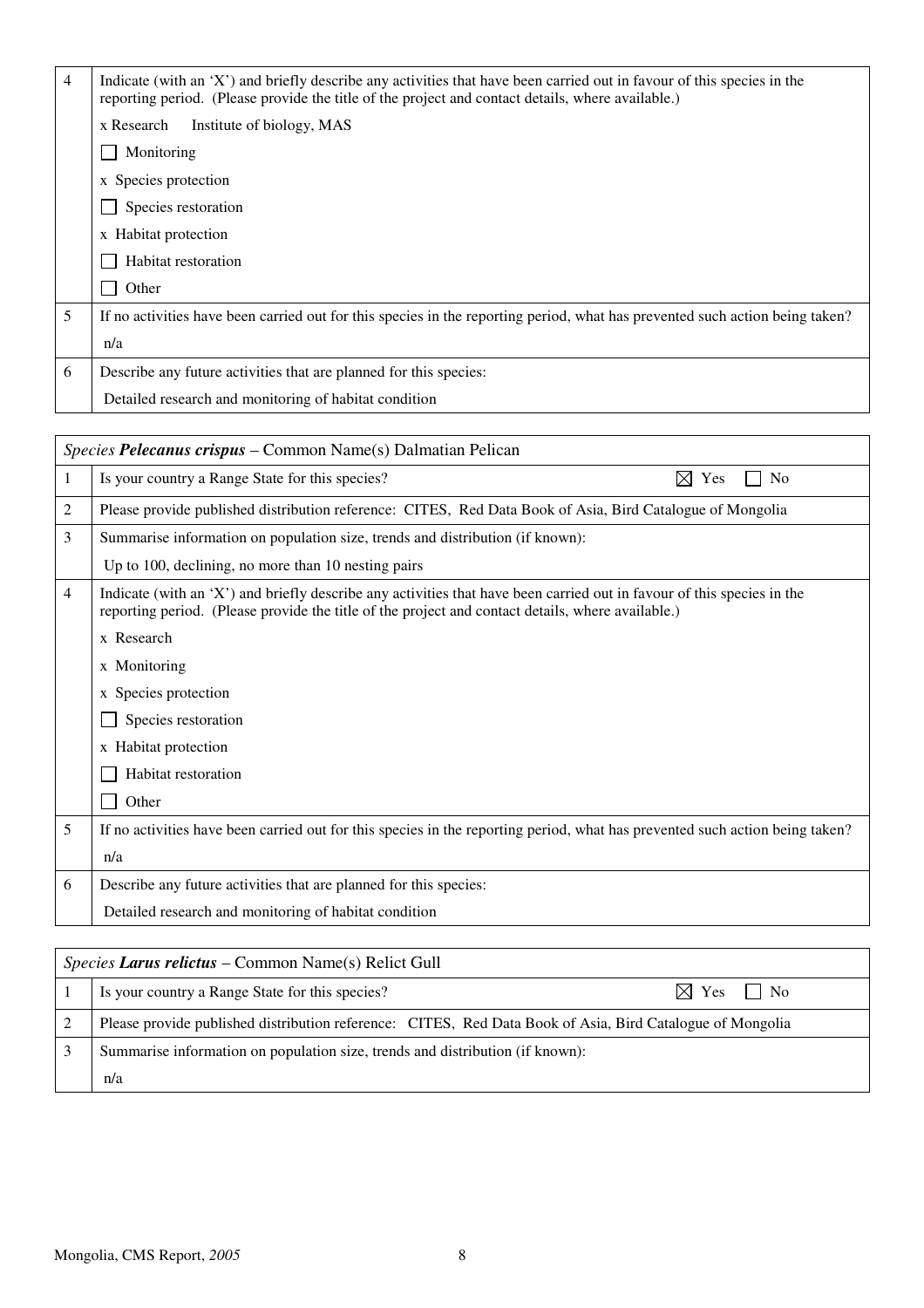| 4 | Indicate (with an 'X') and briefly describe any activities that have been carried out in favour of this species in the<br>reporting period. (Please provide the title of the project and contact details, where available.) |
|---|-----------------------------------------------------------------------------------------------------------------------------------------------------------------------------------------------------------------------------|
|   | x Research                                                                                                                                                                                                                  |
|   | Monitoring                                                                                                                                                                                                                  |
|   | x Species protection                                                                                                                                                                                                        |
|   | Species restoration                                                                                                                                                                                                         |
|   | x Habitat protection                                                                                                                                                                                                        |
|   | Habitat restoration                                                                                                                                                                                                         |
|   | Other                                                                                                                                                                                                                       |
| 5 | If no activities have been carried out for this species in the reporting period, what has prevented such action being taken?                                                                                                |
|   | n/a                                                                                                                                                                                                                         |
| 6 | Describe any future activities that are planned for this species:                                                                                                                                                           |
|   | Detailed research and monitoring of habitat condition                                                                                                                                                                       |

| Species Larus saundersi - Common Name(s) Saunder's Gull, Chinese Black-headed Gull                                                                                                                                          |  |
|-----------------------------------------------------------------------------------------------------------------------------------------------------------------------------------------------------------------------------|--|
| Is your country a Range State for this species?<br>Yes<br>x No                                                                                                                                                              |  |
| Please provide published distribution reference:                                                                                                                                                                            |  |
| Summarise information on population size, trends and distribution (if known):                                                                                                                                               |  |
|                                                                                                                                                                                                                             |  |
| Indicate (with an 'X') and briefly describe any activities that have been carried out in favour of this species in the<br>reporting period. (Please provide the title of the project and contact details, where available.) |  |
| Research                                                                                                                                                                                                                    |  |
| Monitoring                                                                                                                                                                                                                  |  |
| Species protection                                                                                                                                                                                                          |  |
| Species restoration                                                                                                                                                                                                         |  |
| Habitat protection                                                                                                                                                                                                          |  |
| Habitat restoration                                                                                                                                                                                                         |  |
| Other                                                                                                                                                                                                                       |  |
| If no activities have been carried out for this species in the reporting period, what has prevented such action being taken?                                                                                                |  |
|                                                                                                                                                                                                                             |  |
| Describe any future activities that are planned for this species:                                                                                                                                                           |  |
|                                                                                                                                                                                                                             |  |
|                                                                                                                                                                                                                             |  |

| Species Anas formosa – Common Name(s) Baikal Teal                                                                                       |  |
|-----------------------------------------------------------------------------------------------------------------------------------------|--|
| Is your country a Range State for this species?<br>No.<br>$x \text{Yes}$                                                                |  |
| Please provide published distribution reference: CITES, Red Data Book of Asia, Bird Catalogue of Mongolia, Red Data<br>Book of Mongolia |  |
| Summarise information on population size, trends and distribution (if known):                                                           |  |
| n/a                                                                                                                                     |  |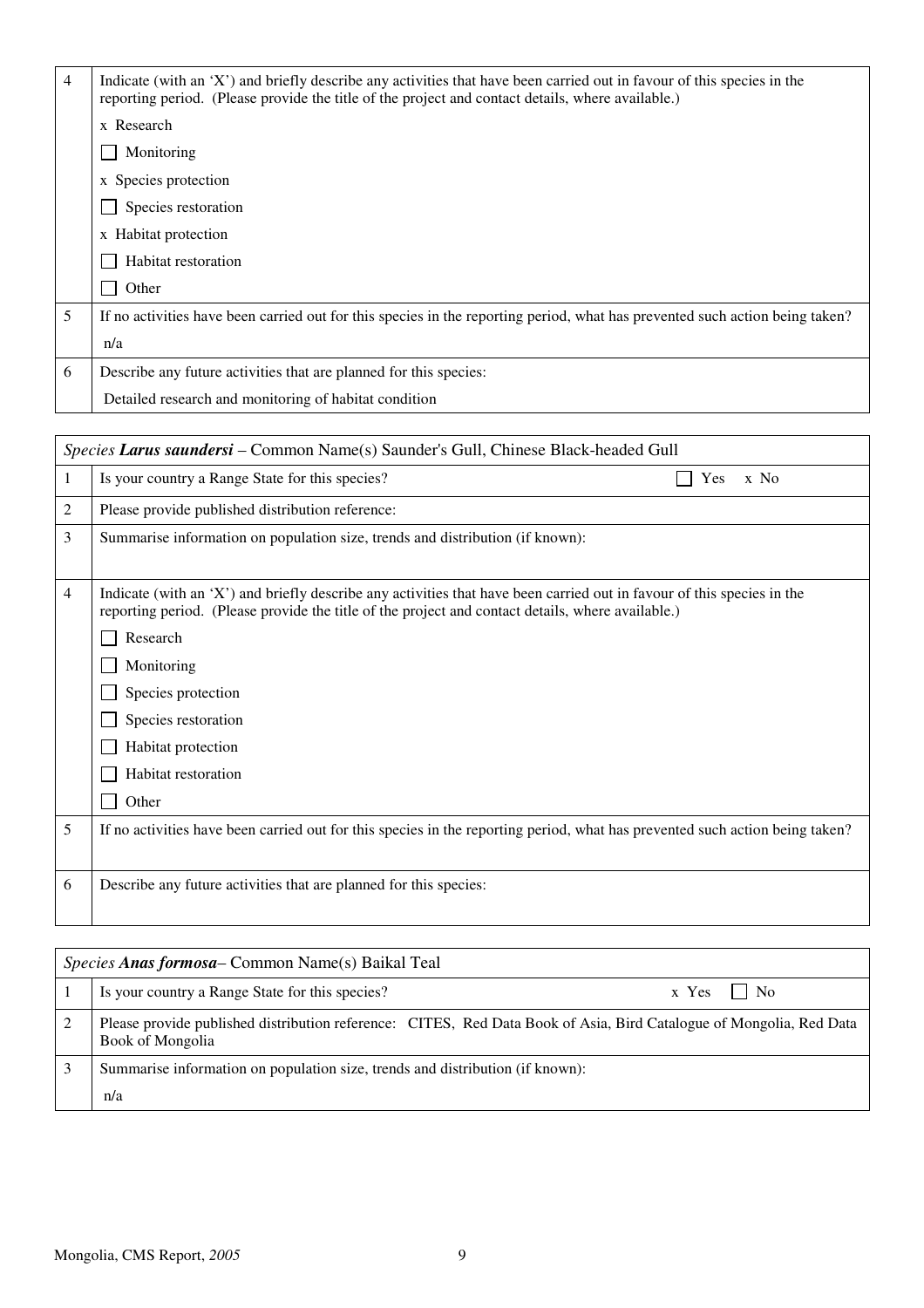| 4 | Indicate (with an 'X') and briefly describe any activities that have been carried out in favour of this species in the<br>reporting period. (Please provide the title of the project and contact details, where available.) |
|---|-----------------------------------------------------------------------------------------------------------------------------------------------------------------------------------------------------------------------------|
|   | Research                                                                                                                                                                                                                    |
|   | Monitoring                                                                                                                                                                                                                  |
|   | x Species protection                                                                                                                                                                                                        |
|   | Species restoration                                                                                                                                                                                                         |
|   | x Habitat protection                                                                                                                                                                                                        |
|   | Habitat restoration                                                                                                                                                                                                         |
|   | Other                                                                                                                                                                                                                       |
| 5 | If no activities have been carried out for this species in the reporting period, what has prevented such action being taken?                                                                                                |
|   | n/a                                                                                                                                                                                                                         |
| 6 | Describe any future activities that are planned for this species:                                                                                                                                                           |
|   | Detailed research and monitoring of habitat condition                                                                                                                                                                       |

|   | Species Anser cygnoides – Common Name(s) Swan Goose                                                                                                                                                                         |  |
|---|-----------------------------------------------------------------------------------------------------------------------------------------------------------------------------------------------------------------------------|--|
| 1 | Is your country a Range State for this species?<br>x Yes<br>N <sub>0</sub>                                                                                                                                                  |  |
| 2 | Please provide published distribution reference: CITES, Red Data Book of Asia, Bird Catalogue of Mongolia                                                                                                                   |  |
| 3 | Summarise information on population size, trends and distribution (if known):                                                                                                                                               |  |
|   | No more than 50000, stable and increasing, distribution is unknown                                                                                                                                                          |  |
| 4 | Indicate (with an 'X') and briefly describe any activities that have been carried out in favour of this species in the<br>reporting period. (Please provide the title of the project and contact details, where available.) |  |
|   | x Research                                                                                                                                                                                                                  |  |
|   | x Monitoring                                                                                                                                                                                                                |  |
|   | x Species protection                                                                                                                                                                                                        |  |
|   | Species restoration                                                                                                                                                                                                         |  |
|   | x Habitat protection                                                                                                                                                                                                        |  |
|   | Habitat restoration                                                                                                                                                                                                         |  |
|   | Other                                                                                                                                                                                                                       |  |
| 5 | If no activities have been carried out for this species in the reporting period, what has prevented such action being taken?                                                                                                |  |
|   | n/a                                                                                                                                                                                                                         |  |
| 6 | Describe any future activities that are planned for this species:                                                                                                                                                           |  |
|   | Detailed research and monitoring of habitat condition                                                                                                                                                                       |  |
|   |                                                                                                                                                                                                                             |  |

| <i>Species Grus monacha</i> – Common Name(s) Hooded Crane                                                 |  |
|-----------------------------------------------------------------------------------------------------------|--|
| Is your country a Range State for this species?<br>$x \text{Yes} \perp \text{No}$                         |  |
| Please provide published distribution reference: CITES, Red Data Book of Asia, Bird Catalogue of Mongolia |  |
| Summarise information on population size, trends and distribution (if known):                             |  |
| No more than 100 individuals, declining, distribution unknown                                             |  |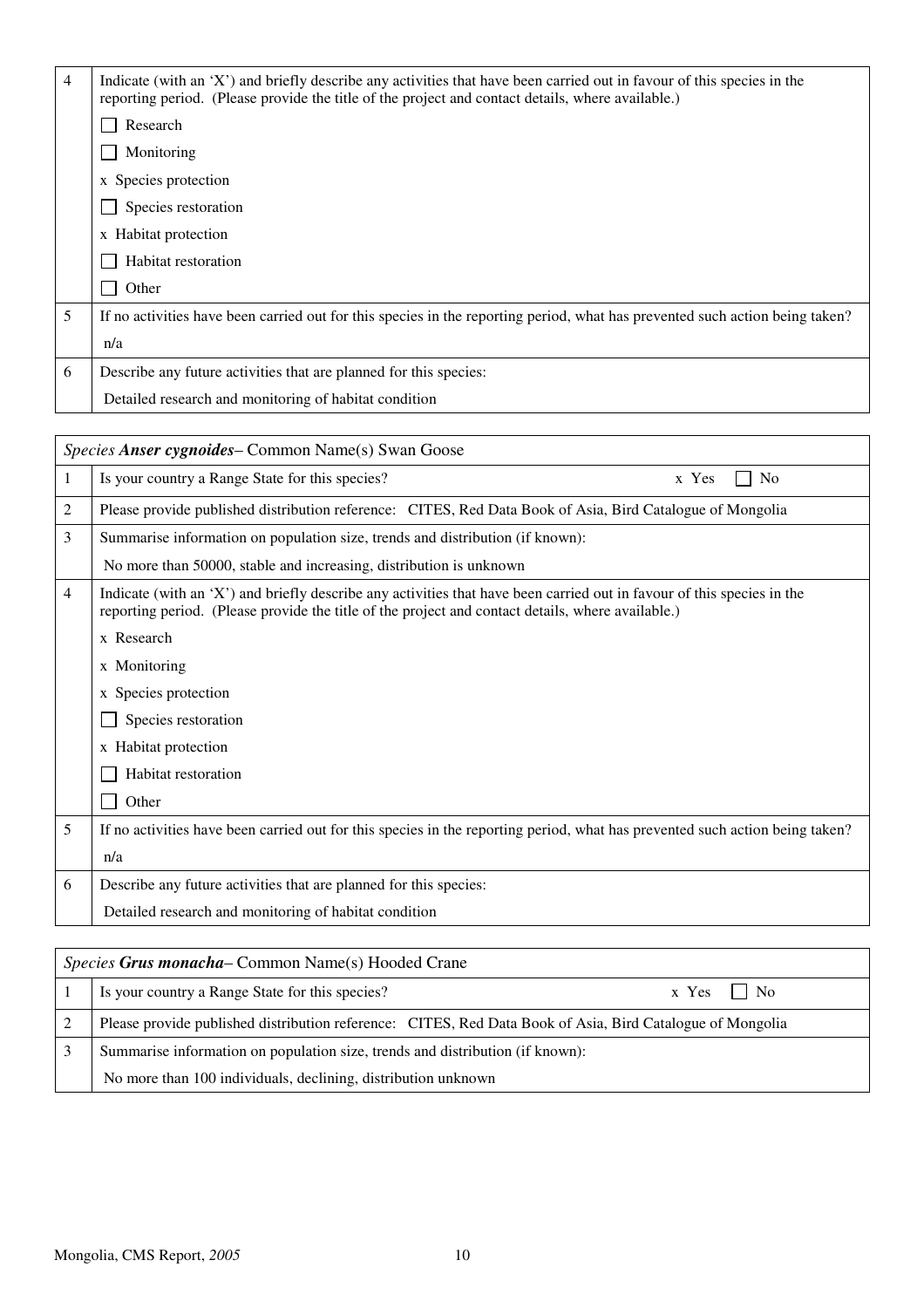| 4 | Indicate (with an 'X') and briefly describe any activities that have been carried out in favour of this species in the<br>reporting period. (Please provide the title of the project and contact details, where available.) |
|---|-----------------------------------------------------------------------------------------------------------------------------------------------------------------------------------------------------------------------------|
|   | x Research                                                                                                                                                                                                                  |
|   | x Monitoring                                                                                                                                                                                                                |
|   | x Species protection                                                                                                                                                                                                        |
|   | Species restoration                                                                                                                                                                                                         |
|   | x Habitat protection                                                                                                                                                                                                        |
|   | Habitat restoration                                                                                                                                                                                                         |
|   | Other                                                                                                                                                                                                                       |
| 5 | If no activities have been carried out for this species in the reporting period, what has prevented such action being taken?                                                                                                |
|   | n/a                                                                                                                                                                                                                         |
| 6 | Describe any future activities that are planned for this species:                                                                                                                                                           |
|   | Detailed research and monitoring of habitat condition                                                                                                                                                                       |

| <i>Species Grus vipio</i> – Common Name(s) White-naped Crane; White-necked Crane |                                                                                                                                                                                                                             |
|----------------------------------------------------------------------------------|-----------------------------------------------------------------------------------------------------------------------------------------------------------------------------------------------------------------------------|
| 1                                                                                | Is your country a Range State for this species?<br>N <sub>0</sub><br>x Yes                                                                                                                                                  |
| 2                                                                                | Please provide published distribution reference: CITES, Red Data Book of Asia, Bird Catalogue of Mongolia                                                                                                                   |
| 3                                                                                | Summarise information on population size, trends and distribution (if known):                                                                                                                                               |
|                                                                                  | No more than 1000 individuals, stable, distribution is unknown                                                                                                                                                              |
| $\overline{4}$                                                                   | Indicate (with an 'X') and briefly describe any activities that have been carried out in favour of this species in the<br>reporting period. (Please provide the title of the project and contact details, where available.) |
|                                                                                  | x Research                                                                                                                                                                                                                  |
|                                                                                  | x Monitoring                                                                                                                                                                                                                |
|                                                                                  | x Species protection                                                                                                                                                                                                        |
|                                                                                  | Species restoration                                                                                                                                                                                                         |
|                                                                                  | x Habitat protection                                                                                                                                                                                                        |
|                                                                                  | Habitat restoration                                                                                                                                                                                                         |
|                                                                                  | Other                                                                                                                                                                                                                       |
| 5                                                                                | If no activities have been carried out for this species in the reporting period, what has prevented such action being taken?                                                                                                |
|                                                                                  | n/a                                                                                                                                                                                                                         |
| 6                                                                                | Describe any future activities that are planned for this species:                                                                                                                                                           |
|                                                                                  | Detailed research and monitoring of habitat condition                                                                                                                                                                       |

#### **If you have information indicating that your country should be considered a Range State for any other bird species that is listed in CMS Appendix I, but which is not included in the tables above, please complete a table (provided below) for each species.**

| <i>Species name,</i> Common Name(s): n/a                                                                                                                                                                                    |
|-----------------------------------------------------------------------------------------------------------------------------------------------------------------------------------------------------------------------------|
| Please provide published distribution reference:                                                                                                                                                                            |
| Summarise information on population size, trends and distribution (if known):                                                                                                                                               |
| Indicate (with an 'X') and briefly describe any activities that have been carried out in favour of this species in the<br>reporting period. (Please provide the title of the project and contact details, where available): |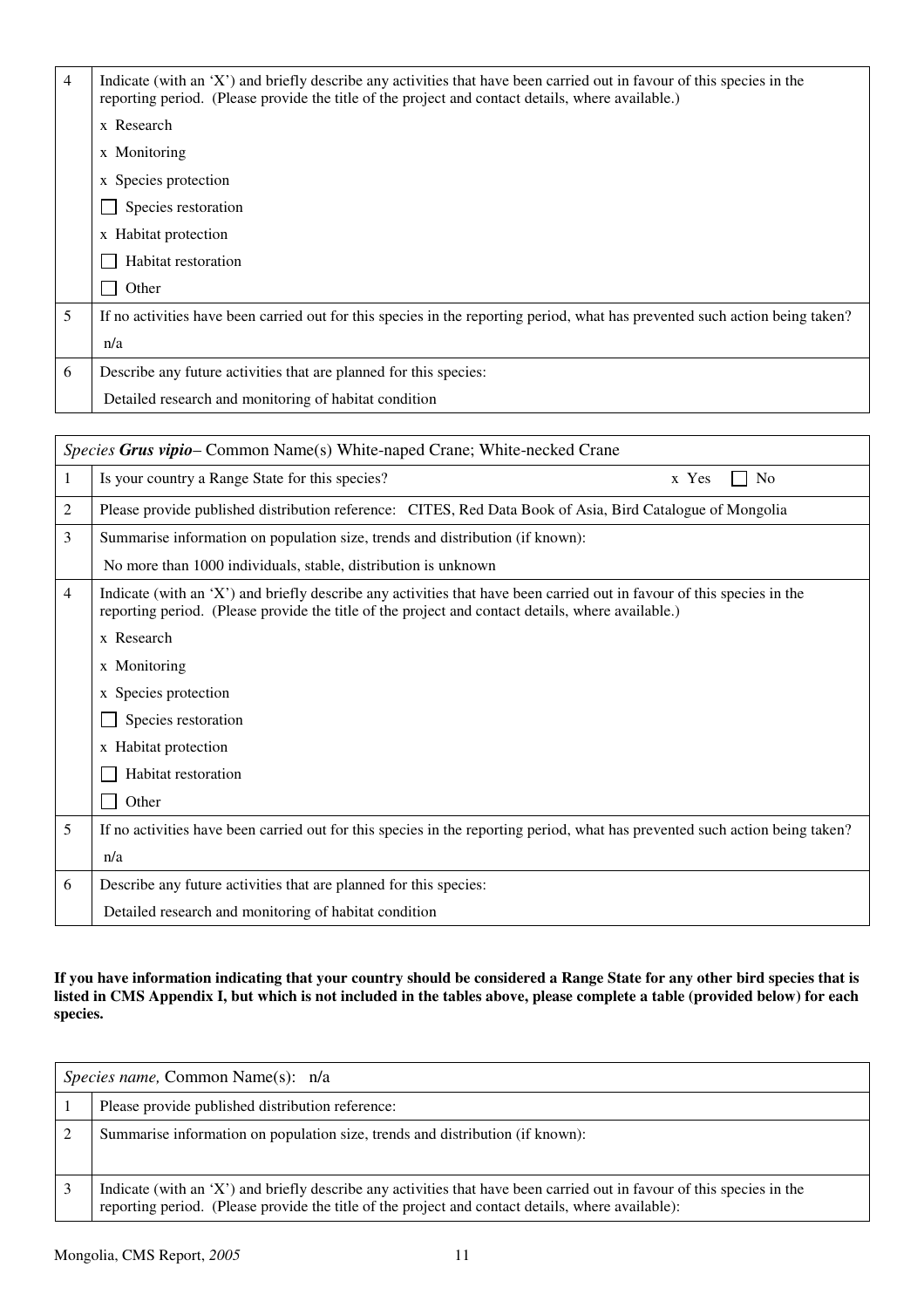|                | Research                                                                                                                     |
|----------------|------------------------------------------------------------------------------------------------------------------------------|
|                | Monitoring                                                                                                                   |
|                | Species protection                                                                                                           |
|                | Species restoration                                                                                                          |
|                | Habitat protection                                                                                                           |
|                | Habitat restoration                                                                                                          |
|                | Other                                                                                                                        |
| $\overline{4}$ | If no activities have been carried out for this species in the reporting period, what has prevented such action being taken? |
|                |                                                                                                                              |
| 5              | Describe any future activities that are planned for this species:                                                            |
|                |                                                                                                                              |

Miscellaneous information or comments on Appendix I birds in general: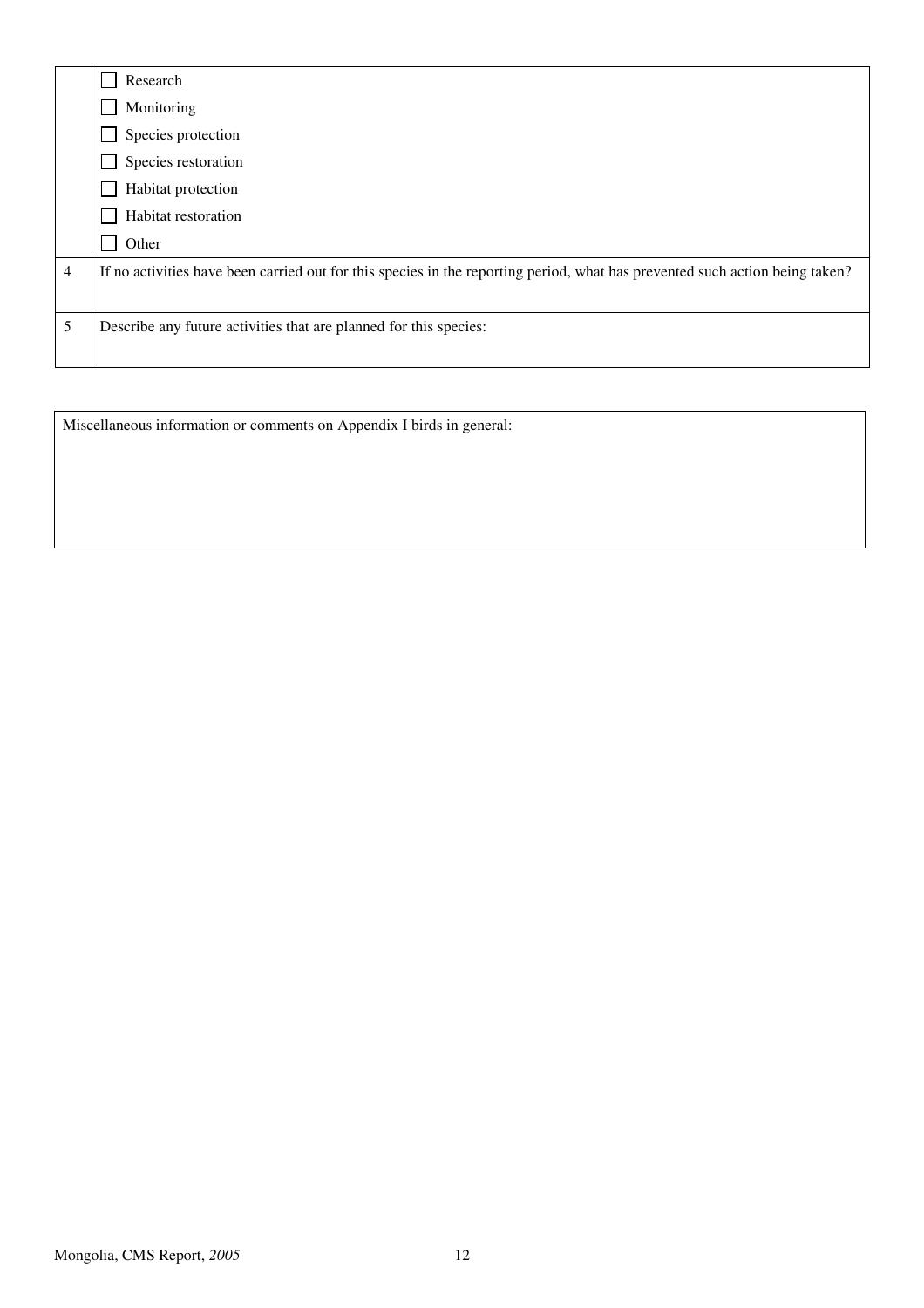# **2. MARINE MAMMALS**

## **2.1 General questions on Appendix I marine mammals**

| 1              | Identify the Ministry, agency/department, or organisation responsible for leading actions relating to Appendix I listed<br>marine mammals:<br>N/a                                                                                                                                                        |
|----------------|----------------------------------------------------------------------------------------------------------------------------------------------------------------------------------------------------------------------------------------------------------------------------------------------------------|
| $\overline{2}$ | N <sub>o</sub><br>Is the taking of all Appendix I marine mammals prohibited by the national<br>Yes<br>implementing legislation cited in Table I(a) (General Information)?<br>If other legislation is relevant, please provide details:                                                                   |
| 2a             | If the taking of Appendix I marine mammals is prohibited by law, have any exceptions<br>N <sub>0</sub><br>Yes<br>been granted to the prohibition?<br>If Yes, please provide details (Include the date on which the exception was notified to the CMS Secretariat pursuant to<br>$CMS$ Article $III(7)$ : |
| $\overline{3}$ | Identify any obstacles to migration that exist in relation to Appendix I marine mammals:                                                                                                                                                                                                                 |
| 3a             | What actions are being undertaken to overcome these obstacles?                                                                                                                                                                                                                                           |
| 3 <sub>b</sub> | What assistance, if any, does your country require in order to overcome these obstacles?                                                                                                                                                                                                                 |
| $\overline{4}$ | What actions have been taken to prevent, reduce or control factors that are endangering or are likely to further endanger<br>species of marine mammal, including strictly controlling the introduction of, or controlling or eliminating, already<br>introduced exotic species (Article III $(4)(c)$ )?  |
| 4a             | Describe any factors that may limit action being taken in this regard:                                                                                                                                                                                                                                   |
| 4 <sub>b</sub> | What assistance, if any, does your country require to overcome these factors?                                                                                                                                                                                                                            |

## **2.2 Questions on specific Appendix I marine mammals**

**If you have information indicating that your country should be considered a Range State for any marine mammal species that is listed in CMS Appendix I, please complete a table (provided below) for each species.**

| <i>Species name, Common name(s):</i> |                                                                                                                                                                                                                                         |
|--------------------------------------|-----------------------------------------------------------------------------------------------------------------------------------------------------------------------------------------------------------------------------------------|
|                                      | Please provide published distribution reference:                                                                                                                                                                                        |
|                                      | Summarise information on population size, trends and distribution (if known):                                                                                                                                                           |
| 3                                    | Indicate (with an 'X') and briefly describe any activities that have been carried out in favour of this species in the<br>reporting period. (Please provide the title of the project and contact details, where available):<br>Research |
|                                      | Monitoring                                                                                                                                                                                                                              |
|                                      | Species protection                                                                                                                                                                                                                      |
|                                      | Species restoration                                                                                                                                                                                                                     |

Mongolia, CMS Report, 2005 13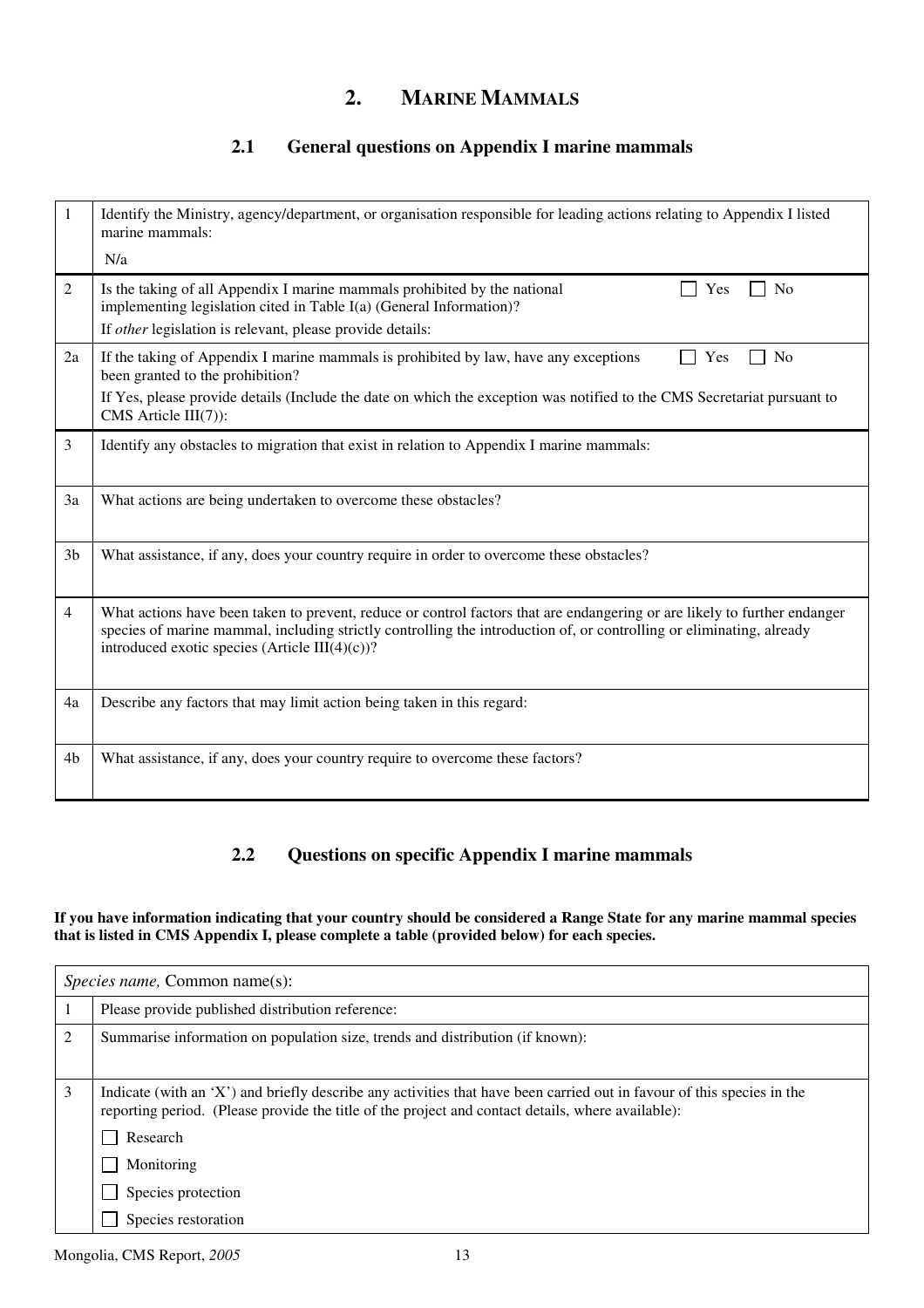|   | Habitat protection                                                                                                           |
|---|------------------------------------------------------------------------------------------------------------------------------|
|   | Habitat restoration                                                                                                          |
|   | Other                                                                                                                        |
| 4 | If no activities have been carried out for this species in the reporting period, what has prevented such action being taken? |
|   | Describe any future activities that are planned for this species:                                                            |

Miscellaneous information or comments on Appendix I marine mammals in general: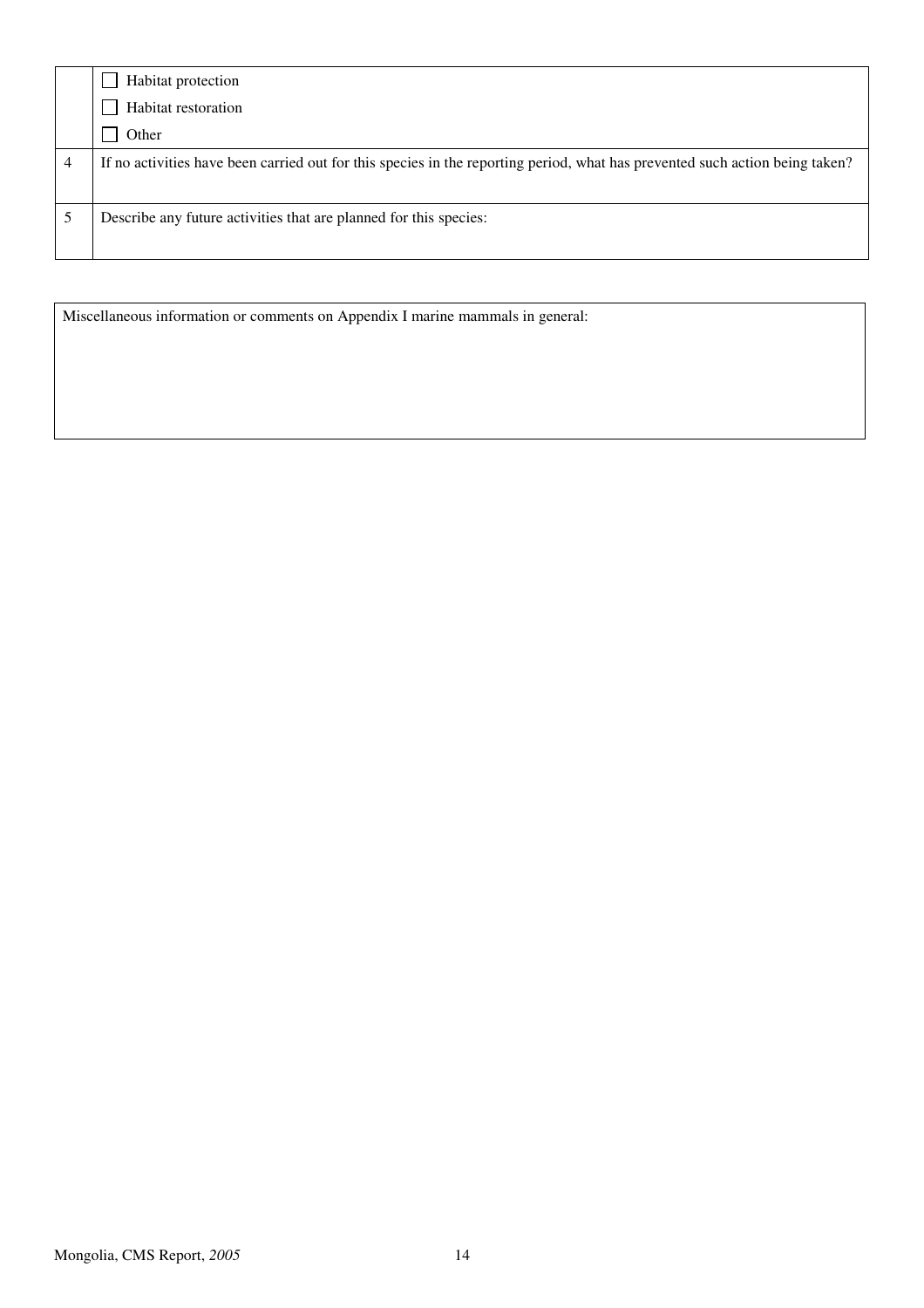# **3 MARINE TURTLES**

## **3.1 General questions on Appendix I marine turtles**

| 1              | Identify the Ministry, agency/department, or organisation responsible for leading actions relating to Appendix I listed<br>marine turtles:<br>N/a                                                                                                                                                        |
|----------------|----------------------------------------------------------------------------------------------------------------------------------------------------------------------------------------------------------------------------------------------------------------------------------------------------------|
| 2              | Is the taking of all Appendix I marine turtles prohibited by the national implementing<br>No<br>Yes<br>legislation cited in Table I(a) (General Information)?                                                                                                                                            |
|                | If other legislation is relevant, please provide details:                                                                                                                                                                                                                                                |
| 2a             | If the taking of Appendix I marine turtles is prohibited by law, have any exceptions<br>N <sub>0</sub><br>Yes<br>been granted to the prohibition?                                                                                                                                                        |
|                | If Yes, please provide details (Include the date on which the exception was notified to the CMS Secretariat pursuant to<br>$CMS$ Article $III(7)$ :                                                                                                                                                      |
| 3              | Identify any obstacles to migration that exist in relation to Appendix I marine turtles:                                                                                                                                                                                                                 |
| 3a             | What actions are being undertaken to overcome these obstacles?                                                                                                                                                                                                                                           |
| 3 <sub>b</sub> | What assistance, if any, does your country require in order to overcome these obstacles?                                                                                                                                                                                                                 |
| $\overline{4}$ | What actions have been taken to prevent, reduce or control factors that are endangering or are likely to further endanger<br>species of marine turtles, including strictly controlling the introduction of, or controlling or eliminating, already<br>introduced exotic species (Article III $(4)(c)$ )? |
| 4a             | Describe any factors that may limit action being taken in this regard:                                                                                                                                                                                                                                   |
| 4 <sub>b</sub> | What assistance, if any, does your country require to overcome these factors?                                                                                                                                                                                                                            |

## **3.2 Questions on specific Appendix I marine turtles**

#### **If you have information indicating that your country should be considered a Range State for any marine turtle species that is listed in CMS Appendix I, please complete a table (provided below) for each species.**

| <i>Species name, Common name(s):</i> |                                                                                                                                                                                                                                                                             |
|--------------------------------------|-----------------------------------------------------------------------------------------------------------------------------------------------------------------------------------------------------------------------------------------------------------------------------|
|                                      | Please provide published distribution reference:                                                                                                                                                                                                                            |
| 2                                    | Summarise information on population size, trends and distribution (if known):                                                                                                                                                                                               |
| 3                                    | Indicate (with an 'X') and briefly describe any activities that have been carried out in favour of this species in the<br>reporting period. (Please provide the title of the project and contact details, where available):<br>Research<br>Monitoring<br>Species protection |
|                                      | Species restoration                                                                                                                                                                                                                                                         |

Mongolia, CMS Report, 2005 15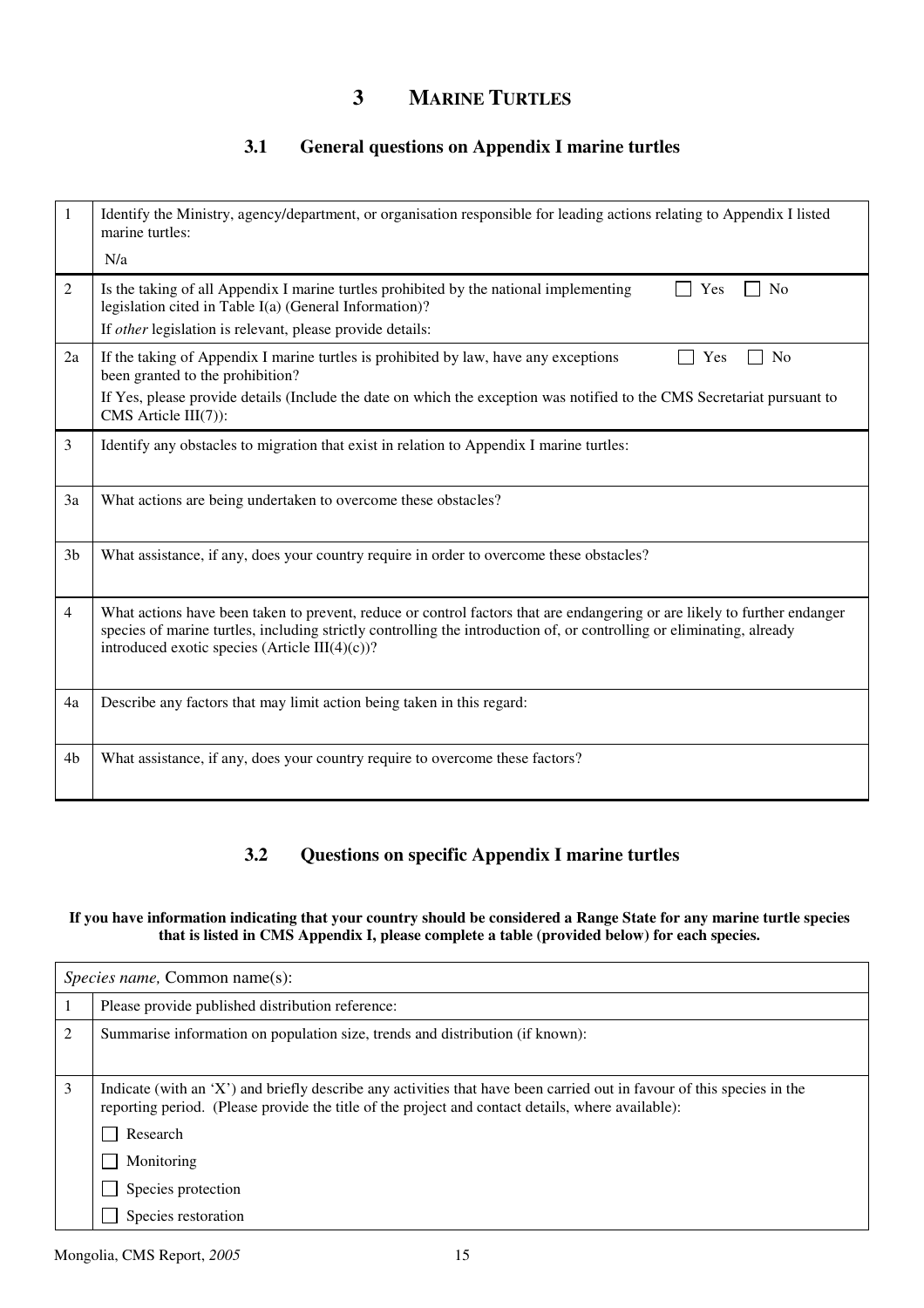| Habitat protection                                                                                                           |
|------------------------------------------------------------------------------------------------------------------------------|
| Habitat restoration                                                                                                          |
| Other                                                                                                                        |
| If no activities have been carried out for this species in the reporting period, what has prevented such action being taken? |
| Describe any future activities that are planned for this species?                                                            |

Miscellaneous information or comments on Appendix I marine turtles in general: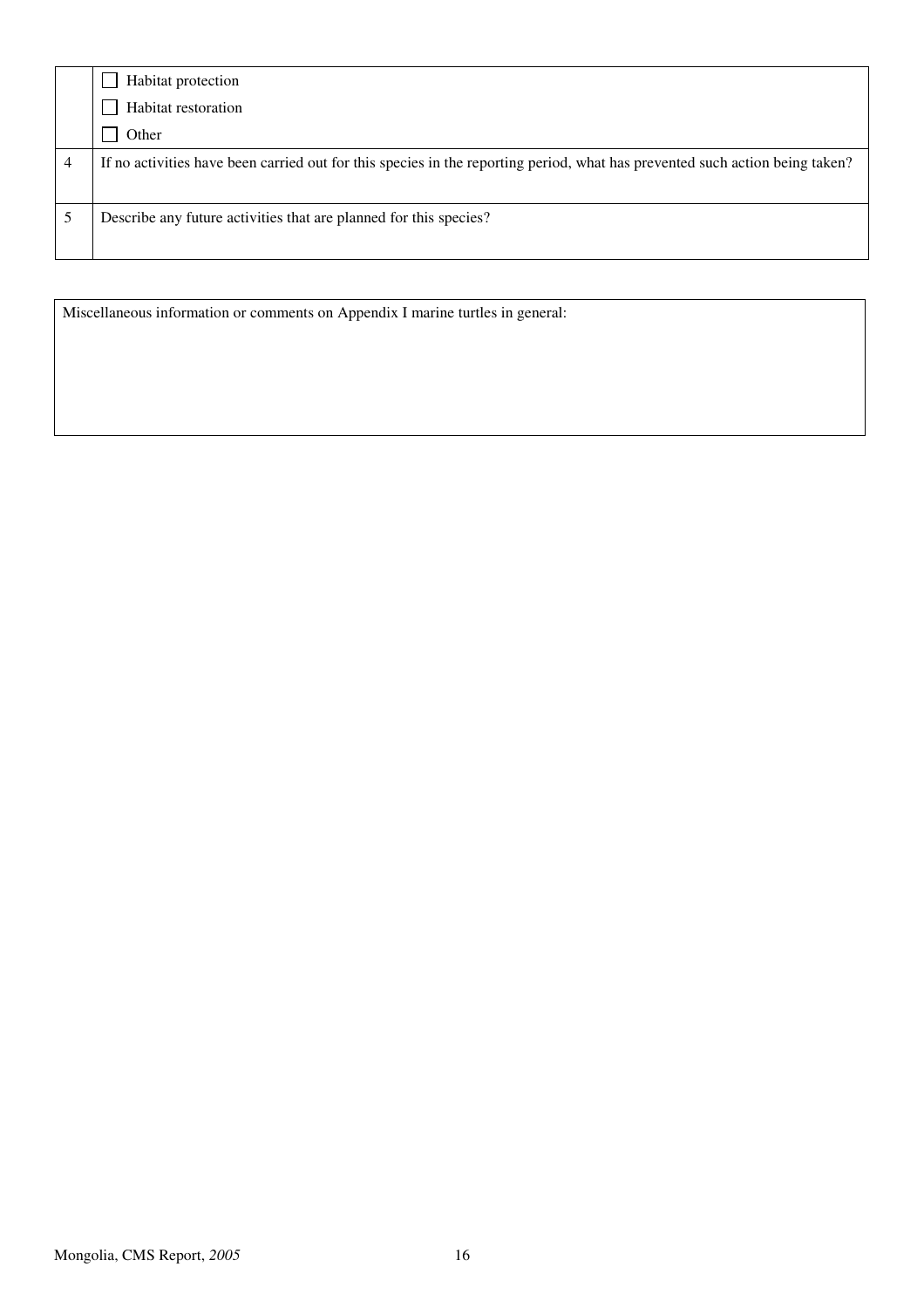## **4 TERRESTRIAL MAMMALS (OTHER THAN BATS)**

### **4.1 General questions on Appendix I terrestrial mammals (other than bats)**

| 1              | Identify the Ministry, agency/department, or organisation responsible for leading actions relating to Appendix I listed<br>terrestrial mammals (other than bats): Ministry of Nature and Environment; and the Institute of Biology of the Mongolian<br><b>Academy of Sciences</b>                                                                                                                                                                                                                                                                                                                                                                                                                                                                                        |
|----------------|--------------------------------------------------------------------------------------------------------------------------------------------------------------------------------------------------------------------------------------------------------------------------------------------------------------------------------------------------------------------------------------------------------------------------------------------------------------------------------------------------------------------------------------------------------------------------------------------------------------------------------------------------------------------------------------------------------------------------------------------------------------------------|
| $\overline{c}$ | Is the taking of all Appendix I terrestrial mammals (other than bats) prohibited by<br>x Yes<br>No<br>the national implementing legislation cited in Table I(a) (General Information)?<br>If other legislation is relevant, please provide details:                                                                                                                                                                                                                                                                                                                                                                                                                                                                                                                      |
| 2a             | If the taking of Appendix I terrestrial mammals (other than bats) is prohibited by<br>Yes<br>x No<br>law, have any exceptions been granted to the prohibition?                                                                                                                                                                                                                                                                                                                                                                                                                                                                                                                                                                                                           |
|                | If Yes, please provide details (Include the date on which the exception was notified to the CMS Secretariat pursuant to<br>$CMS$ Article $III(7)$ :                                                                                                                                                                                                                                                                                                                                                                                                                                                                                                                                                                                                                      |
| 3              | Identify any obstacles to migration that exist in relation to Appendix I terrestrial mammals (other than bats): Natural<br>disasters like harsh winters and droughts, disappearance of water sources, small population recruitment, natural predators<br>for the wild camel, and a little poaching and diseases for the snow leopard                                                                                                                                                                                                                                                                                                                                                                                                                                     |
| 3a             | What actions are being undertaken to overcome these obstacles? The wild camel and snow leopard are listed as an<br>endangered species in Mongolian Red Book, Law on Fauna. Broad research and conservation activities on wild camel has<br>been started from 2003 in Great Gobi National park, the camel's main area of distribution, under GEF/UNDP and<br>Mongolian government fund. The Institute of Biology, MAS is the main implementing agency for research and<br>monitoring of this project. There is a long term project on conservation of the snow leopard in Mongolia under<br>International Snow Leopard Trust Fund started from 1998. The Institute of Biology, MAS is the main implementing<br>agency for research and monitoring of this project as well |
| 3 <sub>b</sub> | What assistance, if any, does your country require in order to overcome these obstacles?                                                                                                                                                                                                                                                                                                                                                                                                                                                                                                                                                                                                                                                                                 |
|                | Detailed research and monitoring on migration routes, population status and conservation of both species are required                                                                                                                                                                                                                                                                                                                                                                                                                                                                                                                                                                                                                                                    |
| $\overline{4}$ | What actions have been taken to prevent, reduce or control factors that are endangering or are likely to further endanger<br>species of terrestrial mammal (other than bats), including strictly controlling the introduction of, or controlling or<br>eliminating, already introduced exotic species (Article $III(4)(c)$ )? Both species are included in relevant protection laws,<br>and the hunting, or any other meaning use is prohibited. Special protected areas are established to protect the main<br>habitats and the population itself for both species.                                                                                                                                                                                                     |
| 4a             | Describe any factors which limit action being taken in this regard: Limited funds for research, monitoring and<br>conservation                                                                                                                                                                                                                                                                                                                                                                                                                                                                                                                                                                                                                                           |
| 4b             | What assistance, if any, does your country require to overcome these factors?                                                                                                                                                                                                                                                                                                                                                                                                                                                                                                                                                                                                                                                                                            |
|                | Broad scaled research and monitoring, and conservation activities of populations for both species                                                                                                                                                                                                                                                                                                                                                                                                                                                                                                                                                                                                                                                                        |

## **4.2 Questions on specific Appendix I terrestrial mammals (other than bats)**

**The following section contains a table for each Appendix I terrestrial mammal species (other than bats) for which your country is considered to be a Range State. Please complete each table as appropriate, providing information in summary form. Where appropriate, please cross-reference to information already provided in national reports that have been submitted under other conventions (e.g. Convention on Biological Diversity, Ramsar Convention, CITES). (Attach annexes as necessary.)**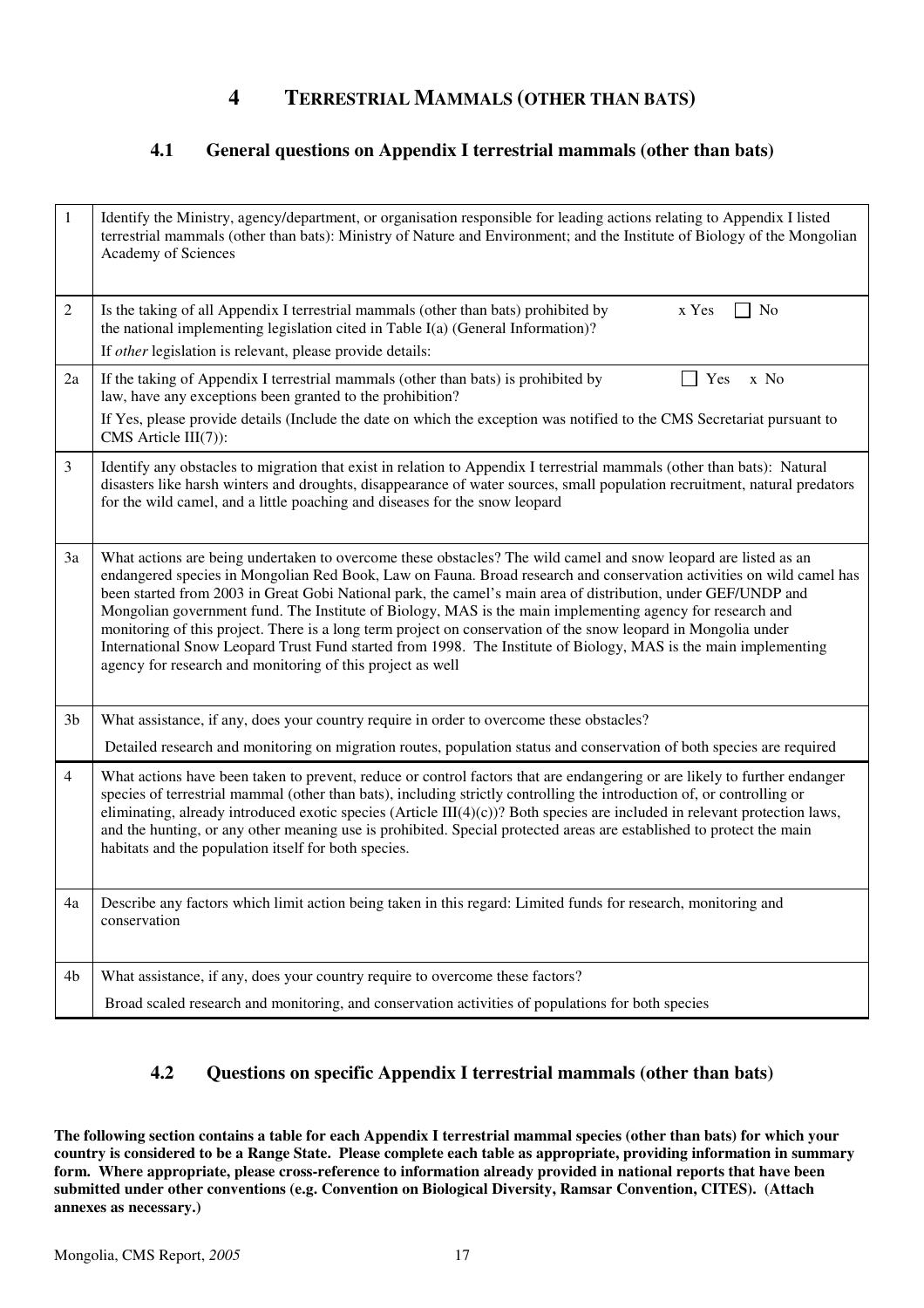|              | Species Uncia uncia – Common Name(s) Snow Leopard                                                                                                                                                                           |
|--------------|-----------------------------------------------------------------------------------------------------------------------------------------------------------------------------------------------------------------------------|
| $\mathbf{1}$ | $\boxtimes$ Yes<br>Is your country a Range State for this species?<br>No                                                                                                                                                    |
| 2            | 1. Please provide published distribution reference: McCarthy, Thomas. M., B. Munkhtsog and Todd Fuller.                                                                                                                     |
|              | 2005. Movements and Activities of Snow Leopards in Southwestern Mongolia. Biological                                                                                                                                        |
|              | Conservation.                                                                                                                                                                                                               |
|              | 2. Snow leopards in Mongolia $(2^{nd}$ edition). 2003. WWF Mongolian country office and Irbis Mongolian                                                                                                                     |
|              | center. Ulaanbaatar, Mongolia. 24 pp.                                                                                                                                                                                       |
|              | Snow leopards in Mongolia (1 <sup>st</sup> edition). 2001. WWF Mongolian country office and Irbis Mongolian<br>3.                                                                                                           |
|              | center. Ulaanbaatar, Mongolia. 24 pp.                                                                                                                                                                                       |
|              | Thomas M. McCarthy & B. Munkhtsog, 1995. Preliminary assessment of Snow Leopard Sign survey in<br>4.                                                                                                                        |
|              | Mongolia. in: Proceedings of the 8 <sup>th</sup> International Snow Leopard Symposium. pp. 57-65. International                                                                                                             |
|              | Snow Leopard Trust, Seattle. WA, USA and WWF Pakistan, Islamabad, Pakistan.                                                                                                                                                 |
|              |                                                                                                                                                                                                                             |
| 3            | Summarise information on population size, trends and distribution (if known): N/a                                                                                                                                           |
|              |                                                                                                                                                                                                                             |
| 4            | Indicate (with an 'X') and briefly describe any activities that have been carried out in favour of this species in the<br>reporting period. (Please provide the title of the project and contact details, where available.) |
|              | x Research                                                                                                                                                                                                                  |
|              | x Monitoring                                                                                                                                                                                                                |
|              | x Species protection                                                                                                                                                                                                        |
|              | Species restoration                                                                                                                                                                                                         |
|              | x Habitat protection                                                                                                                                                                                                        |
|              | Habitat restoration                                                                                                                                                                                                         |
|              | $\boxtimes$ Other                                                                                                                                                                                                           |
|              | Prepared information and made a presentation on the distribution and population of the Snow Leopard (Uncia uncia) at<br>the 10 Meeting of the Scientific Committee in Edinburgh, Scotland, May 2001.                        |
| 5            | If no activities have been carried out for this species in the reporting period, what has prevented such action being taken?                                                                                                |
|              | N/a                                                                                                                                                                                                                         |
| 6            | Describe any future activities that are planned for this species? To continue research, monitoring and conservation<br>activities for the snow leopard within ongoing projects                                              |

| <i>Species <b>Camelus bactrianus</b></i> Common name(s) Wild camel/Bactrian camel                                              |  |
|--------------------------------------------------------------------------------------------------------------------------------|--|
| Please provide published distribution reference:                                                                               |  |
| 1. IUCN (1996) 1996 IUCN Red List of Threatened Animals. IUCN, Gland, Switzerland                                              |  |
| 2. Mix, H., Reading, R.P. & Lhagyasuren, B. (1995) A systematic census of various large mammals in Eastern and                 |  |
| Southern Mongolia. In Proceedings from the Conference on Asian Ecosystems and Their Protection, August,                        |  |
| Ulaanbaatar, Mongolia (in Russian).                                                                                            |  |
| 3.Zhirnov, L.V. & Ilyinsky, V.O. (1986) The Great Gobi Reserve- a Refuge for Rare Animals of the Central Asian                 |  |
| Deserts. USSR/UNEP Project, Programme for Publication and Information Support. Centre for International Projects,              |  |
| GKNT, Moscow.                                                                                                                  |  |
| 4. Tolgat, R & Shaller, G. (1992) Status and Distribution of wild Bactrian camels. <i>Biological Conservation</i> . 62, 11-19. |  |
| 5. Tolgat, R. (1995) Results of wild Bactrian camels ( <i>Camelus ferus Prz.</i> ) surveys and their biological meaning. In    |  |
| Proceedings from a Conference on the Biology and Nature of Great Gobi Strict Protected Area, 12 June 1995                      |  |
| (ed.J.Badamkhand), pp. 87-90. Ministry for Nature and the Environment, Ulaanbaatar, Mongolia (in Mongolian).                   |  |
| 6. Reading R. P., Mix H., Lhagyasuren B., Blumer E. Status of wild Bactrian camels and other large ungulates in south-         |  |
| western Mongolia. Oryx. Vol.: 33, No. 3, July, 1999. 247-256                                                                   |  |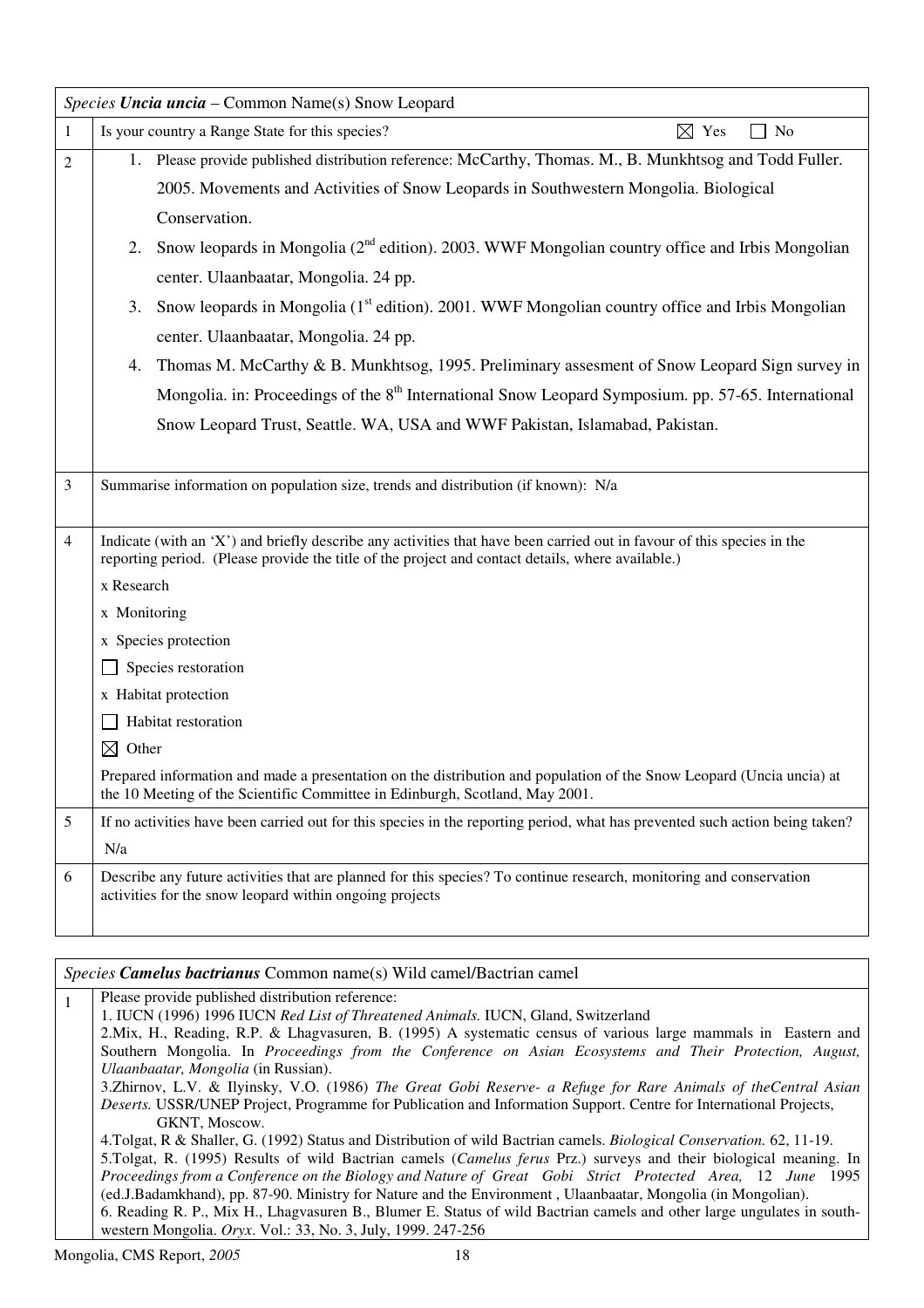| $\mathfrak{2}$ | Summarise information on population size, trends and distribution (if known):                                                                                                                                               |
|----------------|-----------------------------------------------------------------------------------------------------------------------------------------------------------------------------------------------------------------------------|
|                | The wild camel has always been under direct and indirect human pressure. Poachers in neighbouring countries, such as<br>China and Russia, try to kill these animals as they cross the border from Mongolia.                 |
| 3              | Indicate (with an 'X') and briefly describe any activities that have been carried out in favour of this species in the<br>reporting period. (Please provide the title of the project and contact details, where available.) |
|                | x Research                                                                                                                                                                                                                  |
|                | x Monitoring                                                                                                                                                                                                                |
|                | x Species protection                                                                                                                                                                                                        |
|                | Species restoration                                                                                                                                                                                                         |
|                | x Habitat protection                                                                                                                                                                                                        |
|                | Habitat restoration                                                                                                                                                                                                         |
|                | $\boxtimes$ Other<br>A children's book about the Bactrian camel, 'King of the Gobi' (by John Hare), was translated into<br>Mongolian and 14,000 copies were published for Mongolian children.                               |
| $\overline{4}$ | If no activities have been carried out for this species in the reporting period, what has prevented such action being taken?                                                                                                |
|                | N/a                                                                                                                                                                                                                         |
| 5              | Describe any future activities that are planned for this species:                                                                                                                                                           |
|                | Co-operation with China and Russia is urgently required to address transboundary issues.                                                                                                                                    |

#### **If you have information indicating that your country should be considered a Range State for any other terrestrial mammal species (other than bats) that is listed in CMS Appendix I, but which is not included in the tables above, please complete a table (provided below) for each species.**

|                | Species name, Common name(s): Saiga tatarica mongolica, Mongolian Saiga                                                                                                                                                                                                                                                                                                                                                                                                                                                                                                                                                                                                                                                                                                                                                                                                           |  |
|----------------|-----------------------------------------------------------------------------------------------------------------------------------------------------------------------------------------------------------------------------------------------------------------------------------------------------------------------------------------------------------------------------------------------------------------------------------------------------------------------------------------------------------------------------------------------------------------------------------------------------------------------------------------------------------------------------------------------------------------------------------------------------------------------------------------------------------------------------------------------------------------------------------|--|
| $\mathbf{1}$   | Please provide published distribution reference:<br>1. Y. Arylov, V. Badmaev, A. Bekenov, J. Chimeg, A. Entwistle, Y.A. Grachev, B. Lhagvasuren, A. Lushchekina, D.<br>Mallon, E.J. Milner-Gulland, V. Ukrainsky. The saiga antelope-teetering on the brink but still cause for hope. 2004,<br>Oryx, 38(3), 250-256<br>2. Lhagvasuren B., S. Dulamtseren, L. Amgalan, D. Mallon, G. Schaller, R. Reading, H. Mix. Status and conservation of<br>antelopes in Mongolia. Works of Institute of Biological Sciences. 1999. 1. 96-107.<br>3. Lhagvasuren B., S. Dulamtseren, L. Amgalan. Status of Mongolian antelopes. Mallon D.P. and Kingswood S.C.<br>(compilers). 2001. Antelopes. Part 4: North Africa, the Middle East, and Asia. Chapter 32: Mongolia. Global Survey and<br>Regional Action Plans. SSC Antelope Specialist Group. IUCN, Gland, Switzerland and Cambridge, UK. |  |
| $\overline{2}$ | Summarise information on population size, trends and distribution (if known): According to the census made in 2003 the<br>population size is about 750 animals.                                                                                                                                                                                                                                                                                                                                                                                                                                                                                                                                                                                                                                                                                                                   |  |
| 3              | Indicate (with an 'X') and briefly describe any activities that have been carried out in favour of this species in the<br>reporting period. (Please provide the title of the project and contact details, where available):                                                                                                                                                                                                                                                                                                                                                                                                                                                                                                                                                                                                                                                       |  |
|                | x Research                                                                                                                                                                                                                                                                                                                                                                                                                                                                                                                                                                                                                                                                                                                                                                                                                                                                        |  |
|                | x Monitoring                                                                                                                                                                                                                                                                                                                                                                                                                                                                                                                                                                                                                                                                                                                                                                                                                                                                      |  |
|                | x Species protection                                                                                                                                                                                                                                                                                                                                                                                                                                                                                                                                                                                                                                                                                                                                                                                                                                                              |  |
|                | Species restoration                                                                                                                                                                                                                                                                                                                                                                                                                                                                                                                                                                                                                                                                                                                                                                                                                                                               |  |
|                | x Habitat protection                                                                                                                                                                                                                                                                                                                                                                                                                                                                                                                                                                                                                                                                                                                                                                                                                                                              |  |
|                | Habitat restoration                                                                                                                                                                                                                                                                                                                                                                                                                                                                                                                                                                                                                                                                                                                                                                                                                                                               |  |
|                | Other                                                                                                                                                                                                                                                                                                                                                                                                                                                                                                                                                                                                                                                                                                                                                                                                                                                                             |  |
| 4              | If no activities have been carried out for this species in the reporting period, what has prevented such action being taken?                                                                                                                                                                                                                                                                                                                                                                                                                                                                                                                                                                                                                                                                                                                                                      |  |

П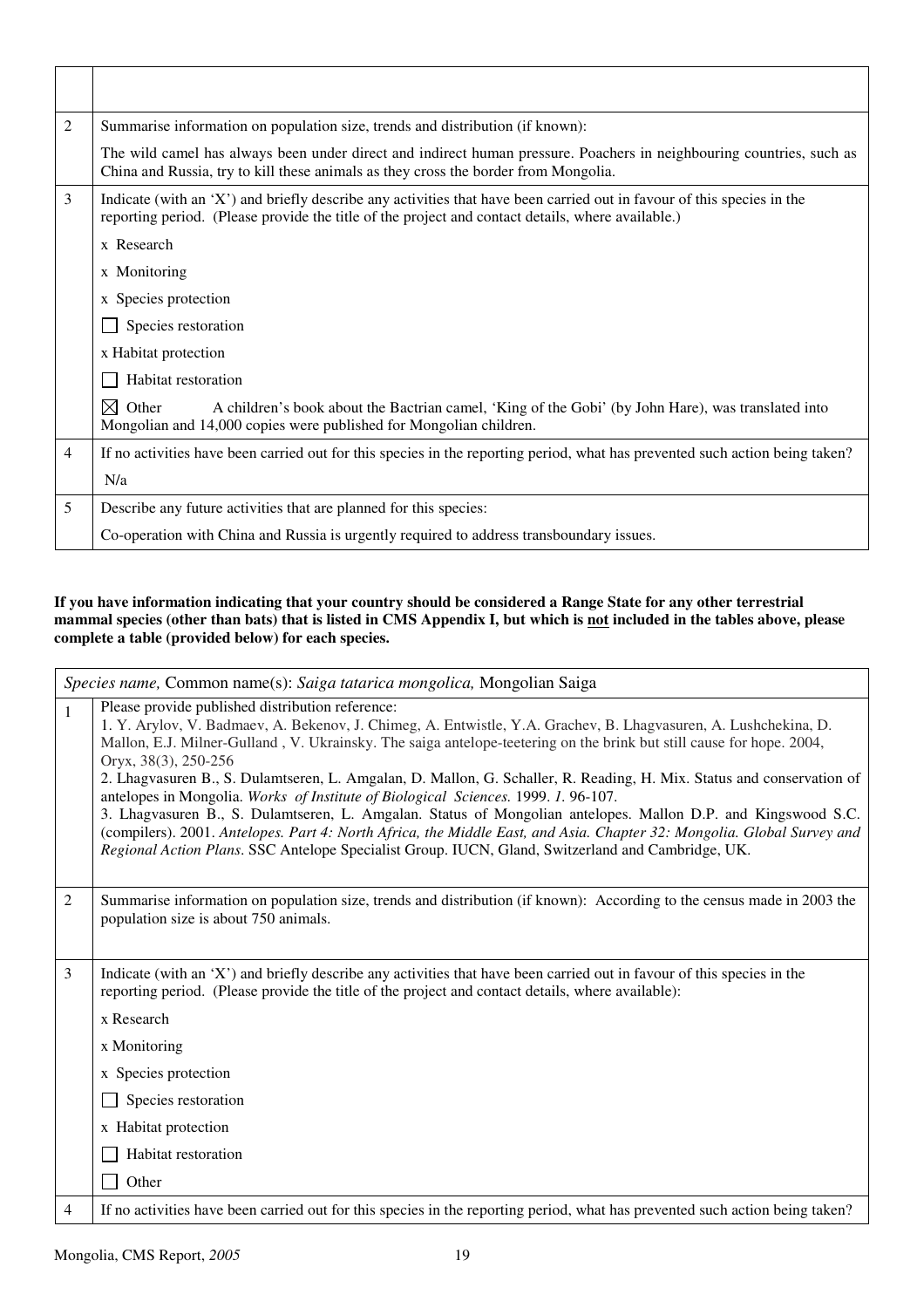| N/a                                                                                    |
|----------------------------------------------------------------------------------------|
| Describe any future activities that are planned for this species:                      |
| Strict measures against the poaching, research, monitoring and conservation activities |

Miscellaneous information or comments on Appendix I terrestrial mammals (other than bats) in general: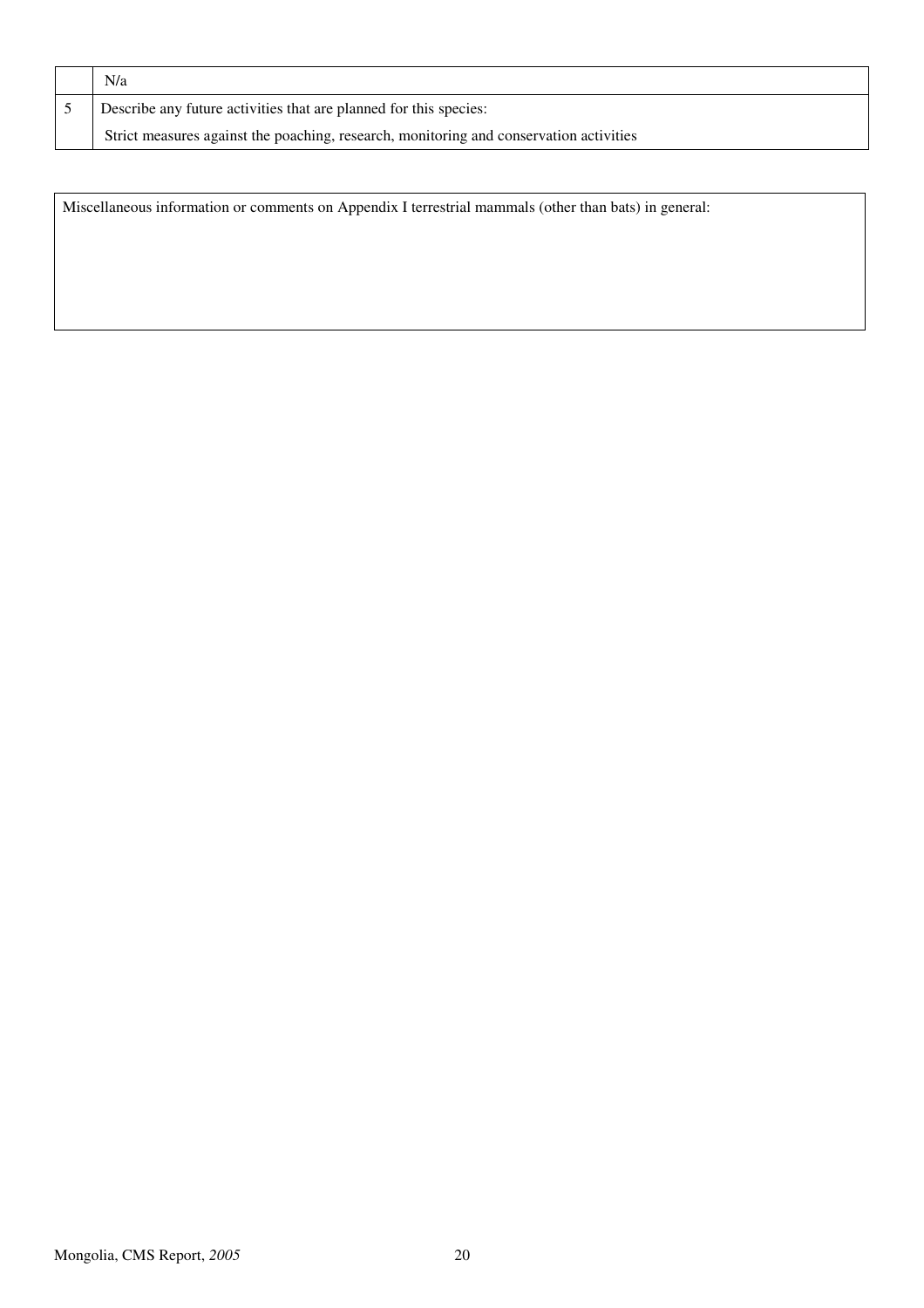## **5 BATS**

## **5.1 General questions on Appendix I bats**

|                | Identify the Ministry, agency/department, or organisation responsible for leading actions relating to Appendix I listed<br>bats:                                                                                                                                                           |
|----------------|--------------------------------------------------------------------------------------------------------------------------------------------------------------------------------------------------------------------------------------------------------------------------------------------|
|                | N/a                                                                                                                                                                                                                                                                                        |
| 2              | Is the taking of all Appendix I bats prohibited by the national implementing<br>N <sub>0</sub><br>Yes<br>Legislation cited in Table I(a) (General Information)?                                                                                                                            |
|                | If <i>other</i> legislation is relevant, please provide details:                                                                                                                                                                                                                           |
| 2a             | If the taking of Appendix I bats is prohibited by law, have any exceptions<br>N <sub>0</sub><br>Yes<br>Been granted to the prohibition?                                                                                                                                                    |
|                | If Yes, please provide details (Include the date on which the exception was notified to the CMS Secretariat pursuant to<br>CMS Article $III(7)$ :                                                                                                                                          |
| 3              | Identify any obstacles to migration that exist in relation to Appendix I bats:                                                                                                                                                                                                             |
| 3a             | What actions are being undertaken to overcome these obstacles?                                                                                                                                                                                                                             |
| 3 <sub>b</sub> | What assistance, if any, does your country require in order to overcome these obstacles?                                                                                                                                                                                                   |
| $\overline{4}$ | What actions have been taken to prevent, reduce or control factors that are endangering or are likely to further endanger<br>species of bats, including strictly controlling the introduction of, or controlling or eliminating, already introduced exotic<br>species (Article III(4)(c))? |
| 4a             | Describe any factors that may limit action being taken in this regard:                                                                                                                                                                                                                     |
| 4 <sub>b</sub> | What assistance, if any, does your country require to overcome these factors?                                                                                                                                                                                                              |

### **5.2 Questions on specific Appendix I bat species**

#### **If you have information indicating that your country should be considered a Range State for any bat species that is listed in CMS Appendix I, please complete a table (provided below) for each species.**

| <i>Species name, Common name(s):</i> |                                                                                                                                                                                                                                         |
|--------------------------------------|-----------------------------------------------------------------------------------------------------------------------------------------------------------------------------------------------------------------------------------------|
|                                      | Please provide published distribution reference:                                                                                                                                                                                        |
| 2                                    | Summarise information on population size, trends and distribution (if known):                                                                                                                                                           |
| 3                                    | Indicate (with an 'X') and briefly describe any activities that have been carried out in favour of this species in the<br>reporting period. (Please provide the title of the project and contact details, where available):<br>Research |
|                                      | Monitoring                                                                                                                                                                                                                              |
|                                      | Species protection                                                                                                                                                                                                                      |
|                                      | Species restoration                                                                                                                                                                                                                     |

Mongolia, CMS Report, *2005* 21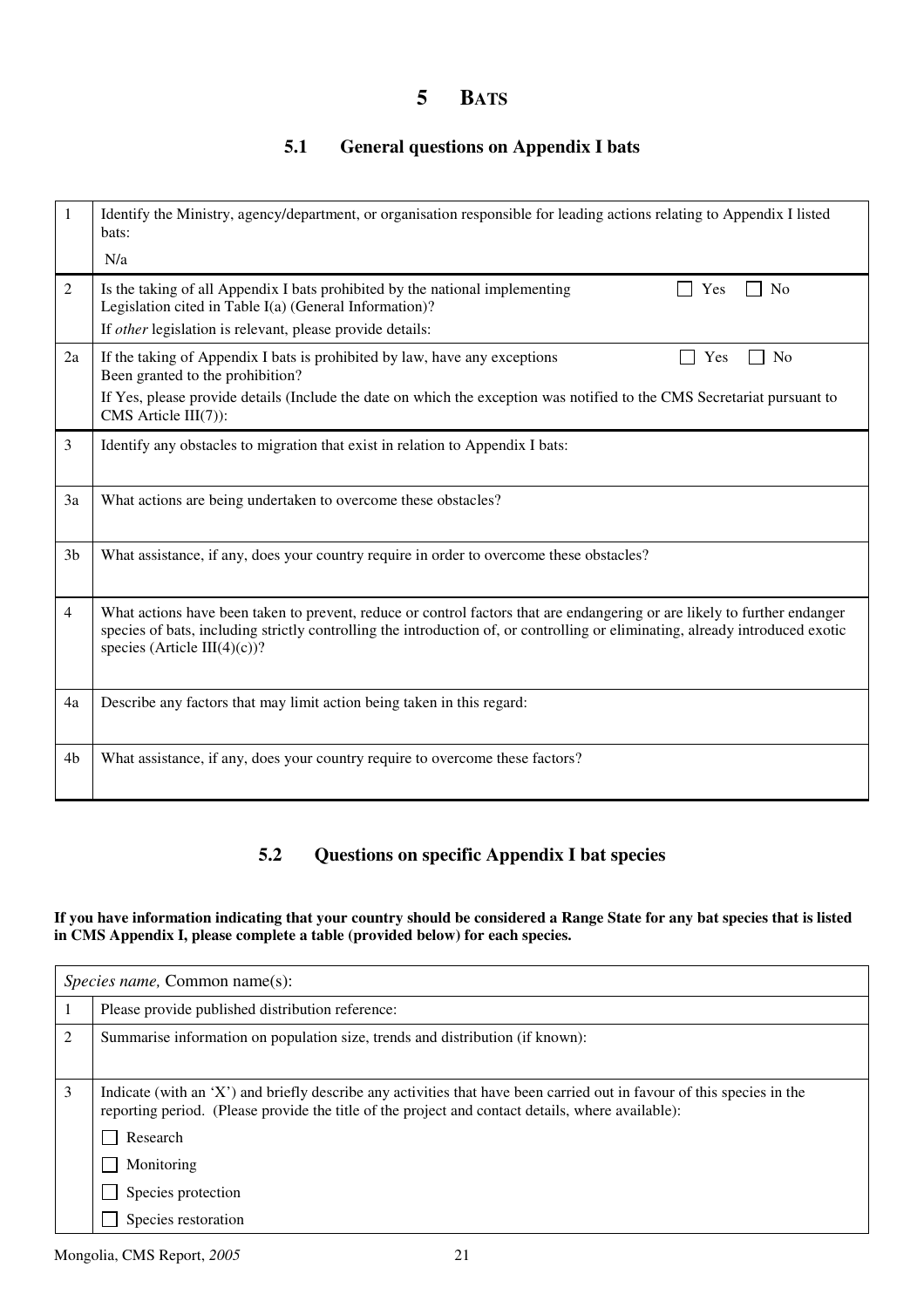|   | Habitat protection                                                                                                           |
|---|------------------------------------------------------------------------------------------------------------------------------|
|   | Habitat restoration                                                                                                          |
|   | Other                                                                                                                        |
| 4 | If no activities have been carried out for this species in the reporting period, what has prevented such action being taken? |
|   | Describe any future activities that are planned for this species?                                                            |

Miscellaneous information or comments on Appendix I bats in general: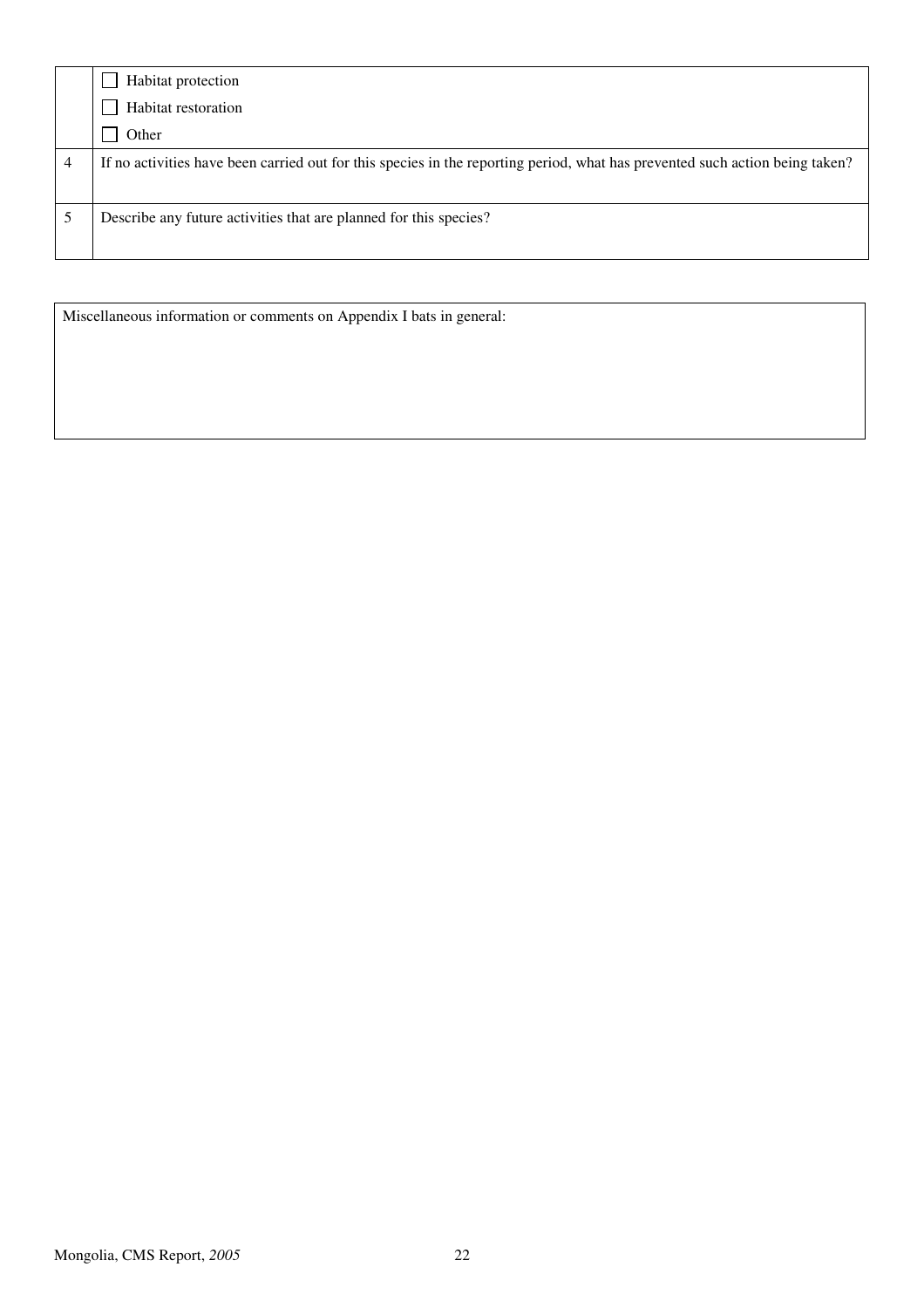### **6.1 General questions on Appendix I species belonging to other taxa**

| 1              | Identify the Ministry, agency/department, or organisation responsible for leading actions relating to Appendix I listed<br>species belonging to taxa not included in sections 1-5 above:<br>N/a                                                                                                                                           |
|----------------|-------------------------------------------------------------------------------------------------------------------------------------------------------------------------------------------------------------------------------------------------------------------------------------------------------------------------------------------|
| $\overline{2}$ | Is the taking of all Appendix I species belonging to taxa not included in<br>No<br>Yes<br>sections 1-5 above, prohibited by the national legislation listed as being<br>implementing legislation in Table I(a) (General Information)?                                                                                                     |
|                | If other legislation is relevant, please provide details:                                                                                                                                                                                                                                                                                 |
| 2a             | If the taking of Appendix I species belonging to taxa not included in<br>Yes<br>N <sub>o</sub><br>sections 1-5 above is prohibited by law, have any exceptions been<br>granted to the prohibition?                                                                                                                                        |
|                | If Yes, please provide details (Include the date on which the exception was notified to the CMS Secretariat pursuant to<br>CMS Article III(7)):                                                                                                                                                                                           |
| 3              | Identify any obstacles to migration that exist in relation to Appendix I species belonging to taxa not included in sections<br>$1-5$ above:                                                                                                                                                                                               |
| 3a             | What actions are being undertaken to overcome these obstacles?                                                                                                                                                                                                                                                                            |
| 3 <sub>b</sub> | What assistance, if any, does your country require in order to overcome these obstacles?                                                                                                                                                                                                                                                  |
| $\overline{4}$ | What actions have been taken to prevent, reduce or control factors that are endangering or are likely to further endanger<br>species belonging to taxa not included in section 1-5 above, including strictly controlling the introduction of, or<br>controlling or eliminating, already introduced exotic species (Article $III(4)(c)$ )? |
| 4a             | Describe any factors that may limit action being taken in this regard:                                                                                                                                                                                                                                                                    |
| 4b             | What assistance, if any, does your country require to overcome these factors?                                                                                                                                                                                                                                                             |

### **6.2 Questions on specific Appendix I species belonging to other taxa**

**If you have information indicating that your country should be considered a Range State for any Appendix I listed species that belongs to taxa not included in sections 1-5 above, please complete a table (provided below) for each species.** 

| <i>Species name, Common name(s):</i>                                                                                                                                                                                                    |  |
|-----------------------------------------------------------------------------------------------------------------------------------------------------------------------------------------------------------------------------------------|--|
| Please provide published distribution reference:                                                                                                                                                                                        |  |
| Summarise information on population size, trends and distribution (if known):                                                                                                                                                           |  |
| Indicate (with an 'X') and briefly describe any activities that have been carried out in favour of this species in the<br>reporting period. (Please provide the title of the project and contact details, where available):<br>Research |  |
| Monitoring                                                                                                                                                                                                                              |  |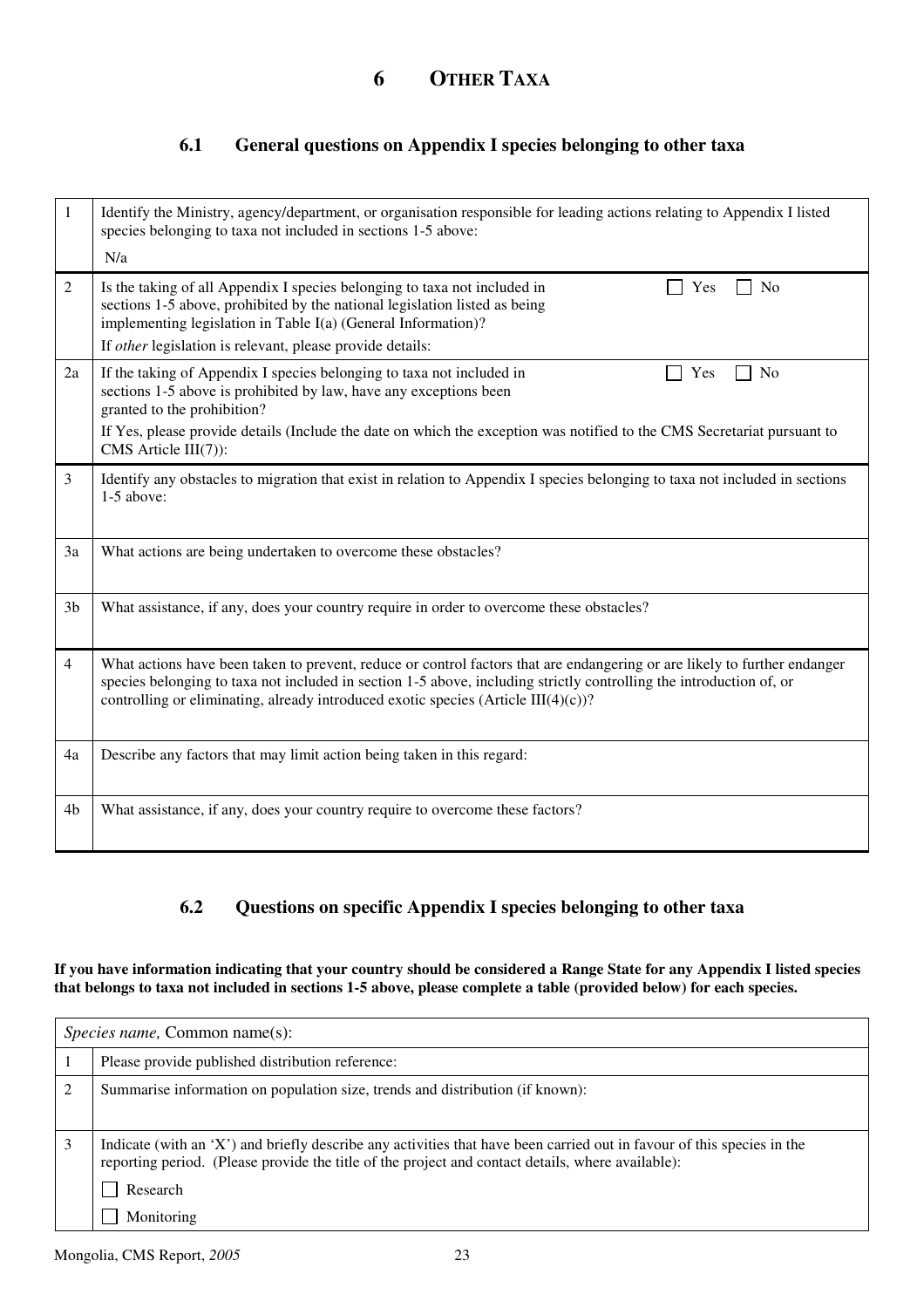|                | Species protection                                                                                                           |
|----------------|------------------------------------------------------------------------------------------------------------------------------|
|                | Species restoration                                                                                                          |
|                | Habitat protection                                                                                                           |
|                | Habitat restoration                                                                                                          |
|                | Other                                                                                                                        |
| $\overline{4}$ | If no activities have been carried out for this species in the reporting period, what has prevented such action being taken? |
| 5              | Describe any future activities that are planned for this species?                                                            |

Miscellaneous information or comments on Appendix I species that belong to taxa not included in sections 1-5 above:

# **7 LISTING OF OTHER ENDANGERED MIGRATORY SPECIES IN APPENDIX I**

|                | Is your country a Range State for any other endangered migratory species<br>Nο<br><i>Y</i> es<br>not currently listed in Appendix I?<br>If Yes, please provide details:                                                                |
|----------------|----------------------------------------------------------------------------------------------------------------------------------------------------------------------------------------------------------------------------------------|
|                | Bactrian Camel (Camelus bactrainus); Swan goose (Anser cygnoides); Baikal teal (Anas formosa).                                                                                                                                         |
| 1a             | N <sub>o</sub><br>Is your country taking any steps to propose listing any of these species?<br>Yes                                                                                                                                     |
|                | If Yes, please provide details:                                                                                                                                                                                                        |
|                | Mongolia proposed the listing of the following species at the 10 <sup>th</sup> meeting of the Scientific Advisory Committee in 2001:<br>Bactrian Camel (Camelus bactrainus); Swan goose (Anser cygnoides); Baikal teal (Anas formosa). |
|                | It is considering proposing the listing of these species at the Conference of the Parties.                                                                                                                                             |
| 1 <sub>b</sub> | What assistance, if any, does your country require to initiate the listing of these species? We ask all CMS parties to<br>contribute to list all proposed species from Mongolia to Appendix 1 at the Conference of the Parties.        |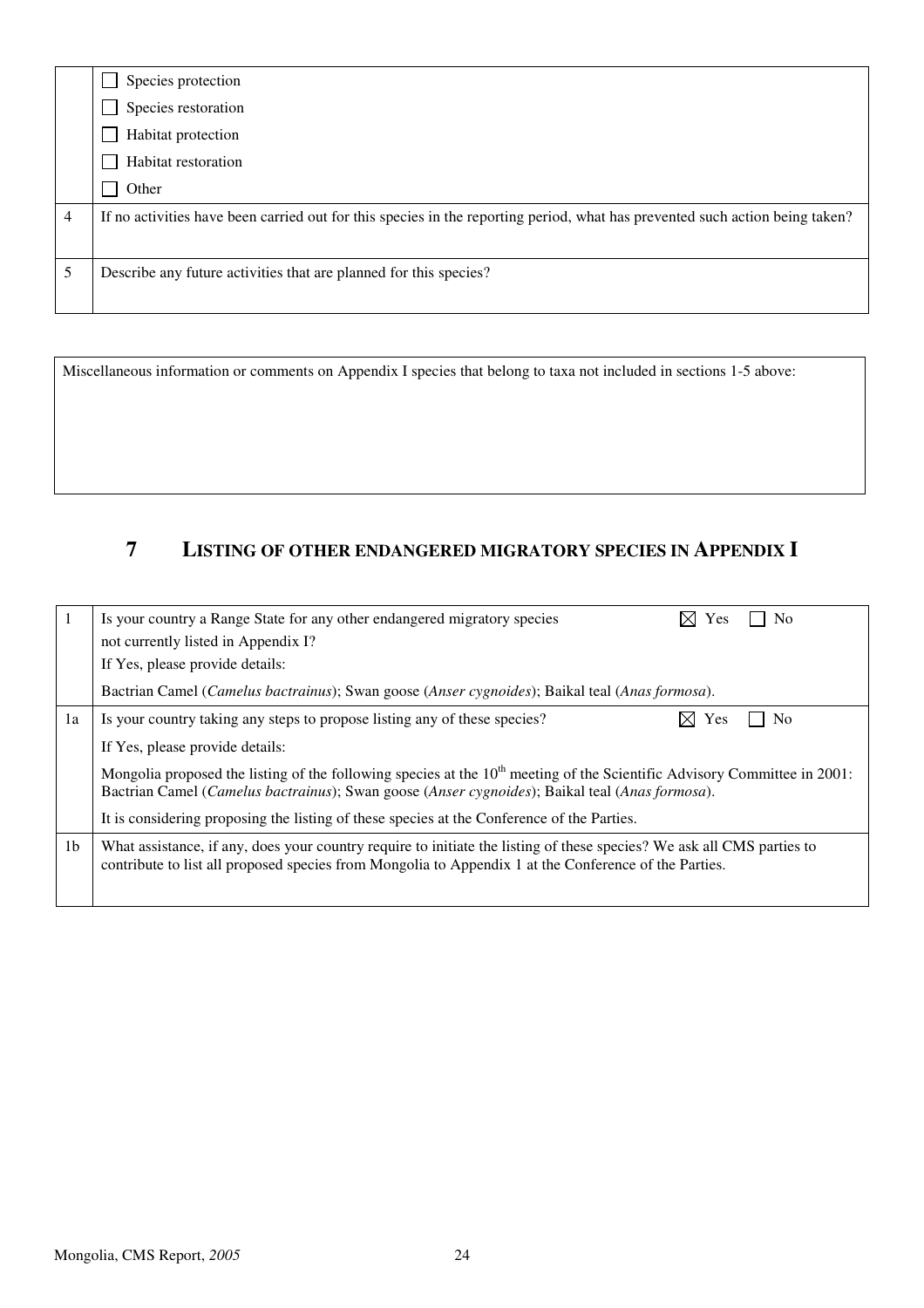# **III. Appendix II Species**

## **1. INFORMATION ON APPENDIX II SPECIES**

**Information pertaining to the conservation of Appendix II species that are the object of CMS Agreements will have been provided in periodic Party reports to those instruments. It will suffice therefore to reference (below), and preferably append, a copy of the latest report that has been submitted to the secretariat each of the Agreement/MoUs to which your country is a Party.** 

| SIBERIAN CRANE MoU (1993/1999) |                     |
|--------------------------------|---------------------|
| Date of last report: n/a       | Period covered: n/a |

## **2. QUESTIONS ON CMS AGREEMENTS**

#### **2.1 Questions on the development of new CMS Agreements relating to birds**

|   | In the current reporting period, has your country <b>initiated</b> the development of any<br><b>IYes</b><br>$x$ No<br>CMS Agreements, including Memoranda of Understanding, to address the<br>conservation needs of Appendix II bird species?<br>If Yes, what is the current state of development?                                     |
|---|----------------------------------------------------------------------------------------------------------------------------------------------------------------------------------------------------------------------------------------------------------------------------------------------------------------------------------------|
| 2 | In the current reporting period, has your country <b>participated</b> in the development<br>x Yes<br>N <sub>o</sub><br>of any CMS Agreements, including Memoranda of Understanding, which address<br>the conservation needs of Appendix II bird species?<br>If Yes, please provide details: Mongolia signed Siberian Crane MoU in 2004 |
| 3 | If your country has initiated or is participating in the development of an Agreement or Memorandum of Understanding,<br>what assistance, if any, does your country require in order to initiate or participate in the instrument's development?<br>Mongolia should actively participate in all instrument's development activities     |
| 4 | Is the development of any CMS Agreement for birds, including Memoranda of<br>Yes x No<br>Understanding, planned by your country in the foreseeable future?<br>If Yes, please provide details:                                                                                                                                          |

#### **2.2 Questions on the development of new CMS Agreements relating to marine mammals**

|   | In the current reporting period, has your country <b>initiated</b> the development of any<br>N <sub>0</sub><br>Yes<br>CMS Agreements, including Memoranda of Understanding, to address the<br>conservation needs of Appendix II marine mammal species? N/a<br>If Yes, what is the current state of development? |
|---|-----------------------------------------------------------------------------------------------------------------------------------------------------------------------------------------------------------------------------------------------------------------------------------------------------------------|
| 2 | In the current reporting period, has your country <b>participated</b> in the development<br>Yes<br>N <sub>0</sub><br>of any CMS Agreements, including Memoranda of Understanding, which address<br>the conservation needs of Appendix II marine mammal species?<br>If Yes, please provide details:              |
| 3 | If your country has initiated or is participating in the development of an Agreement or Memorandum of Understanding,<br>what assistance, if any, does your country require in order to initiate or participate in the instrument's development?                                                                 |
| 4 | Is the development of any CMS Agreement for marine mammals, including<br>No<br>Y es<br>Memoranda of Understanding, planned by your country in the foreseeable future?<br>If Yes, please provide details:                                                                                                        |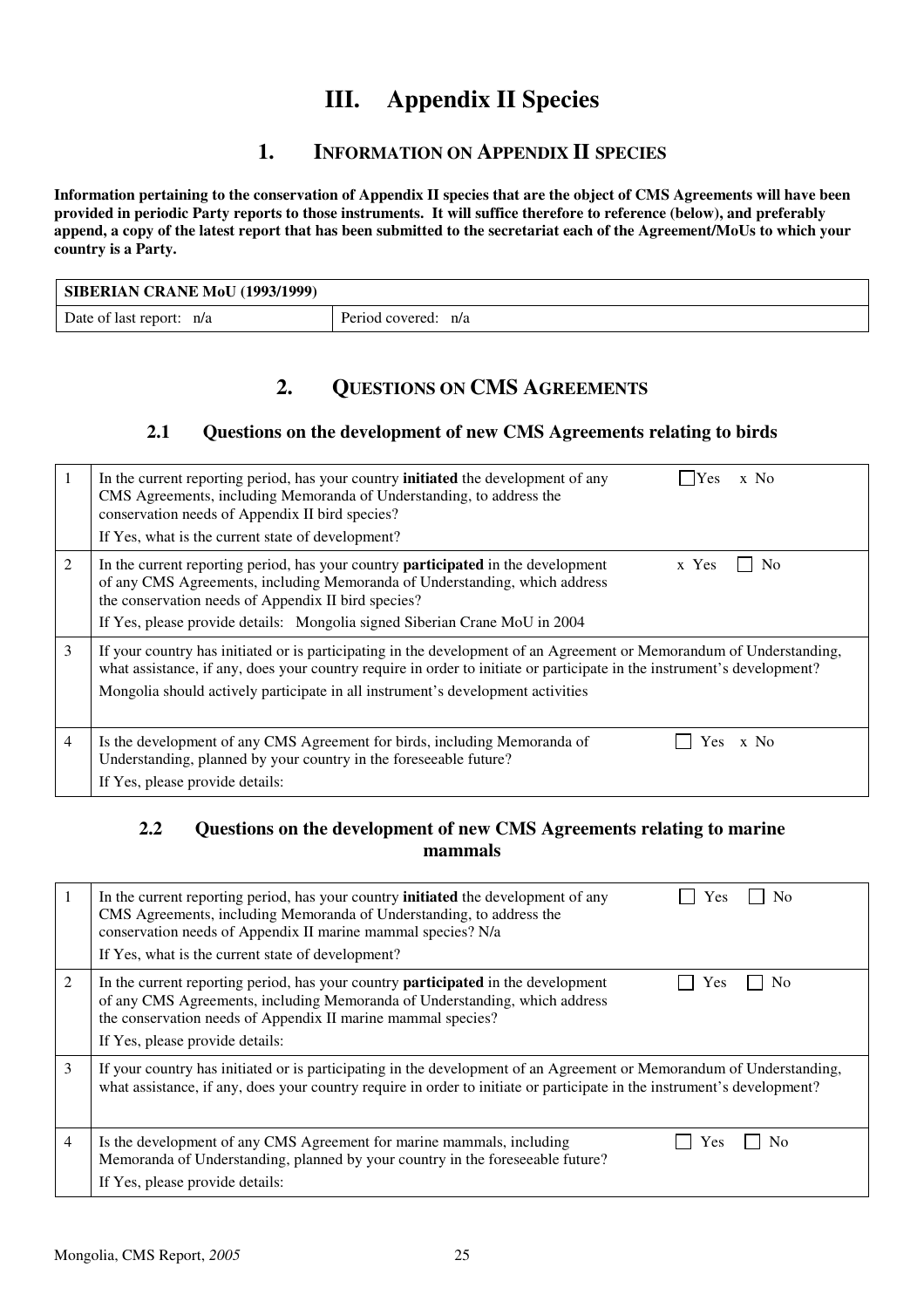## **2.3 Questions on the development of new CMS Agreements relating to marine turtles**

| 1 | In the current reporting period, has your country <b>initiated</b> the development of any<br>Nο<br><b>Yes</b><br>CMS Agreements, including Memoranda of Understanding, to address the<br>conservation needs of Appendix II marine turtles?<br>If Yes, what is the current state of development? |
|---|-------------------------------------------------------------------------------------------------------------------------------------------------------------------------------------------------------------------------------------------------------------------------------------------------|
| 2 | In the current reporting period, has your country <b>participated</b> in the development<br>Nο<br>Yes<br>of any CMS Agreements, including Memoranda of Understanding, which address<br>the conservation needs of Appendix II marine turtles?<br>If Yes, please provide details:                 |
| 3 | If your country has initiated or is participating in the development of an Agreement or Memorandum of Understanding,<br>what assistance, if any, does your country require in order to initiate or participate in the instrument's development?                                                 |
| 4 | Is the development of any CMS Agreement for marine turtles, including<br>Yes<br>Nο<br>Memoranda of Understanding, planned by your country in the foreseeable future?<br>If Yes, please provide details:                                                                                         |

## **2.4 Questions on the development of new CMS Agreements relating to terrestrial mammals (other than bats)**

|   | In the current reporting period, has your country <b>initiated</b> the development of any<br><b>No</b><br>Yes<br>CMS Agreements, including Memoranda of Understanding, to address the conservation<br>needs of Appendix II terrestrial mammal species (other than bats)?<br>If Yes, what is the current state of development?                                                                               |  |  |  |  |
|---|-------------------------------------------------------------------------------------------------------------------------------------------------------------------------------------------------------------------------------------------------------------------------------------------------------------------------------------------------------------------------------------------------------------|--|--|--|--|
| 2 | In the current reporting period, has your country <b>participated</b> in the development<br>x No<br>Yes<br>of any CMS Agreements, including Memoranda of Understanding, which address<br>the conservation needs of Appendix II terrestrial mammal species (other than bats)?<br>If Yes, please provide details:                                                                                             |  |  |  |  |
| 3 | If your country has initiated or is participating in the development of an Agreement or Memorandum of Understanding,<br>what assistance, if any, does your country require in order to initiate or participate in the instrument's development?<br>n/a                                                                                                                                                      |  |  |  |  |
| 4 | Is the development of any CMS Agreement for terrestrial mammals (other than bats),<br>x Yes<br>No<br>Including Memoranda of Understanding, planned by your country in the foreseeable future?<br>If Yes, please provide details: Agreement or MoU on conservation of the Mongolian gazelle, goitered gazelle and wild<br>ass must be developed among Mongolia, Russia and China in nearest future under CMS |  |  |  |  |

## **2.5 Questions on the development of new CMS Agreements relating to bats**

| 1 | In the current reporting period, has your country <b>initiated</b> the development of any<br>N <sub>0</sub><br><b>Yes</b><br>CMS Agreements, including Memoranda of Understanding, to address the<br>conservation needs of Appendix II bat species? N/a<br>If Yes, what is the current state of development? |  |  |  |
|---|--------------------------------------------------------------------------------------------------------------------------------------------------------------------------------------------------------------------------------------------------------------------------------------------------------------|--|--|--|
| 2 | In the current reporting period, has your country <b>participated</b> in the development<br>Yes<br>No<br>of any CMS Agreements, including Memoranda of Understanding, which address<br>the conservation needs of Appendix II bat species? N/a<br>If Yes, please provide details:                             |  |  |  |
| 3 | If your country has initiated or is participating in the development of an Agreement or Memorandum of Understanding,<br>what assistance, if any, does your country require in order to initiate or participate in the instrument's development?<br>N/a                                                       |  |  |  |
| 4 | Is the development of any CMS Agreement for bats, including Memoranda of<br>No<br>Y es<br>Understanding, planned by your country in the future? N/a<br>If Yes, please provide details: $N/a$                                                                                                                 |  |  |  |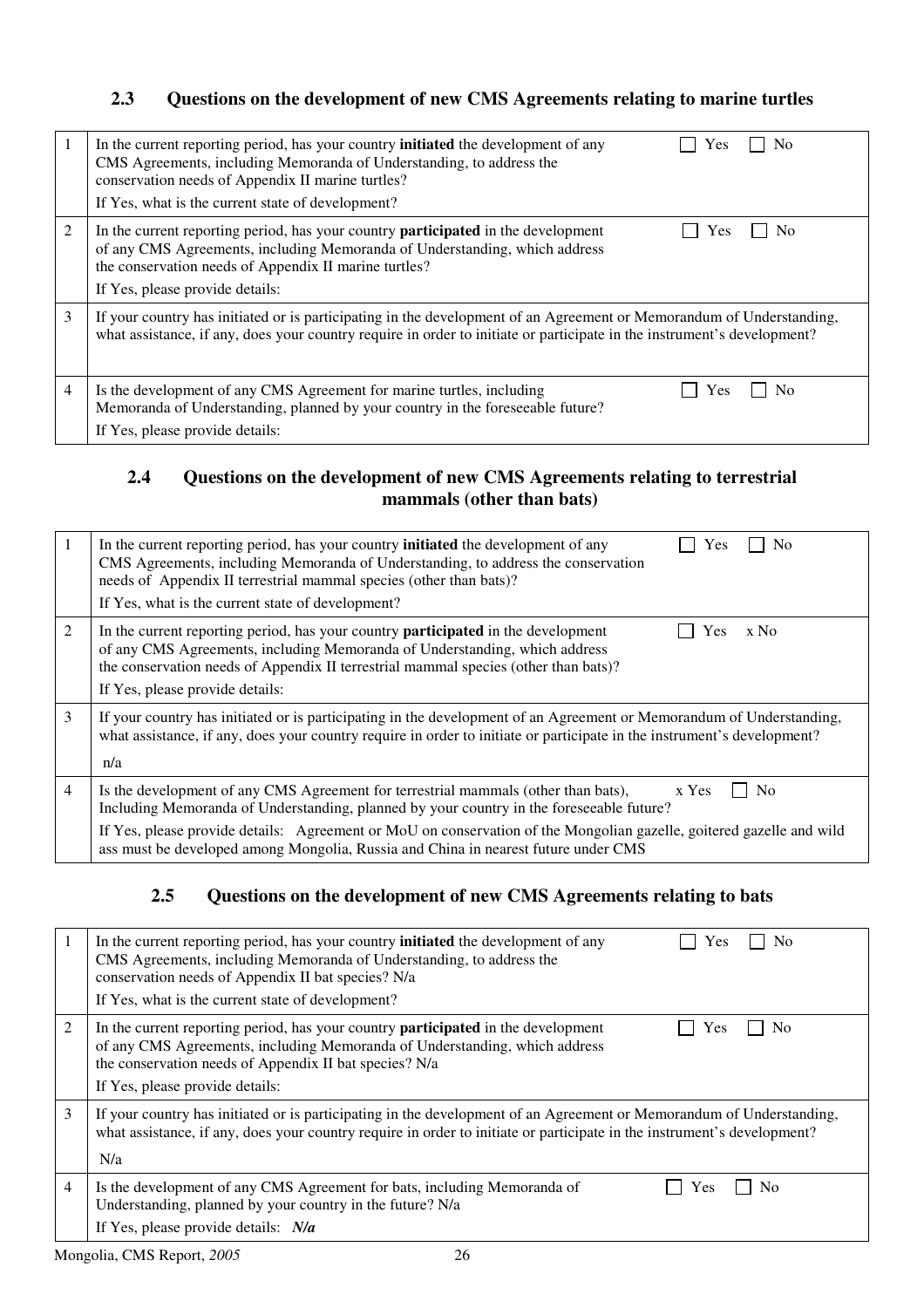# **2.6 Questions on the development of new CMS Agreements relating to other taxa**

| -1 | In the current reporting period, has your country <b>initiated</b> the development of any<br><b>Yes</b><br>N <sub>0</sub><br>CMS Agreements, including Memoranda of Understanding, to address the<br>conservation needs of Appendix II species belonging to taxa not<br>included in sections 1-6 above? n/a<br>If Yes, what is the current state of development? |
|----|------------------------------------------------------------------------------------------------------------------------------------------------------------------------------------------------------------------------------------------------------------------------------------------------------------------------------------------------------------------|
| 2  | In the current reporting period, has your country <b>participated</b> in the development<br>N <sub>0</sub><br>Yes<br>of any CMS Agreements, including Memoranda of Understanding, which address<br>the conservation needs of species belonging to taxa not included in sections 1-6 above?<br>If Yes, please provide details: N/a                                |
| 3  | If your country has initiated or is participating in the development of an Agreement or Memorandum of Understanding,<br>what assistance, if any, does your country require in order to initiate or participate in the instrument's development?<br>N/a                                                                                                           |
| 4  | Is the development of any CMS Agreement for other taxa, including Memoranda of<br>No<br>Yes<br>Understanding, planned by your country in the foreseeable future?<br>If Yes, please provide details: $N/a$                                                                                                                                                        |

# **3. LISTING OF MIGRATORY SPECIES IN APPENDIX II**

| 1              | $\boxtimes$ Yes<br>Is your country a Range State for any migratory species that has an unfavourable<br>No<br>conservation status, but is not currently listed in Appendix II and could benefit<br>from the conclusion of an Agreement for its conservation? |  |  |  |  |  |  |  |
|----------------|-------------------------------------------------------------------------------------------------------------------------------------------------------------------------------------------------------------------------------------------------------------|--|--|--|--|--|--|--|
|                | If Yes, please provide details:                                                                                                                                                                                                                             |  |  |  |  |  |  |  |
|                | White-tailed or Mongolian gazelle (Procatra gutturosa);                                                                                                                                                                                                     |  |  |  |  |  |  |  |
|                | Wild ass (Equus humionus);                                                                                                                                                                                                                                  |  |  |  |  |  |  |  |
|                | Black-tailed gazelle (Gazelle subguturosa);                                                                                                                                                                                                                 |  |  |  |  |  |  |  |
|                | Pallas's Sea-Eagle/ Pallas's Fishing Eagle (Haliaeetus leucoryphus);                                                                                                                                                                                        |  |  |  |  |  |  |  |
|                | White-naped crane (Grus vipio);                                                                                                                                                                                                                             |  |  |  |  |  |  |  |
|                | Hooded crane (Grus monacha).                                                                                                                                                                                                                                |  |  |  |  |  |  |  |
| 1a             | Is your country taking any steps to propose the listing of this/these species in Appendix II?<br>Yes<br>N <sub>o</sub><br>⊠                                                                                                                                 |  |  |  |  |  |  |  |
|                | If Yes, please provide details:                                                                                                                                                                                                                             |  |  |  |  |  |  |  |
|                | Mongolia proposed the listing of the following species at the $10th$ meeting of the Scientific Committee<br>$(2001)$ :                                                                                                                                      |  |  |  |  |  |  |  |
|                | White-tailed gazelle (Procatra gutturosa);                                                                                                                                                                                                                  |  |  |  |  |  |  |  |
|                | Wild ass (Equus humionus);                                                                                                                                                                                                                                  |  |  |  |  |  |  |  |
|                | Black-tailed gazelle (Gazelle subguturosa);                                                                                                                                                                                                                 |  |  |  |  |  |  |  |
|                | Pallas's Sea-Eagle/ Pallas's Fishing Eagle (Haliaeetus leucoryphus);                                                                                                                                                                                        |  |  |  |  |  |  |  |
|                | White-naped crane (Grus vipio);                                                                                                                                                                                                                             |  |  |  |  |  |  |  |
|                | Hooded crane (Grus monacha).                                                                                                                                                                                                                                |  |  |  |  |  |  |  |
|                | Mongolia is considering proposing the listing of these species at the Conference of the Parties.                                                                                                                                                            |  |  |  |  |  |  |  |
| 1 <sub>b</sub> | What assistance, if any, does your country require to initiate the listing of this/these species?                                                                                                                                                           |  |  |  |  |  |  |  |
|                | We ask all CMS parties to contribute to list all proposed species from Mongolia to Appendix 1 at the Conference of the<br>Parties.                                                                                                                          |  |  |  |  |  |  |  |
|                |                                                                                                                                                                                                                                                             |  |  |  |  |  |  |  |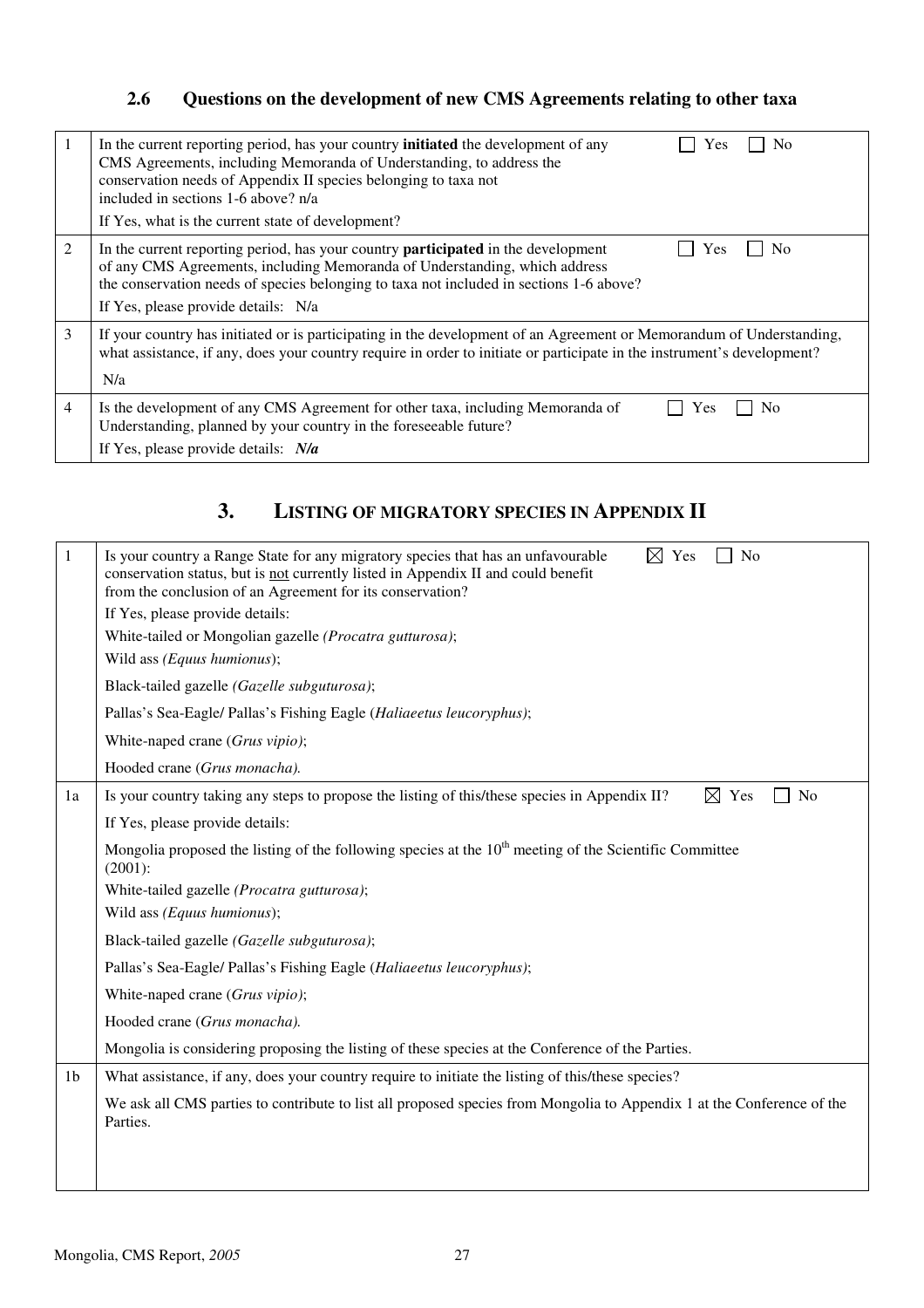# **IV. National and Regional Priorities**

| 1  | x Medium<br>What priority does your country assign to the conservation and,<br>Low<br>High<br>where applicable, sustainable use of migratory species in<br>comparison to other biodiversity-related issues? |  |  |  |  |  |  |  |
|----|-------------------------------------------------------------------------------------------------------------------------------------------------------------------------------------------------------------|--|--|--|--|--|--|--|
| 2  | No<br>Are migratory species and their habitats addressed by your country's national<br>x Yes<br>biodiversity strategy or action plan?                                                                       |  |  |  |  |  |  |  |
|    | If Yes, please indicate and briefly describe the extent to which it addresses the following issues:                                                                                                         |  |  |  |  |  |  |  |
|    | Conservation, sustainable use and/or restoration of migratory species<br>X                                                                                                                                  |  |  |  |  |  |  |  |
|    | Conservation, sustainable use and/or restoration of the habitats of migratory species, including protected areas<br>X                                                                                       |  |  |  |  |  |  |  |
|    | x Actions to prevent, reduce or control factors that are endangering or are likely to further endanger migratory<br>species (e.g. alien invasive species or by-catch)                                       |  |  |  |  |  |  |  |
|    | Minimising or eliminating barriers or obstacles to migration<br>X                                                                                                                                           |  |  |  |  |  |  |  |
|    | Research and monitoring of migratory species<br>X                                                                                                                                                           |  |  |  |  |  |  |  |
|    | Transboundary co-operation<br>X                                                                                                                                                                             |  |  |  |  |  |  |  |
| 3  | Does the conservation of migratory species currently feature in any other national<br>$\Box$ No<br>x Yes<br>or regional policies/plans (apart from CMS Agreements)                                          |  |  |  |  |  |  |  |
|    | If Yes, please provide details: CBD, CITES, Protected Areas network                                                                                                                                         |  |  |  |  |  |  |  |
| 3a | Do these policies/plans cover the following areas (if Yes, please provide details):                                                                                                                         |  |  |  |  |  |  |  |
|    |                                                                                                                                                                                                             |  |  |  |  |  |  |  |
|    | N <sub>0</sub><br>Yes                                                                                                                                                                                       |  |  |  |  |  |  |  |
|    | Exploitation of natural resources (e.g. fisheries, hunting, etc.)<br>X                                                                                                                                      |  |  |  |  |  |  |  |
|    | Economic development<br>X                                                                                                                                                                                   |  |  |  |  |  |  |  |
|    | Land-use planning<br>X                                                                                                                                                                                      |  |  |  |  |  |  |  |
|    | Pollution control<br>X                                                                                                                                                                                      |  |  |  |  |  |  |  |
|    | Designation and development of protected areas<br>X                                                                                                                                                         |  |  |  |  |  |  |  |
|    | Development of ecological networks<br>$\mathbf X$                                                                                                                                                           |  |  |  |  |  |  |  |
|    | Planning of powerlines<br>×.<br>$\mathbf X$                                                                                                                                                                 |  |  |  |  |  |  |  |
|    | Planning of fences<br>X                                                                                                                                                                                     |  |  |  |  |  |  |  |
|    | Planning of dams<br>X                                                                                                                                                                                       |  |  |  |  |  |  |  |
|    | Other<br>X                                                                                                                                                                                                  |  |  |  |  |  |  |  |

# **V. Protected Areas**

|                | N <sub>0</sub><br>Are migratory species taken into account in the selection, establishment and<br>x Yes<br>management of protected areas in your country?                     |  |  |  |  |  |  |  |
|----------------|-------------------------------------------------------------------------------------------------------------------------------------------------------------------------------|--|--|--|--|--|--|--|
|                | If Yes, please provide details: Many protected areas in Mongolia established to protect the migratory species                                                                 |  |  |  |  |  |  |  |
| 1a             | Do these protected areas cover the following areas? (If Yes, please provide details and include the amount of protected<br>areas coverage and the number of protected areas): |  |  |  |  |  |  |  |
|                | <b>Yes</b><br>N <sub>0</sub>                                                                                                                                                  |  |  |  |  |  |  |  |
|                | Terrestrial. Up-to-day Mongolia has 55 PAs with 20953178 ha<br>X                                                                                                              |  |  |  |  |  |  |  |
|                | Aquatic                                                                                                                                                                       |  |  |  |  |  |  |  |
|                | Marine                                                                                                                                                                        |  |  |  |  |  |  |  |
| 1 <sub>b</sub> | Identify the agency, department or organization responsible for leading on this action in your country: Ministry of                                                           |  |  |  |  |  |  |  |

Mongolia, CMS Report, 2005 28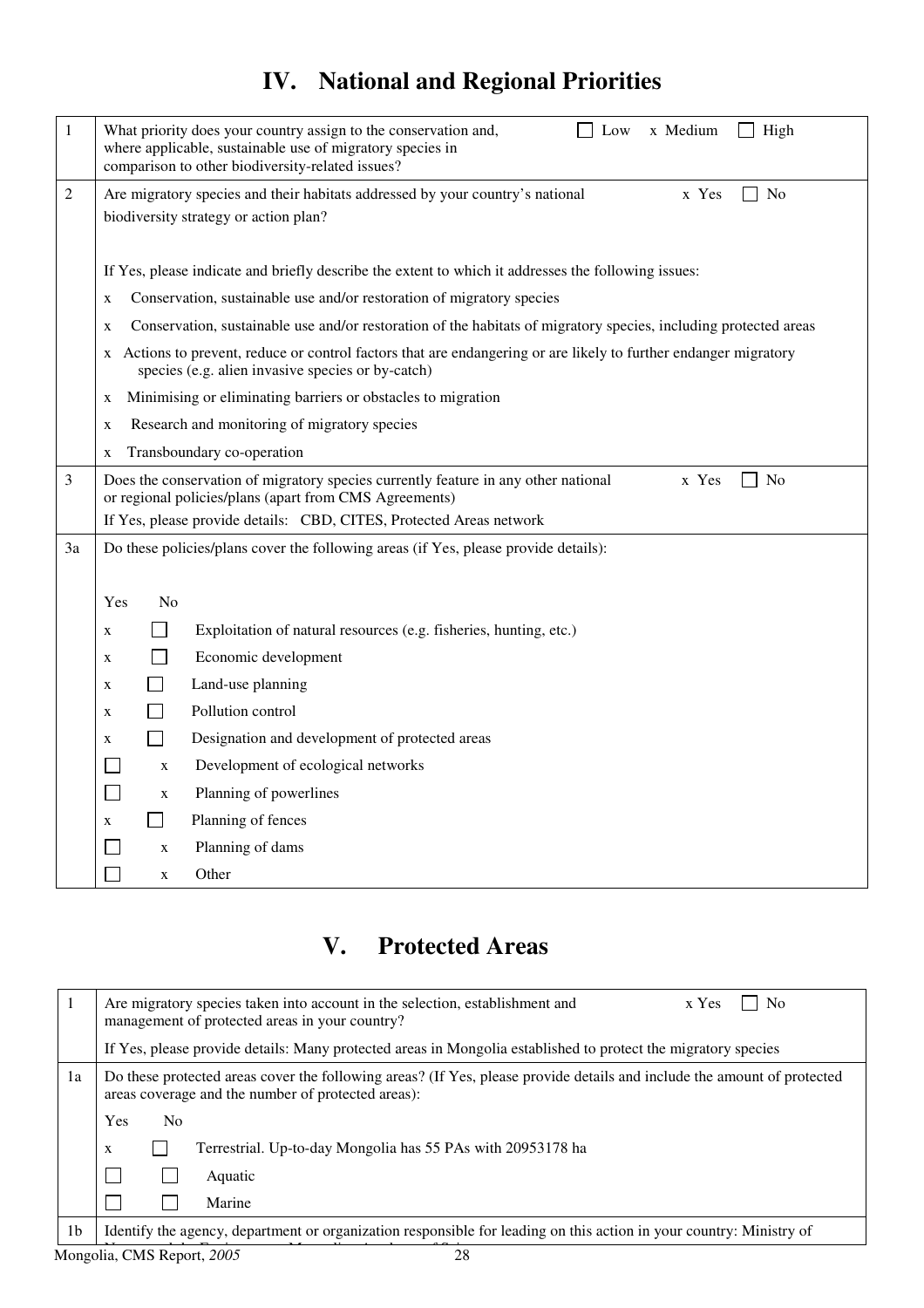# **VI. Policies on Satellite Telemetry**

| $\overline{1}$ | In the current reporting period, has your country undertaken<br>x Yes<br>N <sub>0</sub><br>conservation/research projects that use satellite telemetry?                                                                                                                                                                                                                                                                                                                                                                                                                                                                                                                                                                              |
|----------------|--------------------------------------------------------------------------------------------------------------------------------------------------------------------------------------------------------------------------------------------------------------------------------------------------------------------------------------------------------------------------------------------------------------------------------------------------------------------------------------------------------------------------------------------------------------------------------------------------------------------------------------------------------------------------------------------------------------------------------------|
|                | If Yes, please provide details (Indicate <i>inter alia</i> the scientific justification for the research, describe briefly the measures<br>taken to ensure that risks to the welfare of individual animals and $-$ in the case of severely depleted populations $-$ to the<br>species are minimised, and summarise the results obtained): On-going projects on Mongolian gazelle, Argali, and<br>finished projects on Snow Leopard, White-naped crane, Demoissele crane, Steppe eagle, Sakor falcon, Black stork. No<br>any risks to the welfare of individual animals have been observed. The results showed that all studied animals are<br>migrating through national borders and cooperation among the range states is necessary |
| 2              | Are any future conservation/research projects planned that will use<br>x Yes<br>N <sub>0</sub><br>satellite telemetry?                                                                                                                                                                                                                                                                                                                                                                                                                                                                                                                                                                                                               |
|                | If Yes, please provide details (including the expected timeframe for these projects): We plan to continue to use satellite<br>telemetry to study the migration and other conservation needs for the Mongolian gazelle, wild sheep (argali) and wild ass.                                                                                                                                                                                                                                                                                                                                                                                                                                                                             |
|                | If No, please explain any impediments or requirements in this regard:                                                                                                                                                                                                                                                                                                                                                                                                                                                                                                                                                                                                                                                                |

# **VII. Membership**

|    | Have actions been taken by your country to encourage non-Parties<br>    No<br>x Yes<br>to join CMS and its related Agreements?                                                                                                                                                                                                                                                                                            |
|----|---------------------------------------------------------------------------------------------------------------------------------------------------------------------------------------------------------------------------------------------------------------------------------------------------------------------------------------------------------------------------------------------------------------------------|
|    | If Yes, please provide details. (In particular, describe actions taken to recruit the non-Parties that have been identified by<br>the Standing Committee as high priorities for recruitment.) We invited delegates from China and Russia to participate in<br>Mongolian gazelle, wild camel, Mongolian saiga conservation international workshops and explained the needs for these<br>countries to become a Party to CMS |
| 1a | Identify the agency, department or organization responsible for leading on this action in your country: Ministry of Nature<br>and Environment and the Mongolian Academy of Sciences                                                                                                                                                                                                                                       |

# **VIII. Global and National Importance of CMS**

| Have actions been taken by your country to increase national, regional<br>$\overline{\phantom{1}}$ No<br>$\boxtimes$ Yes<br>and/or global awareness of the relevance of CMS and its global importance<br>in the context of biodiversity conservation?<br>If Yes, please provide details: |
|------------------------------------------------------------------------------------------------------------------------------------------------------------------------------------------------------------------------------------------------------------------------------------------|
| The CMS brochure was published in Mongolian and distributed throughout the country.                                                                                                                                                                                                      |
| Identify the agency, department or organization responsible for leading on this action in your country: Ministry of nature<br>and Environment and the Mongolian Academy of sciences                                                                                                      |

# **IX. Mobilization of Resources**

| Has your country made financial resources available for conservation activities having<br>$x \text{Yes} \mid \text{No}$<br>direct benefits for migratory species in your country?                                                          |
|--------------------------------------------------------------------------------------------------------------------------------------------------------------------------------------------------------------------------------------------|
| If Yes, please provide details (Indicate the migratory species that have benefited from these activities): Some bio-<br>technical and conservation measures were taken to protect the Mongolian gazelle, argali, wild camel, snow leopard, |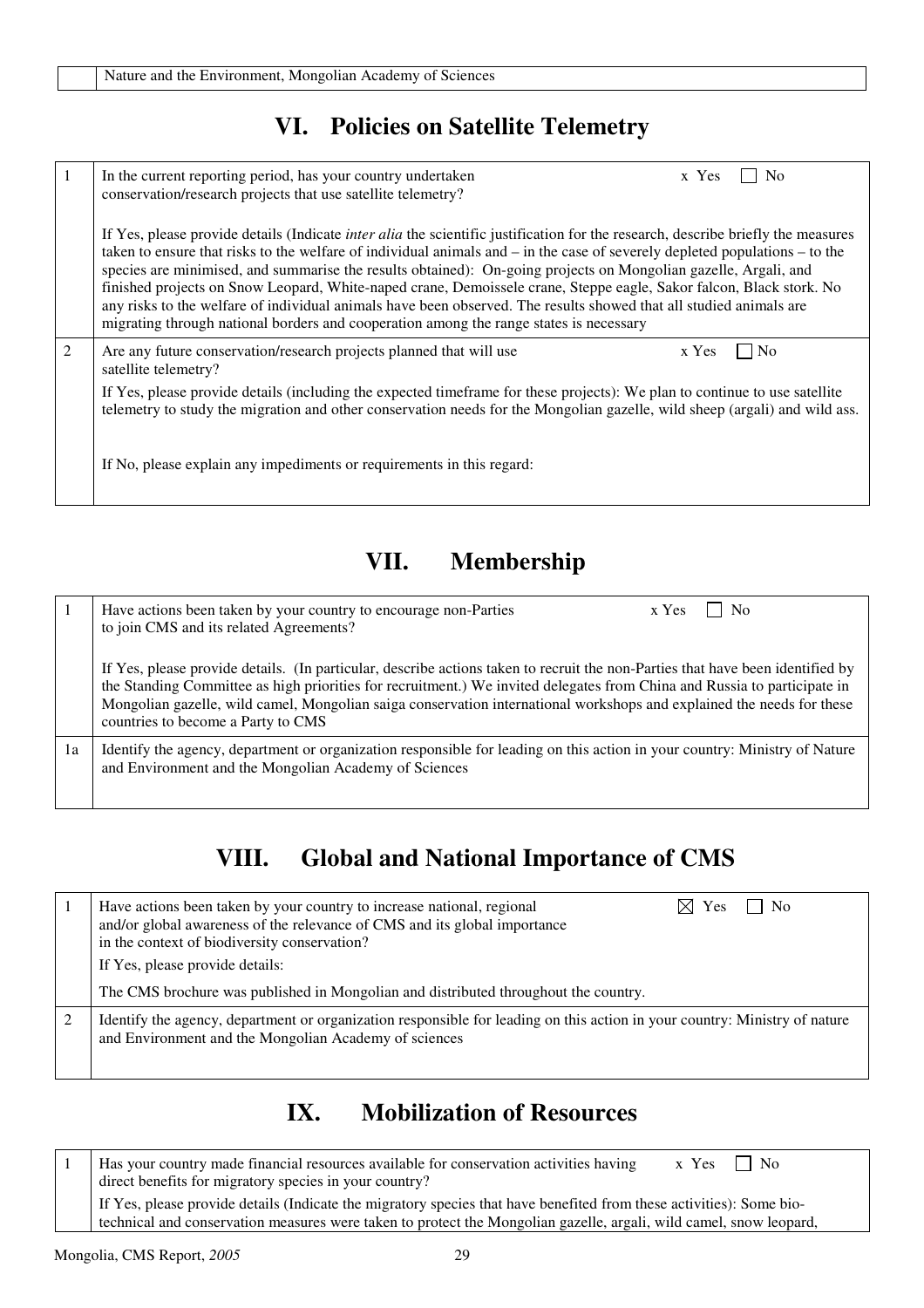|                | Mongolian saiga                                                                                                                                                                                                                                                                                                                                                 |  |  |  |  |  |
|----------------|-----------------------------------------------------------------------------------------------------------------------------------------------------------------------------------------------------------------------------------------------------------------------------------------------------------------------------------------------------------------|--|--|--|--|--|
| 2              | Has your country made voluntary contributions to the CMS Trust Fund to support<br>N <sub>0</sub><br>Yes<br>requests from developing countries and countries with economies in transition?                                                                                                                                                                       |  |  |  |  |  |
|                | If Yes, please provide details: n/a                                                                                                                                                                                                                                                                                                                             |  |  |  |  |  |
| 3              | Has your country made other voluntary financial contributions to support<br>Yes<br>$x$ No<br>conservation activities having direct benefits for migratory species in other<br>countries (particularly developing countries)?                                                                                                                                    |  |  |  |  |  |
|                | If Yes, please provide details (Indicate the migratory species that have benefited from these activities):                                                                                                                                                                                                                                                      |  |  |  |  |  |
| $\overline{4}$ | Has your country provided technical and/or scientific assistance to<br>x Yes<br>N <sub>0</sub><br>developing countries to facilitate initiatives for the benefit of migratory<br>species?                                                                                                                                                                       |  |  |  |  |  |
|                | If Yes, please provide details (Indicate the migratory species that have benefited from these activities): scientific article on<br>conservation of Przewalski's gazelle was reviewed                                                                                                                                                                           |  |  |  |  |  |
| 5              | Has your country received financial assistance/support from the CMS Trust<br>x Yes<br>No<br>Fund, via the CMS Secretariat, for national conservation activities having<br>direct benefits for migratory species in your country?                                                                                                                                |  |  |  |  |  |
|                | If Yes, please provide details (Indicate the migratory species that have benefited from these activities): CMS Introduction<br>brochure in Mongolian was published by CMS support and the Wild camel conservation brochure for children in<br>Mongolian was published by CMS and other donors support                                                           |  |  |  |  |  |
| 6              | Has your country received financial assistance/support from sources other<br>x Yes<br>N <sub>o</sub><br>than the CMS Secretariat for conservation activities having direct benefit for<br>migratory species in your country?                                                                                                                                    |  |  |  |  |  |
|                | If Yes, please provide details (Indicate the migratory species that have benefited from these activities): Ongoing project<br>on research and conservation of the Mongolian gazelle, wild camel, argali sheep, snow leopard and several bird species<br>are funded by GEF/UNDP, Denver Zoo Foundation, Tokyo University, Austrian government, German Government |  |  |  |  |  |

# **X. Implementation of COP Resolutions and Recommendations**

**Please summarize the measures undertaken by your country to implement the substantive, operational Resolutions and Recommendations adopted by the Conference of the Parties, where these have not been mentioned elsewhere in this report, giving particular emphasis to those identified below (as appropriate).**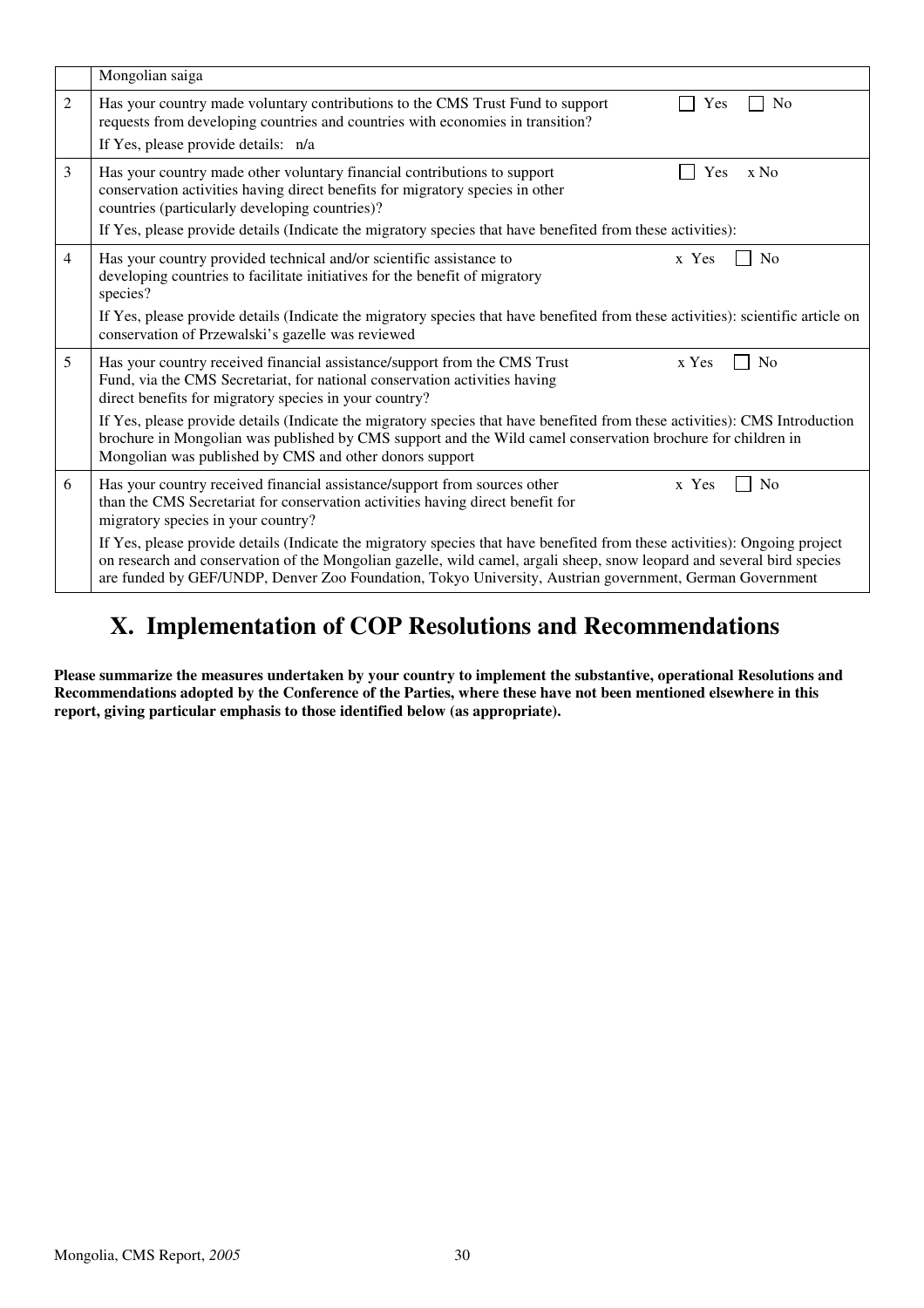#### **Resolutions: n/a**

Resolution 6.2 – By-catch, and Recommendation 7.2 – Implementation of Resolution 6.2 on By-catch:

Resolution 6.3 – Southern Hemisphere Albatross Conservation:

Resolution 7.2 – Impact Assessment and Migratory Species:

Resolution 7.3 – Oil Pollution and Migratory Species:

Resolution 7.4 – Electrocution of Migratory Birds:

Resolution 7.5 – Wind Turbines and Migratory Species:

Resolution 7.9 – Cooperation with Other Bodies and Processes:

Resolution 7.15 – Future Action on the Antarctic Minke, Bryde's and Pygmy Right Whales under the Convention on Migratory Species:

#### **Recommendations**

Recommendation 7.5 – Range State Agreement for Dugong (*Dugong dugon*) Conservation:

Recommendation 7.6 – Improving the Conservation Status of the Leatherback Turtle (*Dermochelys coriacea*):

Recommendation 7.7 – America Pacific Flyway Programme:

**Other resolutions/recommendations:**

#### **Other remarks:**

The National Government of Mongolia is trying to balance social and economic development with ecosystem protection. It is hoping to avoid the mistakes made by other countries in the past, e.g. raw material extraction to foreign countries, ecologically damaging technologies and disposal of foreign waste should be avoided. Mongolian biological resources have a key role in the maintenance of ecological balance, providing a healthy and safe environment, alleviating poverty and sustaining social and economic development. The protection, restoration and sustainable use of biological resources and captive breeding of endangered species are Government priorities.

Mongolia contains a wide variety of habitats and wildlife, due to its large size and varied ecosystems stretching from the high mountains of Central Asia to the Gobi desert. The population of many plants and animals are decreasing as human settlement has expanded and today some are in danger of extinction.

Fauna diversity is very rich in Mongolia. There are 56 fish species (6 in the Red Book of Mongolia), 10 amphibian species (4 in the Red Book), 22 reptilian species (5 in the Red Book), 427 bird species (30 in the Red Book) and 134 mammalian species (30 in the Red Book). There are 81 species of the Mongolian birds listed in Appendices I and II of CMS, and 12 species of bat.

Mongolia, CMS Report, *2005* 31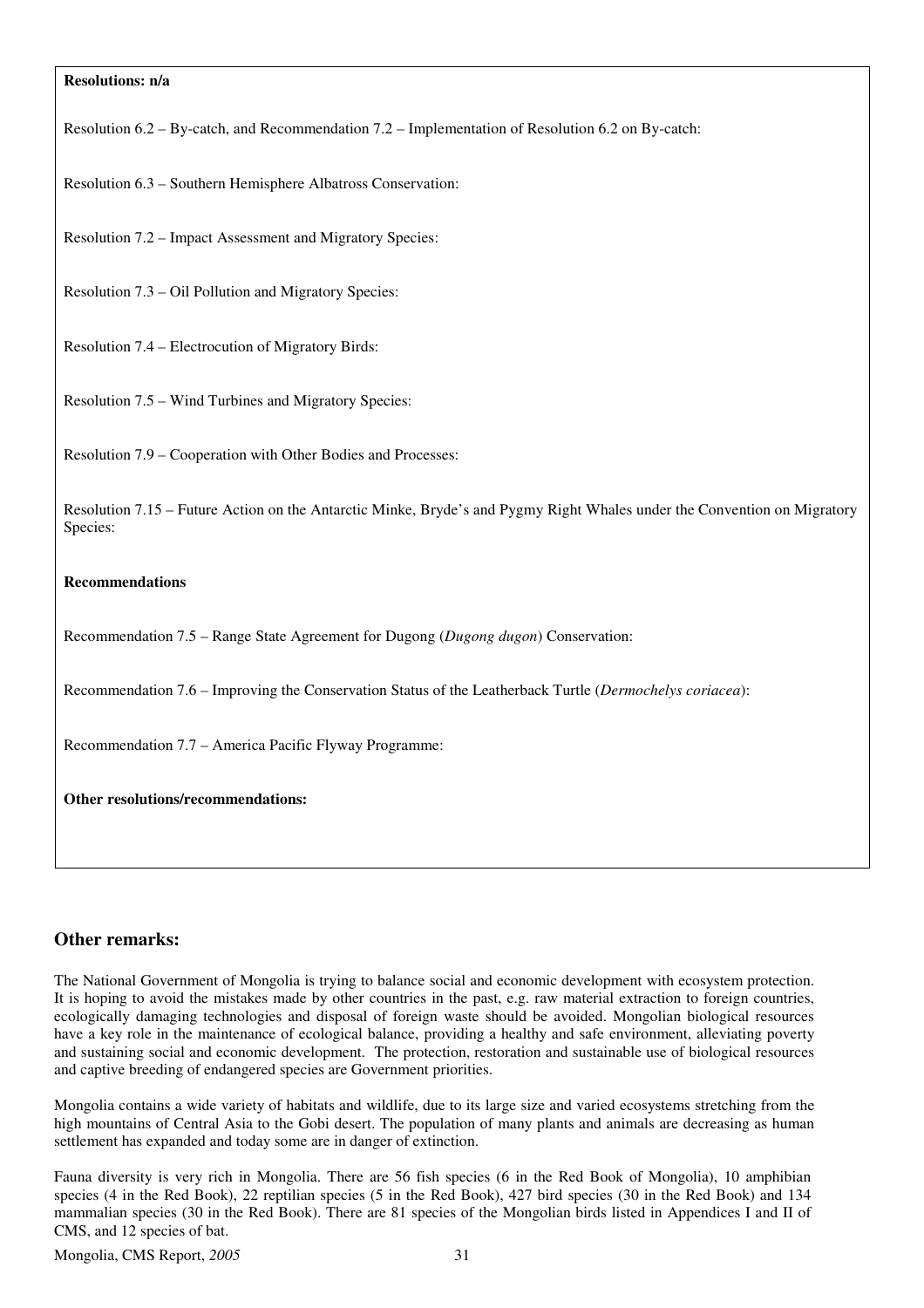#### **Threats**

The fauna and flora of Mongolia suffer from increasing habitat loss (with some regions already devoid or nearly devoid of large mammals), increasing desertification, erosion in several areas, and several species and subspecies are threatened with extinction. Threats to biodiversity include the impact of mining, deforestation, off-road vehicle use, pollution, rapid human population growth, increasing numbers of livestock, poaching, and the effects of the rapid socio-economic and cultural change that has accompanied Mongolia's transition from communism to democracy.

Migratory ungulate species, which need fresh pasture and open water sources throughout the year, such as the Asiatic wild ass *(Equus humionus*) and Mongolian Gazelle *(Procapra gutturosa*), have been badly effected by human pressure, and competition with livestock for pasture and water.

#### **Appendix II listed species**

Mongolia is one of the most favorable places for migratory birds. Traditionally Mongolians do not shoot most of the bird species in Mongolia and, therefore, many migratory bird species nest during the summer in Mongolia's lakes, rivers and ponds.

The Mongolian lakes are home to many birds migrating from Siberia to the south in autumn and from the south to the north in spring, and have received special protection. Membership of CMS has brought further opportunities to strengthen conservation measures for these migratory birds. If Mongolia's two neighbours, the Russian Federation and China, join the Convention further collaborative efforts will be taken for the promotion of trans-boundary protection of migratory species.

Migratory mammalian species, such as the goitered gazelle (*Gazella subgutturosaI)*, wild ass (*Equus humionus*), Mongolian gazelle (*Procapra gutturosa*) and saiga antelope (*Saiga tatarica*), have been always under direct and indirect human pressure. In particular poachers in neighbouring countries, such as China and Russia, try to kill these animals when they cross over the border from Mongolia. Consequently co-operation with Russia and China on transboundary issues is urgently required.

*Procapra gutturosa,* **White-tailed Gazelle** - The CMS Secretariat, with assistance from Mongolia, is planning to develop a Cooperation and Management Plan for Mongolia, the Russian Federation and China as the first step towards protecting this species at the international level. As a result of joint efforts between Russia and Mongolia, 30,000 white-tailed gazelles that migrated to Eastern Siberia survived the harsh winter of 2000-2001.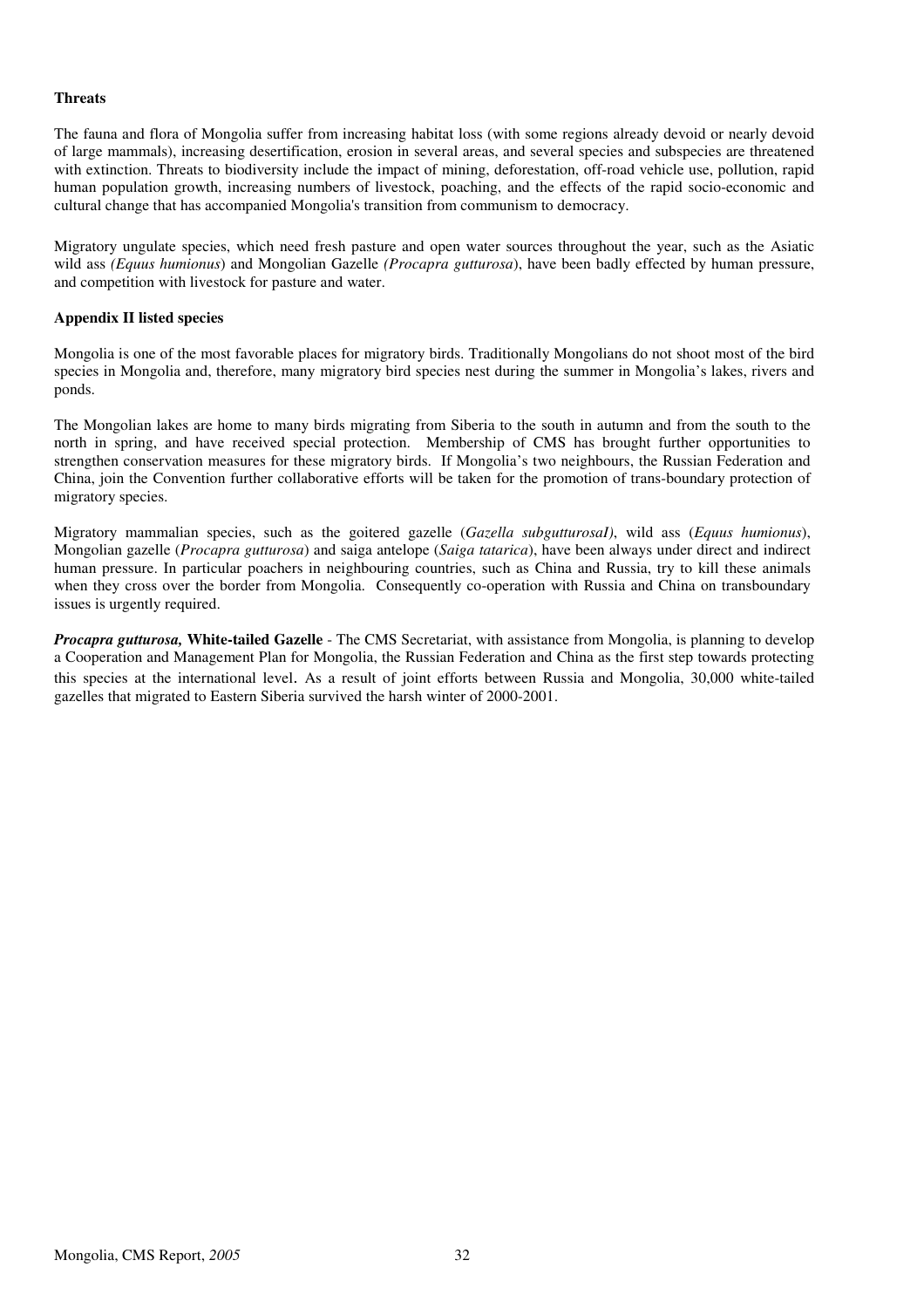# **Annex: Questions on specific Appendix II species**

**The tables below contain the list of all species listed in Appendix II. Boxes have been checked to indicate the species for which your country is considered to be a Range State. Please amend the boxes where appropriate. (If you wish to provide further information on any of these species, please attach as an annex.) Please also provide published distribution references where available.** 

| Species                     | Range<br><b>State</b>       | Not a<br><b>Range State</b> | Extinct                     | N <sub>o</sub><br>information<br>available | Published distribution reference |
|-----------------------------|-----------------------------|-----------------------------|-----------------------------|--------------------------------------------|----------------------------------|
|                             |                             |                             | <b>CHIROPTERA</b>           |                                            |                                  |
| Rhinolophus ferrumequinum   | s.                          | $\boxtimes$                 |                             | $\mathcal{L}_{\mathcal{A}}$                |                                  |
| (only European populations) |                             |                             |                             |                                            |                                  |
| Rhinolophus hipposideros    |                             | $\boxtimes$                 | ٦                           | $\Box$                                     |                                  |
| (only European populations) |                             |                             |                             |                                            |                                  |
| Rhinolophus euryale         |                             | $\boxtimes$                 |                             | П                                          |                                  |
| (only European populations) |                             |                             |                             |                                            |                                  |
| Rhinolophus mehelyi         |                             | $\boxtimes$                 |                             | $\sim$                                     |                                  |
| (only European populations) |                             |                             |                             |                                            |                                  |
| Rhinolophus blasii          |                             | $\boxtimes$                 | ri                          | $\mathbf{I}$                               |                                  |
| (only European populations) |                             |                             |                             |                                            |                                  |
| Myotis bechsteini           |                             | $\boxtimes$                 | $\mathcal{L}_{\mathcal{A}}$ | П                                          |                                  |
| (only European populations) |                             |                             |                             |                                            |                                  |
| Myotis blythi               |                             | $\boxtimes$                 |                             |                                            |                                  |
| (only European populations) |                             |                             |                             |                                            |                                  |
| Myotis brandtii             |                             | $\boxtimes$                 |                             |                                            |                                  |
| (only European populations) |                             |                             |                             |                                            |                                  |
| Myotis capaccinii           |                             | $\boxtimes$                 | ×.                          | $\sim$                                     |                                  |
| (only European populations) |                             |                             |                             |                                            |                                  |
| Myotis dasycneme            |                             | $\boxtimes$                 | ×.                          | T.                                         |                                  |
| (only European populations) |                             |                             |                             |                                            |                                  |
| Myotis daubentoni           |                             | $\boxtimes$                 |                             |                                            |                                  |
| (only European populations) |                             |                             |                             |                                            |                                  |
| Myotis emarginatus          |                             | $\boxtimes$                 |                             |                                            |                                  |
| (only European populations) |                             |                             |                             |                                            |                                  |
| Myotis myotis               |                             | $\boxtimes$                 |                             |                                            |                                  |
| (only European populations) |                             |                             |                             |                                            |                                  |
| Myotis mystacinus           | $\mathcal{L}_{\mathcal{A}}$ | $\boxtimes$                 | $\Box$                      | П                                          |                                  |
| (only European populations) |                             |                             |                             |                                            |                                  |
| Myotis nattereri            |                             | $\boxtimes$                 |                             |                                            |                                  |
| (only European populations) |                             |                             |                             |                                            |                                  |
| Pipistrellus kuhli          |                             | $\boxtimes$                 | $\Box$                      | $\sim$                                     |                                  |
| (only European populations) |                             |                             |                             |                                            |                                  |
| Pipistrellus nathusii       |                             | $\boxtimes$                 | $\mathcal{L}_{\mathcal{A}}$ | $\Box$                                     |                                  |
| (only European populations) |                             |                             |                             |                                            |                                  |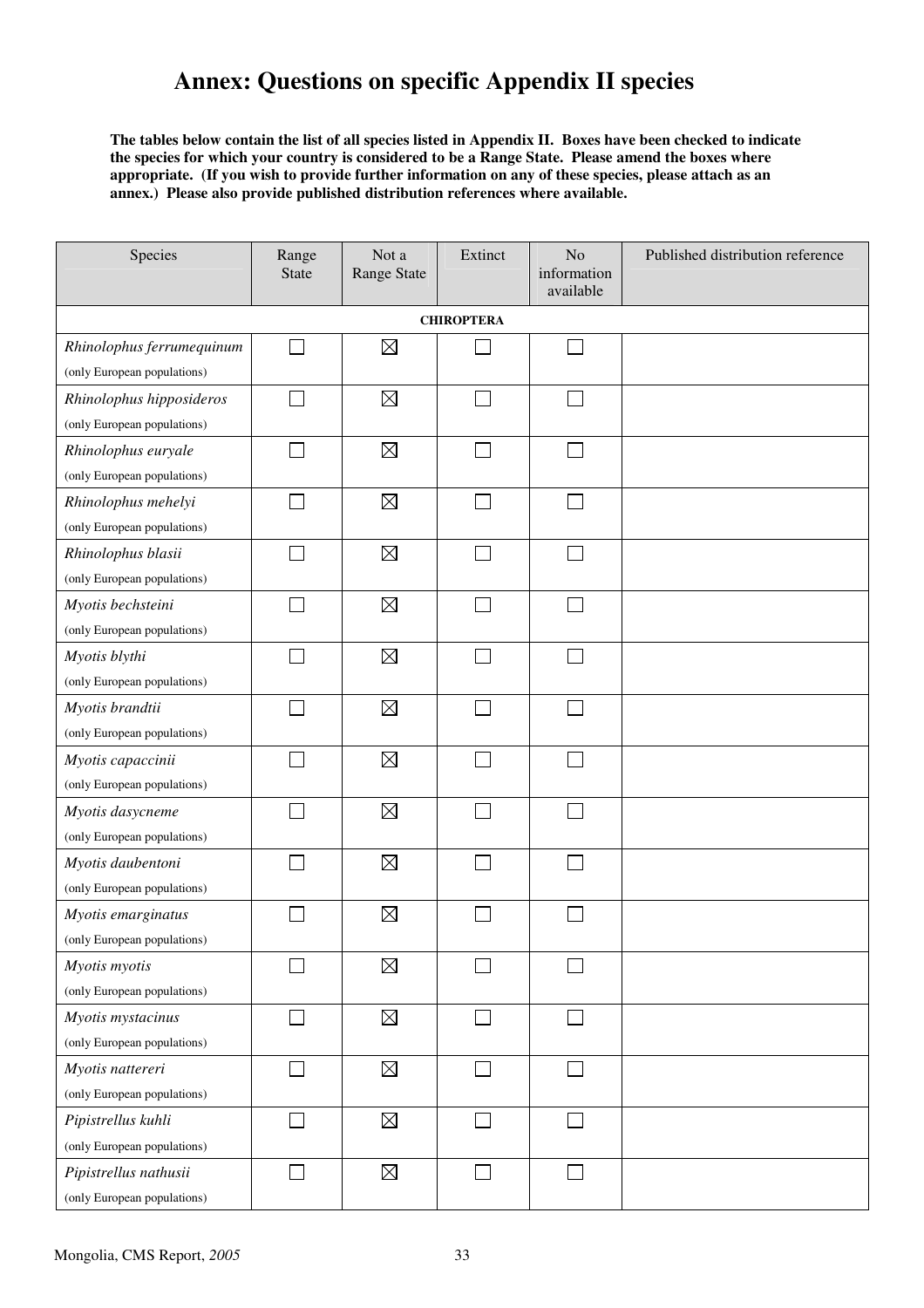| Species                             | Range<br><b>State</b> | Not a<br>Range State | Extinct                     | No<br>information<br>available | Published distribution reference |
|-------------------------------------|-----------------------|----------------------|-----------------------------|--------------------------------|----------------------------------|
| Pipistrellus pipistrellus           |                       | $\boxtimes$          | $\Box$                      |                                |                                  |
| (only European populations)         |                       |                      |                             |                                |                                  |
| Pipistrellus savii                  |                       | $\boxtimes$          |                             |                                |                                  |
| (only European populations)         |                       |                      |                             |                                |                                  |
| Nyctalus lasiopterus                |                       | $\boxtimes$          | $\mathcal{L}_{\mathcal{A}}$ |                                |                                  |
| (only European populations)         |                       |                      |                             |                                |                                  |
| Nyctalus leisleri                   |                       | $\boxtimes$          |                             |                                |                                  |
| (only European populations)         |                       |                      |                             |                                |                                  |
| Nyctalus noctula                    |                       | $\boxtimes$          |                             |                                |                                  |
| (only European populations)         |                       |                      |                             |                                |                                  |
| Eptesicus nilssonii                 |                       | $\boxtimes$          |                             |                                |                                  |
| (only European populations)         |                       |                      |                             |                                |                                  |
| Eptesicus serotinus                 |                       | $\boxtimes$          |                             |                                |                                  |
| (only European populations)         |                       |                      |                             |                                |                                  |
| Vespertilio murinus                 |                       | $\boxtimes$          |                             |                                |                                  |
| (only European populations)         |                       |                      |                             |                                |                                  |
| Barbastella barbastellus            |                       | $\boxtimes$          |                             |                                |                                  |
| (only European populations)         |                       |                      |                             |                                |                                  |
| Plecotus auritus                    |                       | $\boxtimes$          |                             |                                |                                  |
| (only European populations)         |                       |                      |                             |                                |                                  |
| Plecotus austriacus                 |                       | $\boxtimes$          |                             |                                |                                  |
| (only European populations)         |                       |                      |                             |                                |                                  |
| Miniopterus schreibersii            |                       | $\boxtimes$          |                             |                                |                                  |
| (only European populations)         |                       |                      |                             |                                |                                  |
| Tadarida teniotis                   | $\Box$                | $\boxtimes$          | $\Box$                      | $\Box$                         |                                  |
|                                     |                       |                      | <b>CETACEA</b>              |                                |                                  |
| Physeter macrocephalus              |                       | $\boxtimes$          |                             |                                |                                  |
| Platanista gangetica<br>gangetica   |                       | $\boxtimes$          | Γ                           |                                |                                  |
| Pontoporia blainvillei              |                       | $\boxtimes$          |                             |                                |                                  |
| Inia geoffrensis                    |                       | $\boxtimes$          |                             |                                |                                  |
| Delphinapterus leucas               |                       | $\boxtimes$          |                             |                                |                                  |
| Monodon monoceros                   |                       | $\boxtimes$          |                             |                                |                                  |
| Phocoena phocoena                   |                       | $\boxtimes$          |                             |                                |                                  |
| (North and Baltic Sea populations)  |                       |                      |                             |                                |                                  |
| Phocoena phocoena                   |                       | $\boxtimes$          |                             |                                |                                  |
| (western North Atlantic population) |                       |                      |                             |                                |                                  |
| Phocoena phocoena                   |                       | $\boxtimes$          |                             |                                |                                  |
| (Black Sea population)              |                       |                      |                             |                                |                                  |
| Neophocaena phocaenoides            |                       | $\boxtimes$          |                             |                                |                                  |
| Phocoenoides dalli                  |                       | $\boxtimes$          |                             |                                |                                  |
| Phocoena spinipinnis                |                       | $\boxtimes$          |                             |                                |                                  |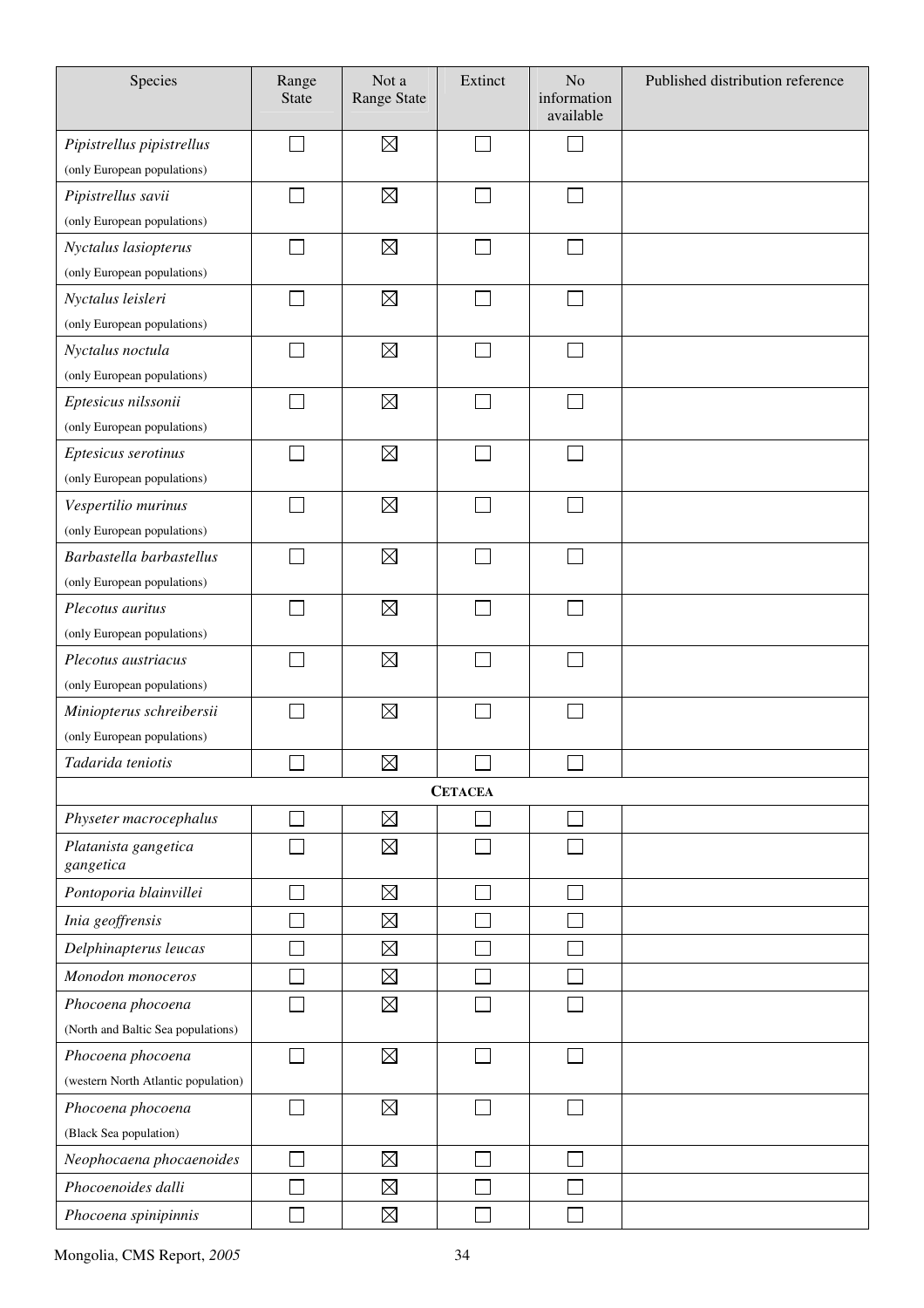| Species                                    | Range<br><b>State</b> | Not a<br>Range State | Extinct | N <sub>o</sub><br>information<br>available | Published distribution reference |
|--------------------------------------------|-----------------------|----------------------|---------|--------------------------------------------|----------------------------------|
| Phocoena dioptrica                         |                       | $\boxtimes$          |         |                                            |                                  |
| Sousa chinensis                            |                       | $\boxtimes$          |         |                                            |                                  |
| Sousa teuszii                              |                       | $\boxtimes$          |         |                                            |                                  |
| Sotalia fluviatilis                        |                       | $\boxtimes$          |         |                                            |                                  |
| Lagenorhynchus albirostris                 |                       | $\boxtimes$          |         |                                            |                                  |
| (only North and Baltic Sea<br>populations) |                       |                      |         |                                            |                                  |
| Lagenorhynchus acutus                      |                       | $\boxtimes$          |         |                                            |                                  |
| (only North and Baltic Sea<br>populations) |                       |                      |         |                                            |                                  |
| Lagenorhynchus australis                   | $\sim$                | $\boxtimes$          | ×.      | $\sim$                                     |                                  |
| Lagenorhynchus obscurus                    |                       | $\boxtimes$          |         |                                            |                                  |
| Grampus griseus                            |                       | $\boxtimes$          |         |                                            |                                  |
| (only North and Baltic Sea<br>populations) |                       |                      |         |                                            |                                  |
| Tursiops aduncus                           |                       | $\boxtimes$          | $\sim$  | $\sim$                                     |                                  |
| (Arafura/Timor Sea populations)            |                       |                      |         |                                            |                                  |
| Tursiops truncatus                         |                       | $\boxtimes$          |         |                                            |                                  |
| (North and Baltic Sea populations)         |                       |                      |         |                                            |                                  |
| Tursiops truncatus                         |                       | $\boxtimes$          |         |                                            |                                  |
| (western Mediterranean<br>population)      |                       |                      |         |                                            |                                  |
| Tursiops truncatus                         |                       | $\boxtimes$          |         |                                            |                                  |
| (Black Sea population)                     |                       |                      |         |                                            |                                  |
| Stenella attenuata                         |                       | $\boxtimes$          |         |                                            |                                  |
| (eastern tropical Pacific population)      |                       |                      |         |                                            |                                  |
| Stenella attenuata                         |                       | $\boxtimes$          |         |                                            |                                  |
| (Southeast Asian populations)              |                       |                      |         |                                            |                                  |
| Stenella longirostris                      |                       | $\boxtimes$          |         |                                            |                                  |
| (eastern tropical Pacific<br>populations)  |                       |                      |         |                                            |                                  |
| Stenella longirostris                      | $\sim$                | $\boxtimes$          |         |                                            |                                  |
| (Southeast Asian populations)              |                       |                      |         |                                            |                                  |
| Stenella coeruleoalba                      |                       | $\boxtimes$          |         |                                            |                                  |
| (eastern tropical Pacific population)      |                       |                      |         |                                            |                                  |
| Stenella coeruleoalba                      |                       | $\boxtimes$          |         |                                            |                                  |
| (western Mediterranean<br>population)      |                       |                      |         |                                            |                                  |
| Delphinus delphis                          | $\mathcal{L}$         | $\boxtimes$          |         |                                            |                                  |
| (North and Baltic Sea populations)         |                       |                      |         |                                            |                                  |
| Delphinus delphis                          |                       | $\boxtimes$          |         |                                            |                                  |
| (western Mediterranean<br>population)      |                       |                      |         |                                            |                                  |
| Delphinus delphis                          |                       | $\boxtimes$          |         |                                            |                                  |
| (Black Sea population)                     |                       |                      |         |                                            |                                  |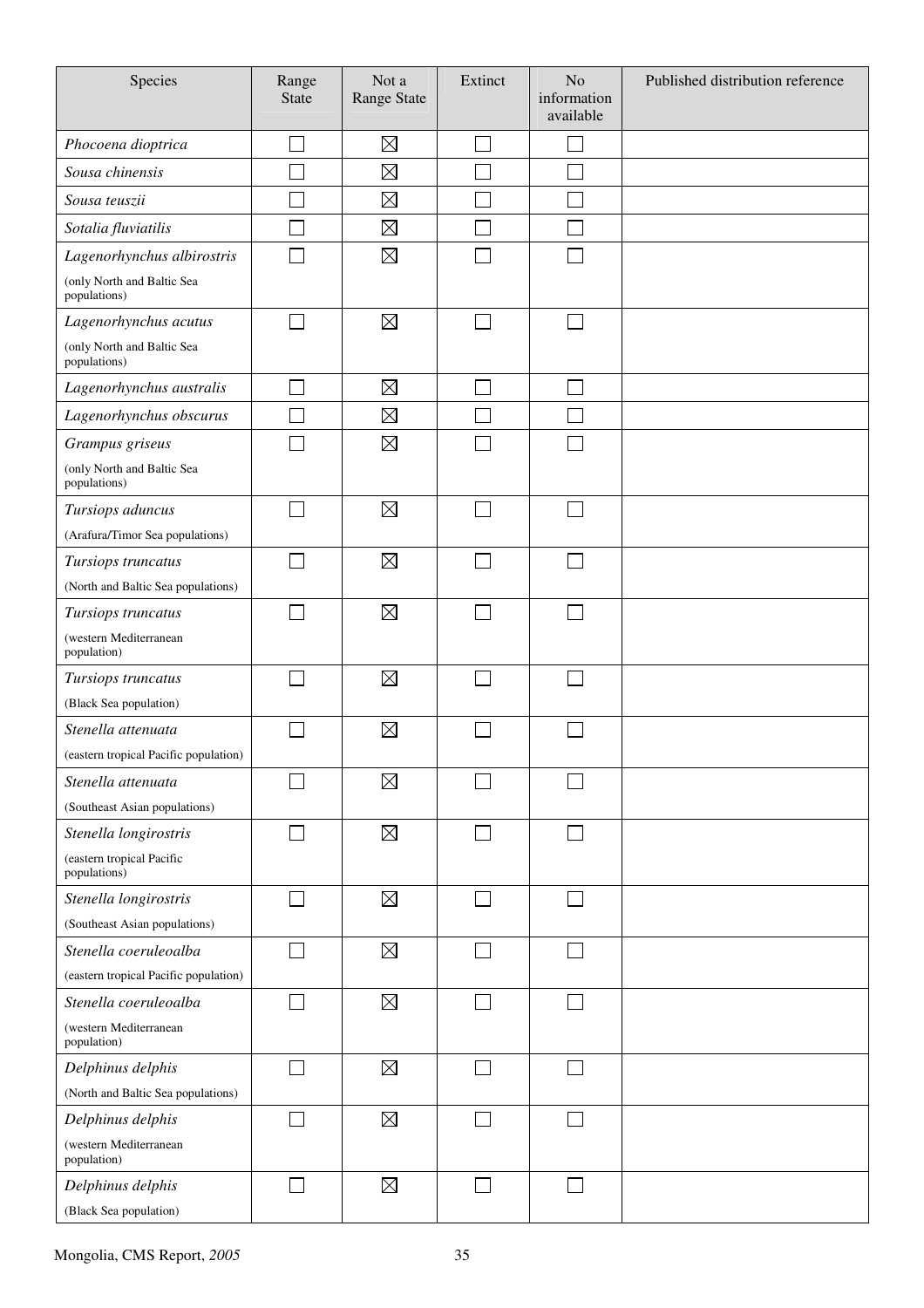| Species                                                                      | Range<br><b>State</b> | Not a<br><b>Range State</b> | Extinct               | N <sub>o</sub><br>information<br>available | Published distribution reference                                                                                                                               |
|------------------------------------------------------------------------------|-----------------------|-----------------------------|-----------------------|--------------------------------------------|----------------------------------------------------------------------------------------------------------------------------------------------------------------|
| Delphinus delphis                                                            |                       | $\boxtimes$                 |                       |                                            |                                                                                                                                                                |
| (eastern tropical Pacific population)                                        |                       |                             |                       |                                            |                                                                                                                                                                |
| Lagenodelphis hosei                                                          |                       | $\boxtimes$                 |                       |                                            |                                                                                                                                                                |
| (Southeast Asian populations)                                                |                       |                             |                       |                                            |                                                                                                                                                                |
| Orcaella brevirostris                                                        |                       | $\boxtimes$                 |                       |                                            |                                                                                                                                                                |
| Cephalorhynchus<br>commersonii                                               |                       | $\boxtimes$                 |                       |                                            |                                                                                                                                                                |
| (South American population)                                                  |                       |                             |                       |                                            |                                                                                                                                                                |
| Cephalorhynchus eutropia                                                     |                       | $\boxtimes$                 |                       |                                            |                                                                                                                                                                |
| Cephalorhynchus heavisidii                                                   |                       | $\boxtimes$                 |                       |                                            |                                                                                                                                                                |
| Orcinus orca                                                                 |                       | $\boxtimes$                 |                       |                                            |                                                                                                                                                                |
| Globicephala melas                                                           |                       | $\boxtimes$                 |                       |                                            |                                                                                                                                                                |
| (only North and Baltic Sea<br>populations)                                   |                       |                             |                       |                                            |                                                                                                                                                                |
| Berardius bairdii                                                            |                       | $\boxtimes$                 |                       |                                            |                                                                                                                                                                |
| Hyperoodon ampullatus                                                        |                       | $\boxtimes$                 |                       |                                            |                                                                                                                                                                |
| Balaenoptera bonaerensis                                                     |                       | $\boxtimes$                 |                       |                                            |                                                                                                                                                                |
| Balaenoptera edeni                                                           |                       | $\boxtimes$                 |                       |                                            |                                                                                                                                                                |
| Balaenoptera borealis                                                        |                       | $\boxtimes$                 |                       |                                            |                                                                                                                                                                |
| Balaenoptera physalus                                                        |                       | $\boxtimes$                 |                       |                                            |                                                                                                                                                                |
| Caperea marginata                                                            |                       | $\boxtimes$                 |                       |                                            |                                                                                                                                                                |
|                                                                              |                       |                             | <b>CARNIVORA</b>      |                                            |                                                                                                                                                                |
| Arctocephalus australis                                                      |                       | $\boxtimes$                 |                       |                                            |                                                                                                                                                                |
| Otaria flavescens                                                            |                       | $\boxtimes$                 |                       |                                            |                                                                                                                                                                |
| Phoca vitulina                                                               |                       | $\boxtimes$                 |                       |                                            |                                                                                                                                                                |
| (only Baltic and Wadden Sea<br>populations)                                  |                       |                             |                       |                                            |                                                                                                                                                                |
| Halichoerus grypus                                                           |                       | $\boxtimes$                 |                       |                                            |                                                                                                                                                                |
| (only Baltic Sea populations)                                                |                       |                             |                       |                                            |                                                                                                                                                                |
| Monachus monachus                                                            |                       | $\boxtimes$                 |                       |                                            |                                                                                                                                                                |
|                                                                              |                       |                             | <b>PROBOSCIDEA</b>    |                                            |                                                                                                                                                                |
| Loxodonta africana                                                           |                       | $\boxtimes$                 |                       |                                            |                                                                                                                                                                |
|                                                                              |                       |                             | <b>SIRENIA</b>        |                                            |                                                                                                                                                                |
| Trichechus manatus                                                           |                       | $\boxtimes$                 |                       |                                            |                                                                                                                                                                |
| (populations between Honduras<br>and Panama)                                 |                       |                             |                       |                                            |                                                                                                                                                                |
| Trichechus senegalensis                                                      |                       | $\boxtimes$                 |                       |                                            |                                                                                                                                                                |
| Trichechus inunguis                                                          |                       | $\boxtimes$                 |                       |                                            |                                                                                                                                                                |
| Dugong dugon                                                                 |                       | $\boxtimes$                 |                       |                                            |                                                                                                                                                                |
|                                                                              |                       |                             | <b>PERISSODACTYLA</b> |                                            |                                                                                                                                                                |
| Equus hemionus<br>(includes Equus hemionus, Equus<br>onager and Equus kiang) | $\boxtimes$           |                             |                       |                                            | $R$ .<br>P.,<br>Reading<br>Mix<br>H.,<br>1.<br>Lhagvasuren B., Blumer E. Status of<br>wild Bactrian camels and other large<br>ungulates<br>south-western<br>in |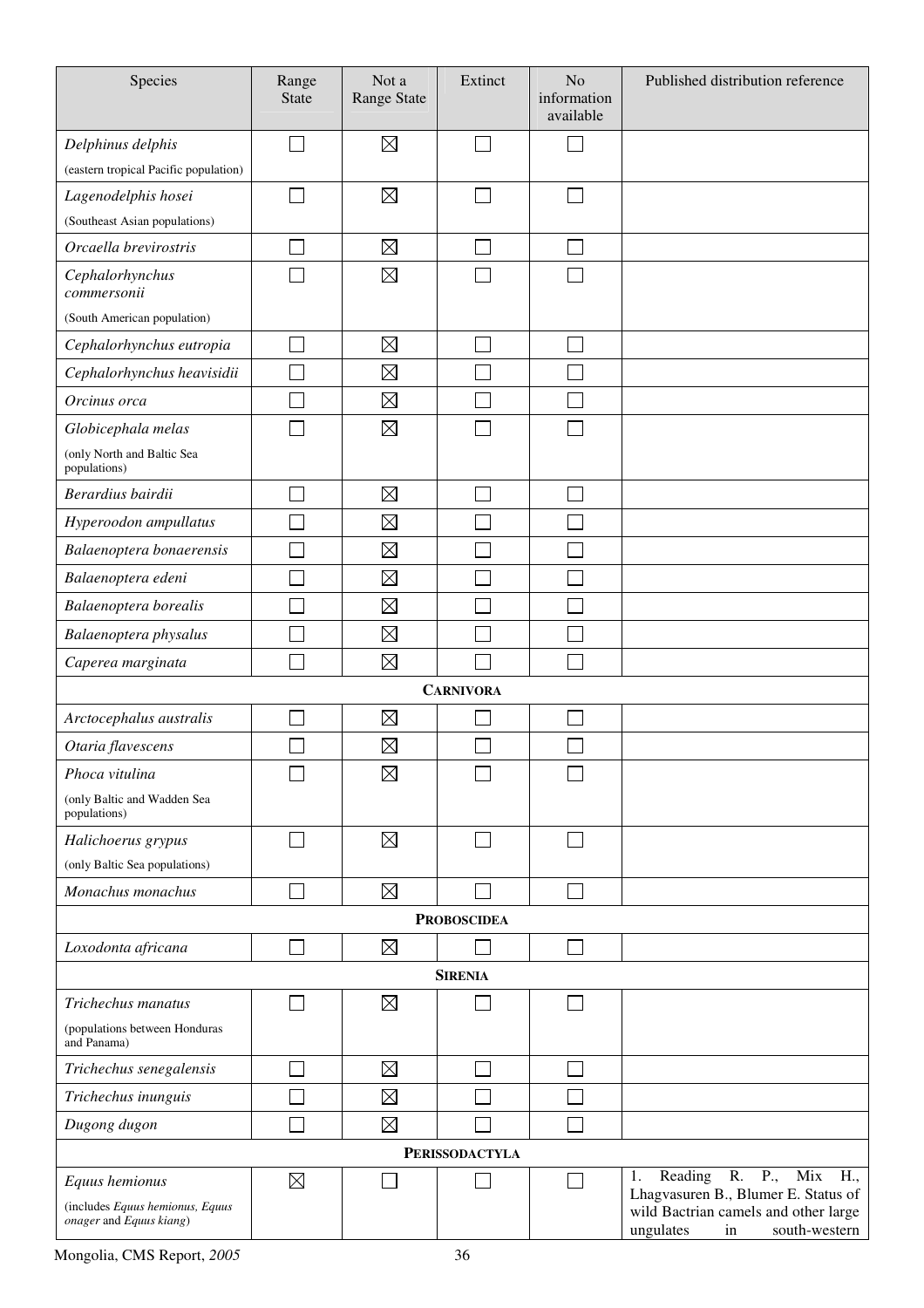| <b>Species</b> | Range<br><b>State</b> | Not a<br><b>Range State</b> | Extinct | N <sub>o</sub><br>information<br>available | Published distribution reference                                                                                                                                                                                                                                                                                                                                                                                                                                                                                                                                                                                                                                    |
|----------------|-----------------------|-----------------------------|---------|--------------------------------------------|---------------------------------------------------------------------------------------------------------------------------------------------------------------------------------------------------------------------------------------------------------------------------------------------------------------------------------------------------------------------------------------------------------------------------------------------------------------------------------------------------------------------------------------------------------------------------------------------------------------------------------------------------------------------|
|                |                       |                             |         |                                            | Mongolia. Oryx. Vol.: 33, No. 3,<br>July, 1999. 247-256<br>2. Reading R. P., H. Mix., E.S.<br>Blumer., S. Amgalanbaatar., T.<br>Galbaatar., G. Wingard., Ts. Tuya.,<br>M.D. Johnstad., Z. Namshir., B.<br>Lhagvasuren., D. Kane. Wild<br>ungulate conservation in Mongolia.<br>Proceedings of abstracts<br>of<br>International conference "Central<br>Asian ecosystems-2000". 118-123.<br>Ulaanbaatar. Mongolia.<br>3. Reading R. P., Mix H.,<br>Lhagvasuren B., Fe C., Kane D.,<br>Dulamtseren S., Enkhbold S. Status<br>and distribution of Khulan ( <i>Equus</i><br>hemionus) in Mongolia. Journal of<br>Zoology. London, UK. 2001â 254,<br>381-389. London, UK. |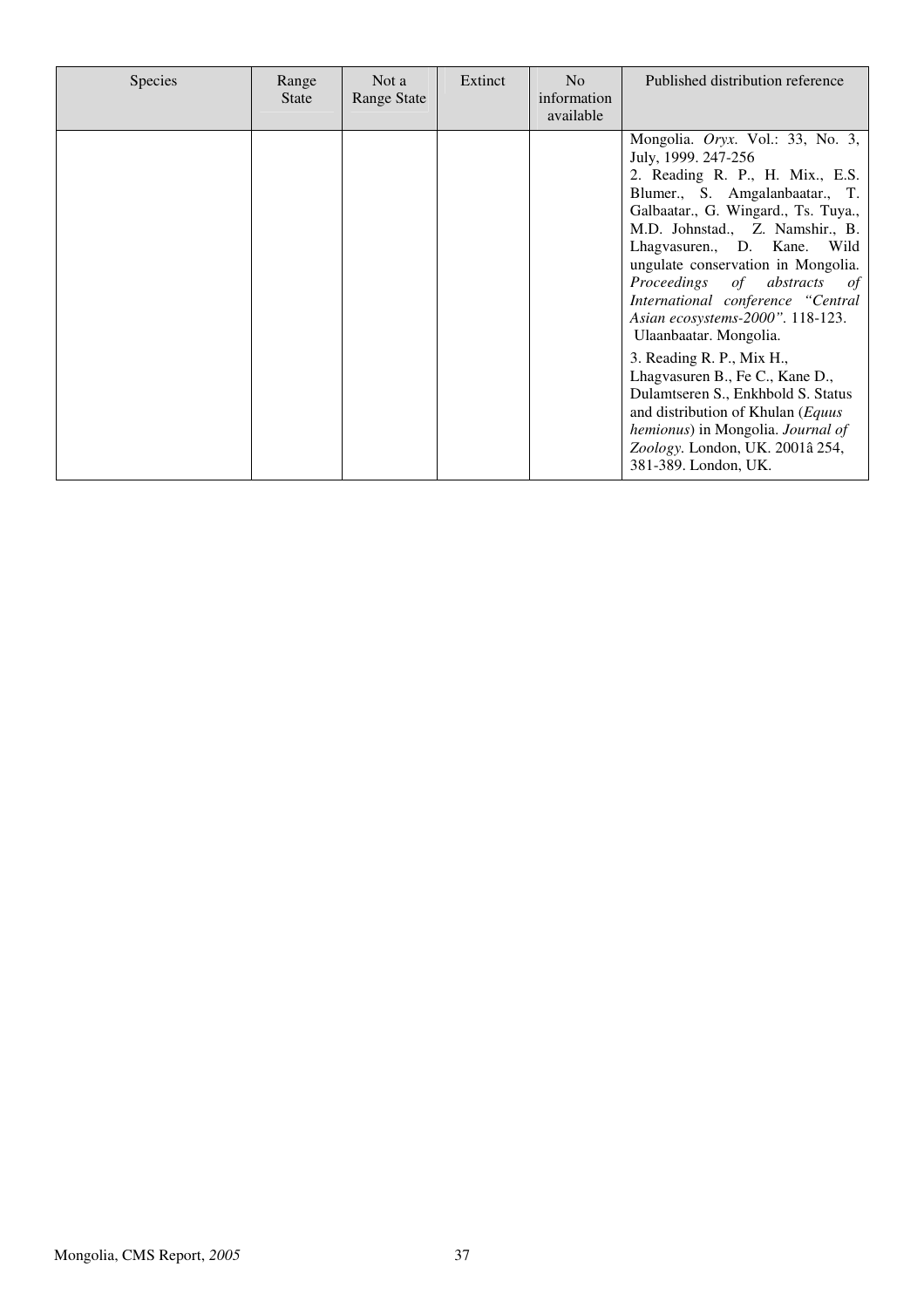| Species                                     | Range<br><b>State</b> | Not a<br><b>Range State</b> | Extinct                     | N <sub>o</sub><br>information<br>available | Published distribution reference                                                                                                                                                                                                                                                                                                                                                                                                                                                                                                                                                                                                                                                                                                                                                                                      |  |  |  |  |  |
|---------------------------------------------|-----------------------|-----------------------------|-----------------------------|--------------------------------------------|-----------------------------------------------------------------------------------------------------------------------------------------------------------------------------------------------------------------------------------------------------------------------------------------------------------------------------------------------------------------------------------------------------------------------------------------------------------------------------------------------------------------------------------------------------------------------------------------------------------------------------------------------------------------------------------------------------------------------------------------------------------------------------------------------------------------------|--|--|--|--|--|
| <b>ARTIODACTYLA</b>                         |                       |                             |                             |                                            |                                                                                                                                                                                                                                                                                                                                                                                                                                                                                                                                                                                                                                                                                                                                                                                                                       |  |  |  |  |  |
| Vicugna vicugna                             |                       | $\boxtimes$                 |                             | $\overline{\phantom{0}}$                   |                                                                                                                                                                                                                                                                                                                                                                                                                                                                                                                                                                                                                                                                                                                                                                                                                       |  |  |  |  |  |
| Oryx dammah                                 |                       | $\boxtimes$                 | $\mathcal{L}_{\mathcal{A}}$ | ٦                                          |                                                                                                                                                                                                                                                                                                                                                                                                                                                                                                                                                                                                                                                                                                                                                                                                                       |  |  |  |  |  |
| Gazella gazella<br>(only Asian populations) | $\mathbb{R}^n$        | $\boxtimes$                 |                             |                                            |                                                                                                                                                                                                                                                                                                                                                                                                                                                                                                                                                                                                                                                                                                                                                                                                                       |  |  |  |  |  |
| Gazella subgutturosa                        | $\boxtimes$           |                             | $\Box$                      | $\overline{\phantom{0}}$                   | 1. Lhagvasuren B., S. Dulamtseren,<br>L. Amgalan, D. Mallon, G. Schaller,<br>R.Reading, H. Mix. Status and<br>conservation of<br>antelopes<br>in<br>Mongolia. Works of Institute of<br>Biological Sciences. 1999. 1. 96-<br>107.<br>2.Reading<br>R. P.,<br>Mix<br>H.,<br>Lhagvasuren B., Blumer E. Status of<br>wild Bactrian camels and other large<br>south-western<br>ungulates<br>in<br>Mongolia. Oryx. Vol.: 33, No. 3,<br>July, 1999. 247-256<br>2. Reading R. P., H. Mix., E.S.<br>Blumer., S. Amgalanbaatar., T.<br>Galbaatar., G. Wingard., Ts. Tuya.,<br>M.D. Johnstad., Z. Namshir., B.<br>Lhagvasuren., D. Kane.<br>Wild<br>ungulate conservation in Mongolia.<br>Proceedings<br>of<br>abstracts<br>of<br>International conference "Central<br>Asian ecosystems-2000". 118-123.<br>Ulaanbaatar. Mongolia. |  |  |  |  |  |
| Procapra gutturosa                          | $\boxtimes$           |                             |                             | $\sim$                                     | 1. Lhagvasuren B., S. Dulamtseren,<br>L. Amgalan, D. Mallon, G. Schaller,<br>R. Reading, H. Mix. Status and<br>conservation of antelopes in<br>Mongolia. Works of Institute of<br>Biological Sciences. 1999. 1. 96-<br>107.<br>2. Reading R. P., H. Mix., E.S.<br>Blumer., S. Amgalanbaatar., T.<br>Galbaatar., G. Wingard., Ts. Tuya.,<br>M.D. Johnstad., Z. Namshir., B.<br>Lhagvasuren., D. Kane.<br>Wild<br>ungulate conservation in Mongolia.<br>Proceedings<br>of abstracts<br>of<br>International conference "Central<br>Asian ecosystems-2000". 118-123.<br>Ulaanbaatar. Mongolia.                                                                                                                                                                                                                            |  |  |  |  |  |
| Saiga tatarica tatarica                     | $\boxtimes$           |                             |                             |                                            | 1. Lhagvasuren B., S. Dulamtseren,<br>L. Amgalan, D. Mallon, G. Schaller,<br>R. Reading, H. Mix. Status and<br>conservation<br>of<br>antelopes<br>in<br>Mongolia. Works of Institute of<br>Biological Sciences. 1999. 1. 96-<br>107.                                                                                                                                                                                                                                                                                                                                                                                                                                                                                                                                                                                  |  |  |  |  |  |
|                                             |                       |                             | <b>GAVIIFORMES</b>          |                                            |                                                                                                                                                                                                                                                                                                                                                                                                                                                                                                                                                                                                                                                                                                                                                                                                                       |  |  |  |  |  |
| Gavia stellata                              |                       | $\boxtimes$                 |                             |                                            |                                                                                                                                                                                                                                                                                                                                                                                                                                                                                                                                                                                                                                                                                                                                                                                                                       |  |  |  |  |  |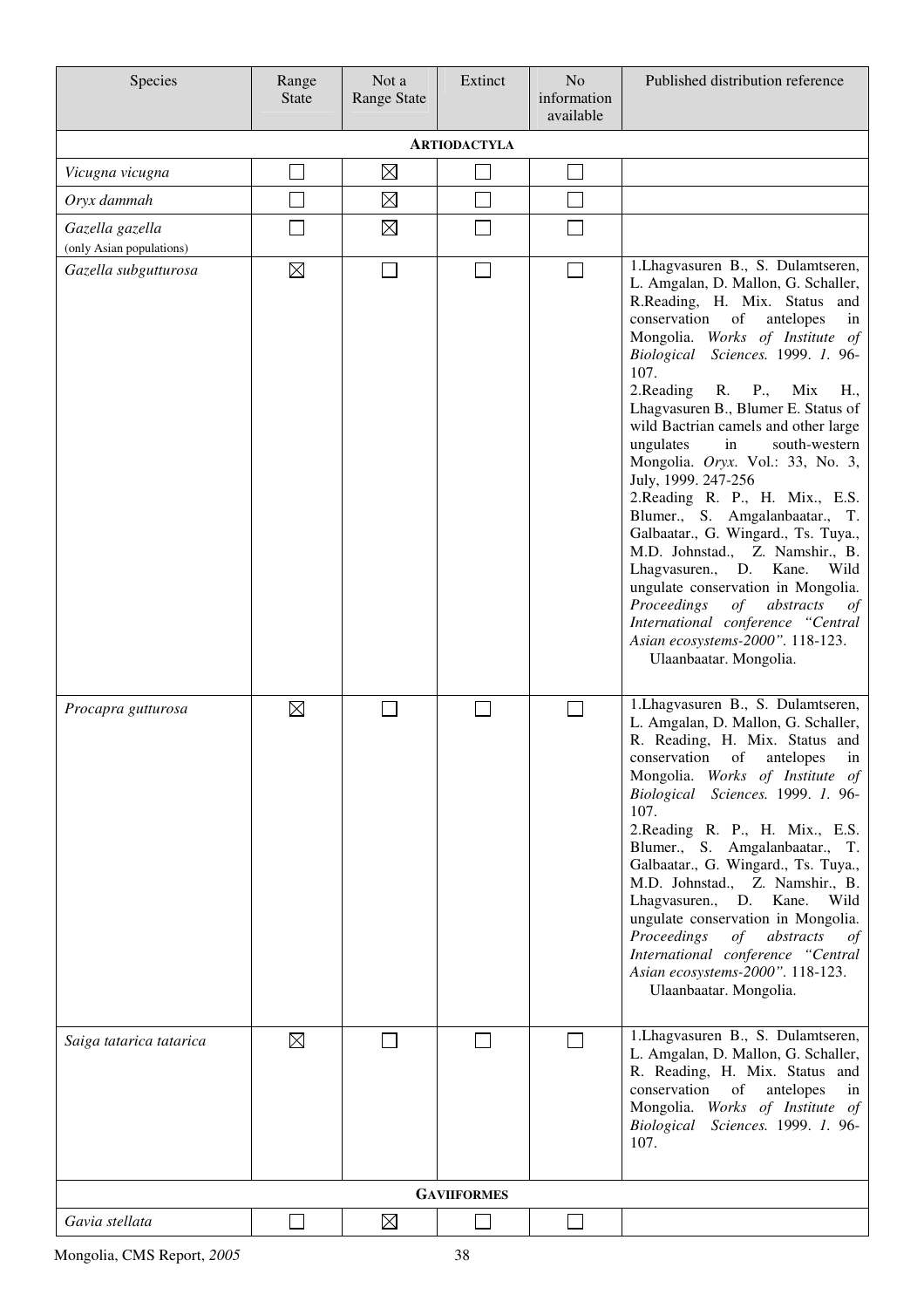| Species                                             | Range<br><b>State</b> | Not a<br><b>Range State</b> | Extinct               | N <sub>o</sub><br>information<br>available | Published distribution reference                                            |  |  |  |  |  |
|-----------------------------------------------------|-----------------------|-----------------------------|-----------------------|--------------------------------------------|-----------------------------------------------------------------------------|--|--|--|--|--|
| (Western Palearctic populations)                    |                       |                             |                       |                                            |                                                                             |  |  |  |  |  |
| Gavia arctica arctica                               | $\boxtimes$           |                             |                       |                                            | Catalogue of Birds of Mongolia                                              |  |  |  |  |  |
| Gavia arctica suschkini                             |                       | $\boxtimes$                 |                       |                                            |                                                                             |  |  |  |  |  |
| Gavia immer immer                                   |                       | $\boxtimes$                 |                       |                                            |                                                                             |  |  |  |  |  |
| (Northwest European population)                     |                       |                             |                       |                                            |                                                                             |  |  |  |  |  |
| Gavia adamsii                                       |                       | $\boxtimes$                 |                       |                                            |                                                                             |  |  |  |  |  |
| (Western Palearctic population)                     |                       |                             |                       |                                            |                                                                             |  |  |  |  |  |
| <b>PODICIPEDIFORMES</b>                             |                       |                             |                       |                                            |                                                                             |  |  |  |  |  |
| Podiceps grisegena<br>grisegena                     |                       | $\boxtimes$                 |                       |                                            |                                                                             |  |  |  |  |  |
| Podiceps auritus                                    |                       | $\boxtimes$                 |                       |                                            |                                                                             |  |  |  |  |  |
| (Western Palearctic populations)                    |                       |                             |                       |                                            |                                                                             |  |  |  |  |  |
|                                                     |                       |                             | <b>PELECANIFORMES</b> |                                            |                                                                             |  |  |  |  |  |
| Phalacrocorax nigrogularis                          |                       | $\boxtimes$                 |                       |                                            |                                                                             |  |  |  |  |  |
| Phalacrocorax pygmeus                               |                       | $\boxtimes$                 |                       |                                            |                                                                             |  |  |  |  |  |
| Pelecanus onocrotalus                               |                       | $\boxtimes$                 |                       |                                            |                                                                             |  |  |  |  |  |
| (Western Palearctic populations)                    |                       |                             |                       |                                            |                                                                             |  |  |  |  |  |
| Pelecanus crispus                                   | $\boxtimes$           |                             |                       | $\Box$                                     | CITES, Mongolian Data Book and<br>Asian, Catalogue of Birds of<br>Mongolian |  |  |  |  |  |
|                                                     |                       |                             | <b>CICONIIFORMES</b>  |                                            |                                                                             |  |  |  |  |  |
| Botaurus stellaris stellaris                        |                       | $\boxtimes$                 |                       |                                            |                                                                             |  |  |  |  |  |
| (Western Palearctic populations)                    |                       |                             |                       |                                            |                                                                             |  |  |  |  |  |
| Ixobrychus minutus minutus                          |                       | $\boxtimes$                 |                       |                                            |                                                                             |  |  |  |  |  |
| (Western Palearctic populations)                    |                       |                             |                       |                                            |                                                                             |  |  |  |  |  |
| Ixobrychus sturmii                                  |                       | $\boxtimes$                 |                       |                                            |                                                                             |  |  |  |  |  |
| Ardeola rufiventris                                 |                       | $\boxtimes$                 |                       |                                            |                                                                             |  |  |  |  |  |
| Ardeola idae                                        |                       | $\boxtimes$                 |                       |                                            |                                                                             |  |  |  |  |  |
| Egretta vinaceigula                                 |                       | $\boxtimes$                 |                       |                                            |                                                                             |  |  |  |  |  |
| Casmerodius albus albus                             |                       | $\boxtimes$                 |                       |                                            |                                                                             |  |  |  |  |  |
| (Western Palearctic populations)                    |                       |                             |                       |                                            |                                                                             |  |  |  |  |  |
| Ardea purpurea purpurea                             |                       | $\boxtimes$                 |                       |                                            |                                                                             |  |  |  |  |  |
| (populations breeding in the<br>Western Palearctic) |                       |                             |                       |                                            |                                                                             |  |  |  |  |  |
| Mycteria ibis                                       |                       | $\boxtimes$                 |                       |                                            |                                                                             |  |  |  |  |  |
| Ciconia nigra                                       | $\boxtimes$           |                             |                       |                                            | CITES, Mongolian Data Book and<br>Asian, Catalogue of Birds of<br>Mongolian |  |  |  |  |  |
| Ciconia episcopus<br>microscelis                    |                       | $\boxtimes$                 |                       |                                            |                                                                             |  |  |  |  |  |
| Ciconia ciconia                                     |                       | $\boxtimes$                 |                       |                                            |                                                                             |  |  |  |  |  |
| Plegadis falcinellus                                |                       | $\boxtimes$                 |                       |                                            |                                                                             |  |  |  |  |  |
| Geronticus eremita                                  |                       | $\boxtimes$                 |                       |                                            |                                                                             |  |  |  |  |  |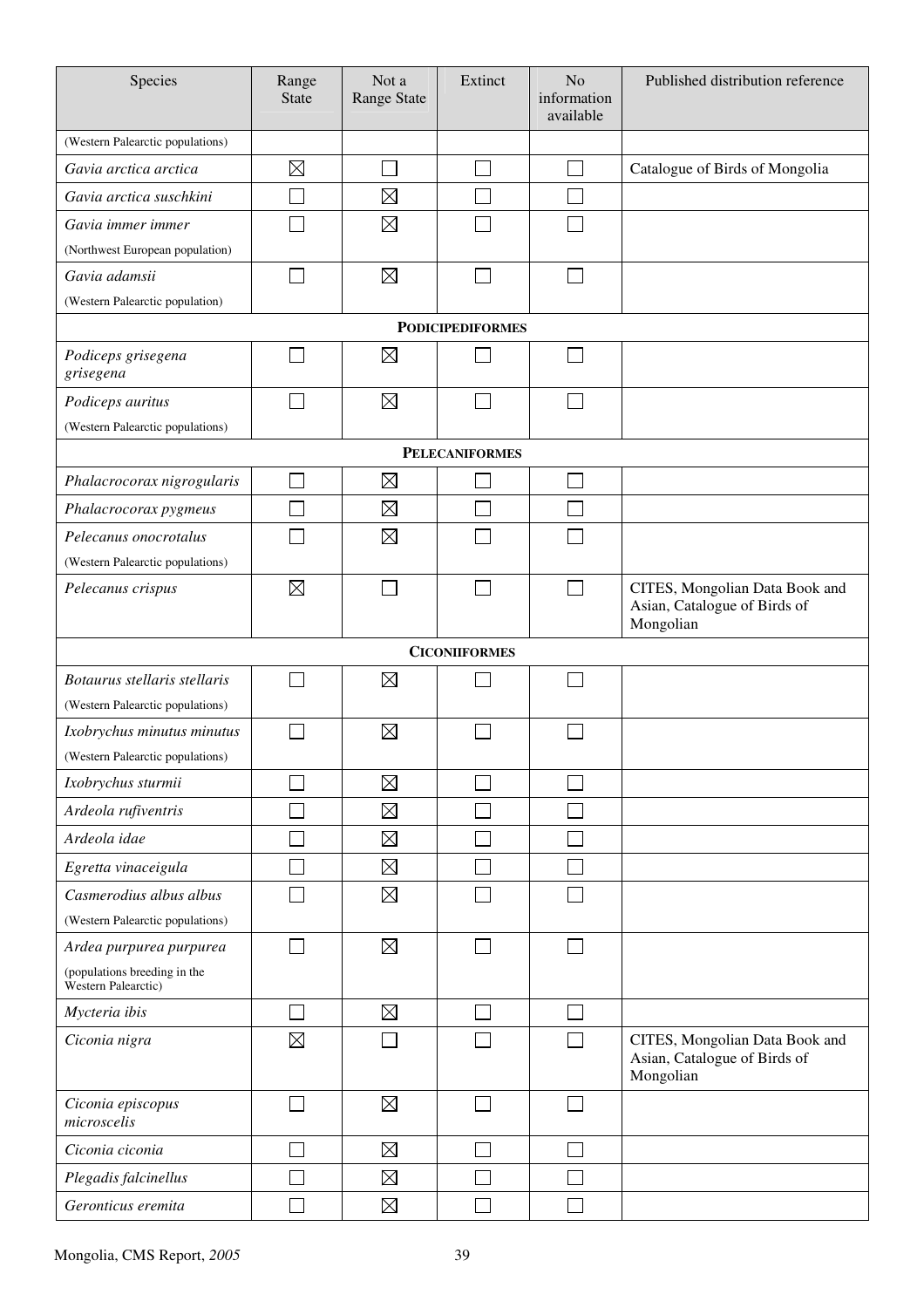| Species                                 | Range<br><b>State</b> | Not a<br>Range State | Extinct             | N <sub>o</sub><br>information<br>available | Published distribution reference                                            |
|-----------------------------------------|-----------------------|----------------------|---------------------|--------------------------------------------|-----------------------------------------------------------------------------|
| Threskiornis aethiopicus<br>aethiopicus |                       | $\boxtimes$          | ×.                  |                                            |                                                                             |
| Platalea alba                           |                       | $\boxtimes$          |                     |                                            |                                                                             |
| (excluding Malagasy population)         |                       |                      |                     |                                            |                                                                             |
| Platalea leucorodia                     | $\boxtimes$           |                      |                     |                                            | CITES, Mongolian Data Book and<br>Asian, Catalogue of Birds of<br>Mongolian |
| Phoenicopterus ruber                    |                       | $\boxtimes$          |                     |                                            |                                                                             |
| Phoenicopterus minor                    |                       | $\boxtimes$          |                     |                                            |                                                                             |
|                                         |                       |                      | <b>ANSERIFORMES</b> |                                            |                                                                             |
| Dendrocygna bicolor                     |                       | $\boxtimes$          |                     |                                            |                                                                             |
| Dendrocygna viduata                     |                       | $\boxtimes$          |                     |                                            |                                                                             |
| Thalassornis leuconotus                 |                       | $\boxtimes$          |                     |                                            |                                                                             |
| Oxyura leucocephala                     | $\boxtimes$           |                      |                     |                                            | CITES, Mongolian Data Book and<br>Asian, Catalogue of Birds of<br>Mongolian |
| Cygnus olor                             | $\boxtimes$           |                      |                     |                                            | Mongolian Data Book and Asian,<br>Catalogue of Birds of Mongolian           |
| Cygnus cygnus                           | $\boxtimes$           |                      |                     |                                            | Mongolian Data Book and Asian,<br>Catalogue of Birds of Mongolian           |
| Cygnus columbianus                      | $\boxtimes$           |                      |                     |                                            | Mongolian Data Book and Asian                                               |
| Anser brachyrhynchus                    |                       | $\boxtimes$          |                     |                                            |                                                                             |
| Anser fabalis                           | $\boxtimes$           |                      |                     |                                            | Catalogue of Birds of Mongolian                                             |
| Anser albifrons                         | $\boxtimes$           |                      |                     |                                            | Catalogue of Birds of Mongolian                                             |
| Anser erythropus                        |                       | $\boxtimes$          |                     |                                            |                                                                             |
| Anser anser                             | $\boxtimes$           |                      |                     |                                            | Catalogue of Birds of Mongolian                                             |
| Branta leucopsis                        |                       | $\boxtimes$          |                     |                                            |                                                                             |
| Branta bernicla                         |                       | $\boxtimes$          |                     |                                            |                                                                             |
| Branta ruficollis                       |                       | $\boxtimes$          |                     |                                            |                                                                             |
| Alopochen aegyptiacus                   |                       | $\boxtimes$          |                     |                                            |                                                                             |
| Tadorna ferruginea                      | $\boxtimes$           |                      |                     |                                            | Catalogue of Birds of Mongolian                                             |
| Tadorna cana                            |                       | $\boxtimes$          |                     |                                            |                                                                             |
| Tadorna tadorna                         | $\boxtimes$           |                      |                     |                                            | Catalogue of Birds of Mongolian                                             |
| Plectropterus gambensis                 |                       | $\boxtimes$          |                     |                                            |                                                                             |
| Sarkidiornis melanotos                  |                       | $\boxtimes$          |                     |                                            |                                                                             |
| Nettapus auritus                        |                       | $\boxtimes$          |                     |                                            |                                                                             |
| Anas penelope                           | $\boxtimes$           |                      |                     |                                            | Catalogue of Birds of Mongolian                                             |
| Anas strepera                           | $\boxtimes$           |                      |                     |                                            | Catalogue of Birds of Mongolian                                             |
| Anas crecca                             | $\boxtimes$           |                      |                     |                                            | Catalogue of Birds of Mongolian                                             |
| Anas capensis                           |                       | $\boxtimes$          |                     |                                            | Catalogue of Birds of Mongolian                                             |
| Anas platyrhynchos                      | $\boxtimes$           |                      |                     |                                            |                                                                             |
| Anas undulata                           |                       | $\boxtimes$          |                     |                                            |                                                                             |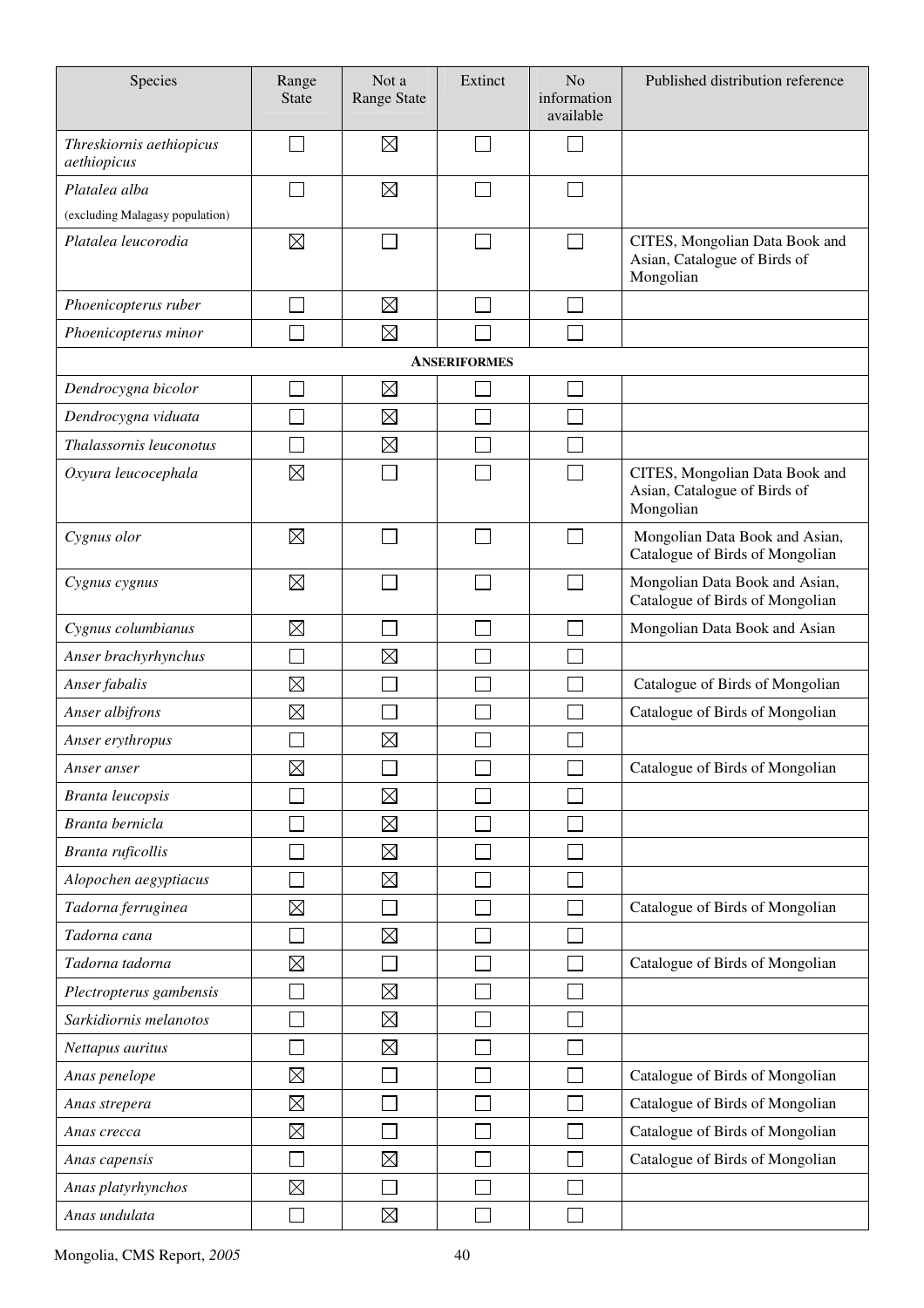| Species                        | Range<br><b>State</b> | Not a<br>Range State | Extinct                  | N <sub>o</sub><br>information<br>available | Published distribution reference                               |
|--------------------------------|-----------------------|----------------------|--------------------------|--------------------------------------------|----------------------------------------------------------------|
| Anas acuta                     | $\boxtimes$           |                      |                          | $\mathcal{L}_{\mathcal{A}}$                | Catalogue of Birds of Mongolian                                |
| Anas erythrorhyncha            |                       | $\boxtimes$          |                          |                                            |                                                                |
| Anas hottentota                |                       | $\boxtimes$          |                          |                                            |                                                                |
| Anas querquedula               | $\boxtimes$           |                      |                          |                                            | Catalogue of Birds of Mongolian                                |
| Anas clypeata                  | $\boxtimes$           |                      |                          |                                            | Catalogue of Birds of Mongolian                                |
| Marmaronetta<br>angustirostris |                       | $\boxtimes$          |                          |                                            |                                                                |
| Netta rufina                   | $\boxtimes$           |                      |                          |                                            | Catalogue of Birds of Mongolian                                |
| Netta erythrophthalma          |                       | $\boxtimes$          |                          |                                            |                                                                |
| Aythya ferina                  | $\boxtimes$           |                      |                          |                                            | Catalogue of Birds of Mongolian                                |
| Aythya nyroca                  | $\boxtimes$           |                      |                          |                                            | Asian Red Data Book, Catalogue of<br><b>Birds of Mongolian</b> |
| Aythya fuligula                | $\boxtimes$           |                      |                          | $\Box$                                     | Catalogue of Birds of Mongolian                                |
| Aythya marila                  | $\boxtimes$           |                      |                          |                                            | Catalogue of Birds of Mongolian                                |
| Somateria mollissima           |                       | $\boxtimes$          |                          |                                            |                                                                |
| Somateria spectabilis          |                       | $\boxtimes$          |                          | Ξ                                          |                                                                |
| Polysticta stelleri            |                       | $\boxtimes$          |                          | $\mathbb{R}^n$                             |                                                                |
| Clangula hyemalis              | $\boxtimes$           |                      |                          |                                            | n/a                                                            |
| Melanitta nigra                | Ξ                     | $\boxtimes$          |                          |                                            |                                                                |
| Melanitta fusca                | $\boxtimes$           |                      |                          |                                            | Catalogue of Birds of Mongolian                                |
| Bucephala clangula             | $\boxtimes$           |                      |                          |                                            | Catalogue of Birds of Mongolian                                |
| Mergellus albellus             | $\boxtimes$           |                      |                          |                                            | Catalogue of Birds of Mongolian                                |
| Mergus serrator                | $\boxtimes$           |                      |                          |                                            | Catalogue of Birds of Mongolian                                |
| Mergus merganser               | $\boxtimes$           |                      |                          |                                            | Catalogue of Birds of Mongolian                                |
|                                |                       |                      | <b>FALCONIFORMES</b>     |                                            |                                                                |
| Pandion haliaetus              | $\boxtimes$           |                      |                          | $\Box$                                     | CITES, Asian Red Data Book,<br>Catalogue of Birds of Mongolian |
|                                |                       |                      | <b>GALLIFORMES</b>       |                                            |                                                                |
| Coturnix coturnix coturnix     | $\boxtimes$           |                      |                          | $\Box$                                     | Catalogue of Birds of Mongolian                                |
|                                |                       |                      | <b>SPHENISCIFORMES</b>   |                                            |                                                                |
| Spheniscus demersus            |                       | $\boxtimes$          |                          | $\Box$                                     |                                                                |
|                                |                       |                      | <b>PROCELLARIIFORMES</b> |                                            |                                                                |
| Diomedea exulans               |                       | $\boxtimes$          |                          | $\mathcal{L}$                              |                                                                |
| Diomedea epomophora            |                       | $\boxtimes$          |                          |                                            |                                                                |
| Diomedea irrorata              |                       | $\boxtimes$          |                          |                                            |                                                                |
| Diomedea nigripes              |                       | $\boxtimes$          |                          |                                            |                                                                |
| Diomedea immutabilis           |                       | $\boxtimes$          |                          |                                            |                                                                |
| Diomedea melanophris           |                       | $\boxtimes$          |                          |                                            |                                                                |
| Diomedea bulleri               |                       | $\boxtimes$          |                          |                                            |                                                                |
| Diomedea cauta                 |                       | $\boxtimes$          |                          | $\mathcal{L}$                              |                                                                |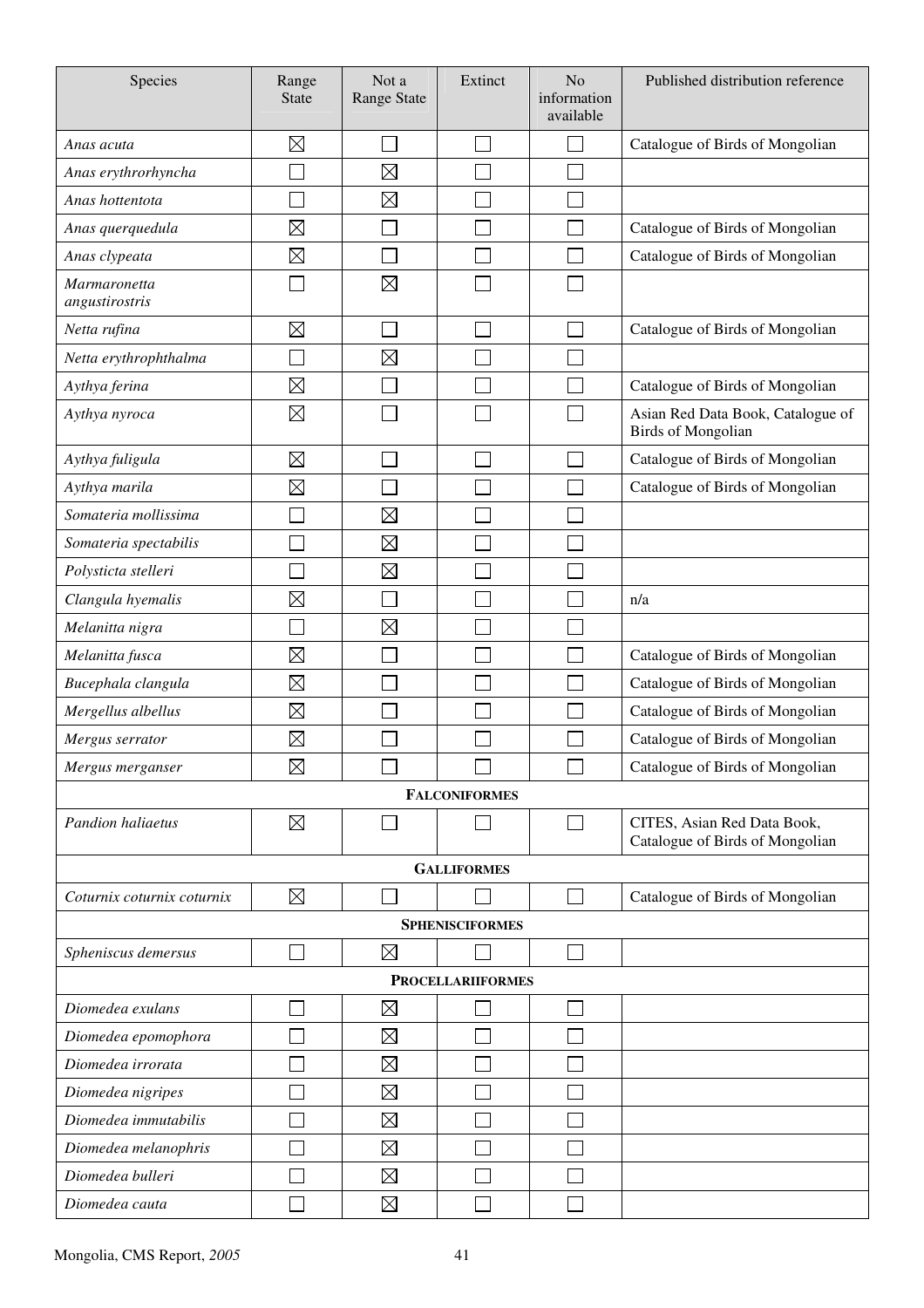| Species                                             | Range<br><b>State</b> | Not a<br>Range State | Extinct                | N <sub>o</sub><br>information<br>available | Published distribution reference                                         |
|-----------------------------------------------------|-----------------------|----------------------|------------------------|--------------------------------------------|--------------------------------------------------------------------------|
| Diomedea chlororhynchos                             |                       | $\boxtimes$          |                        |                                            |                                                                          |
| Diomedea chrysostoma                                |                       | $\boxtimes$          |                        |                                            |                                                                          |
| Phoebetria fusca                                    |                       | $\boxtimes$          |                        |                                            |                                                                          |
| Phoebetria palpebrata                               |                       | $\boxtimes$          |                        |                                            |                                                                          |
| Macronectes giganteus                               |                       | $\boxtimes$          |                        |                                            |                                                                          |
| Macronectes halli                                   |                       | $\boxtimes$          |                        |                                            |                                                                          |
| Procellaria cinerea                                 |                       | $\boxtimes$          |                        |                                            |                                                                          |
| Procellaria aequinoctialis                          |                       | $\boxtimes$          |                        |                                            |                                                                          |
| Procellaria aequinoctialis<br>conspicillata         |                       | $\boxtimes$          |                        |                                            |                                                                          |
| Procellaria parkinsoni                              |                       | $\boxtimes$          |                        |                                            |                                                                          |
| Procellaria westlandica                             |                       | $\boxtimes$          |                        |                                            |                                                                          |
|                                                     |                       |                      | <b>GRUIFORMES</b>      |                                            |                                                                          |
| Porzana porzana                                     |                       | $\boxtimes$          |                        |                                            |                                                                          |
| (populations breeding in the<br>Western Palearctic) |                       |                      |                        |                                            |                                                                          |
| Porzana parva parva                                 |                       | $\boxtimes$          |                        |                                            |                                                                          |
| Porzana pusilla intermedia                          |                       | $\boxtimes$          |                        |                                            |                                                                          |
| Fulica atra atra                                    |                       | $\boxtimes$          |                        |                                            |                                                                          |
| (Mediterranean and Black Sea<br>populations)        |                       |                      |                        |                                            |                                                                          |
| Aenigmatolimnas<br>marginalis                       |                       | $\boxtimes$          |                        |                                            |                                                                          |
| Sarothrura boehmi                                   |                       | $\boxtimes$          |                        |                                            |                                                                          |
| Sarothrura ayresi                                   | ᄂ                     | $\boxtimes$          | ᆸ                      | ᆸ                                          |                                                                          |
| Crex crex                                           | $\boxtimes$           |                      |                        |                                            | Asian Red Data Book, Catalogue of<br><b>Birds of Mongolian</b>           |
| Grus leucogeranus                                   | $\boxtimes$           |                      |                        |                                            | CITES, Asian and Mongolian Red<br>Data book, Mongolian Bird<br>Catalogue |
| Grus virgo (Syn.<br>Anthropoides virgo)             | $\boxtimes$           |                      |                        | $\Box$                                     | CITES, Mongolian Bird Catalogue                                          |
| Grus paradisea                                      |                       | $\boxtimes$          |                        | $\sim$                                     |                                                                          |
| Grus carunculatus                                   |                       | $\boxtimes$          |                        |                                            |                                                                          |
| Grus grus                                           | $\boxtimes$           |                      |                        |                                            | CITES, Mongolian Bird Catalogue                                          |
| Chlamydotis undulata<br>(only Asian populations)    | $\boxtimes$           |                      |                        | $\mathcal{L}_{\mathcal{A}}$                | CITES, Asian and Mongolian Red<br>Data Book, Mongolian Bird<br>Catalogue |
| Otis tarda                                          | $\boxtimes$           |                      |                        | $\mathcal{L}_{\mathcal{A}}$                | CITES, Asian and Mongolian Red<br>Data Book, Mongolian Bird<br>Catalogue |
|                                                     |                       |                      | <b>CHARADRIIFORMES</b> |                                            |                                                                          |
| Himantopus himantopus                               | $\boxtimes$           |                      |                        | $\mathcal{L}_{\mathcal{A}}$                | Mongolian Bird Catalogue                                                 |
| Recurvirostra avosetta                              | $\boxtimes$           |                      |                        | $\overline{\phantom{a}}$                   | Mongolian Bird Catalogue                                                 |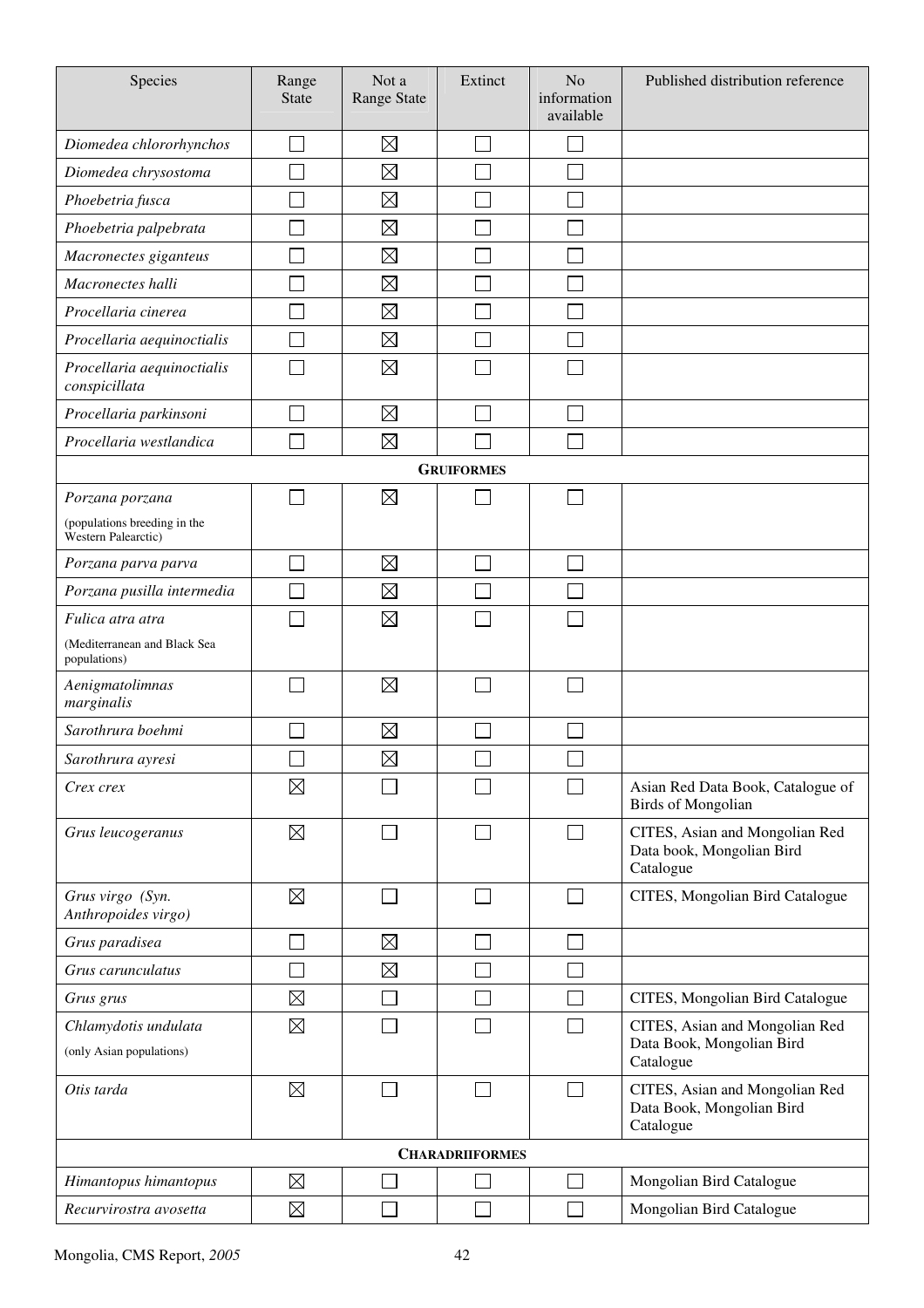| Species                                        | Range<br><b>State</b> | Not a<br><b>Range State</b> | Extinct | N <sub>o</sub><br>information<br>available | Published distribution reference |
|------------------------------------------------|-----------------------|-----------------------------|---------|--------------------------------------------|----------------------------------|
| Dromas ardeola                                 |                       | $\boxtimes$                 |         |                                            |                                  |
| <b>Burhinus</b> oedicnemus                     |                       | $\boxtimes$                 |         |                                            |                                  |
| Glareola pratincola                            |                       | $\boxtimes$                 |         |                                            |                                  |
| Glareola nordmanni                             |                       | $\boxtimes$                 |         |                                            |                                  |
| Pluvialis apricaria                            |                       | $\boxtimes$                 |         |                                            |                                  |
| Pluvialis squatarola                           | $\boxtimes$           |                             |         |                                            | Mongolian Bird Catalogue         |
| Charadrius hiaticula                           | $\boxtimes$           |                             |         |                                            | Mongolian Bird Catalogue         |
| Charadrius dubius                              | $\boxtimes$           |                             |         |                                            | Mongolian Bird Catalogue         |
| Charadrius pecuarius                           |                       | $\boxtimes$                 |         |                                            |                                  |
| Charadrius tricollaris                         |                       | $\boxtimes$                 |         |                                            |                                  |
| Charadrius forbesi                             |                       | $\boxtimes$                 |         |                                            |                                  |
| Charadrius pallidus                            |                       | $\boxtimes$                 |         |                                            |                                  |
| Charadrius alexandrinus                        | $\boxtimes$           |                             |         |                                            | Mongolian Bird Catalogue         |
| Charadrius marginatus                          |                       | $\boxtimes$                 |         |                                            |                                  |
| Charadrius mongulus                            | $\boxtimes$           |                             |         |                                            | Mongolian Bird Catalogue         |
| Charadrius leschenaultii                       | $\boxtimes$           |                             |         |                                            | Mongolian Bird Catalogue         |
| Charadrius asiaticus                           |                       | $\boxtimes$                 |         |                                            |                                  |
| Eudromias morinellus                           | $\boxtimes$           |                             |         |                                            | Mongolian Bird Catalogue         |
| Vanellus vanellus                              | $\boxtimes$           |                             |         |                                            | Mongolian Bird Catalogue         |
| Vanellus spinosus                              |                       | $\boxtimes$                 |         |                                            |                                  |
| Vanellus albiceps                              |                       | $\boxtimes$                 |         |                                            |                                  |
| Vanellus senegallus                            |                       | $\boxtimes$                 |         |                                            |                                  |
| Vanellus lugubris                              | ᅳ                     | $\boxtimes$                 |         |                                            |                                  |
| Vanellus melanopterus                          |                       | $\boxtimes$                 |         |                                            |                                  |
| Vanellus coronatus                             |                       | $\boxtimes$                 |         |                                            |                                  |
| Vanellus superciliosus                         |                       | $\boxtimes$                 |         |                                            |                                  |
| Vanellus gregarius (Syn<br>Chettusia gregaria) | $\boxtimes$           |                             |         |                                            | Asian Red Data Book              |
| Vanellus leucurus                              |                       | $\boxtimes$                 |         |                                            |                                  |
| Gallinago media                                |                       | $\boxtimes$                 |         |                                            |                                  |
| Gallinago gallinago                            | $\boxtimes$           |                             |         |                                            | Mongolian Bird Catalogue         |
| Lymnocryptes minimus                           | $\boxtimes$           |                             |         |                                            | Mongolian Bird Catalogue         |
| Limosa limosa                                  | $\boxtimes$           |                             |         |                                            | Mongolian Bird Catalogue         |
| Limosa lapponica                               | $\boxtimes$           |                             |         |                                            | Mongolian Bird Catalogue         |
| Numenius phaeopus                              | $\boxtimes$           |                             |         |                                            | Mongolian Bird Catalogue         |
| Numenius tenuirostris                          |                       | $\boxtimes$                 |         |                                            |                                  |
| Numenius arquata                               | $\boxtimes$           |                             |         |                                            | Mongolian Bird Catalogue         |
| Tringa erythropus                              | $\boxtimes$           |                             |         |                                            | Mongolian Bird Catalogue         |
| Tringa totanus                                 | $\boxtimes$           |                             |         |                                            | Mongolian Bird Catalogue         |
| Tringa stagnatilis                             | $\boxtimes$           |                             |         |                                            | Mongolian Bird Catalogue         |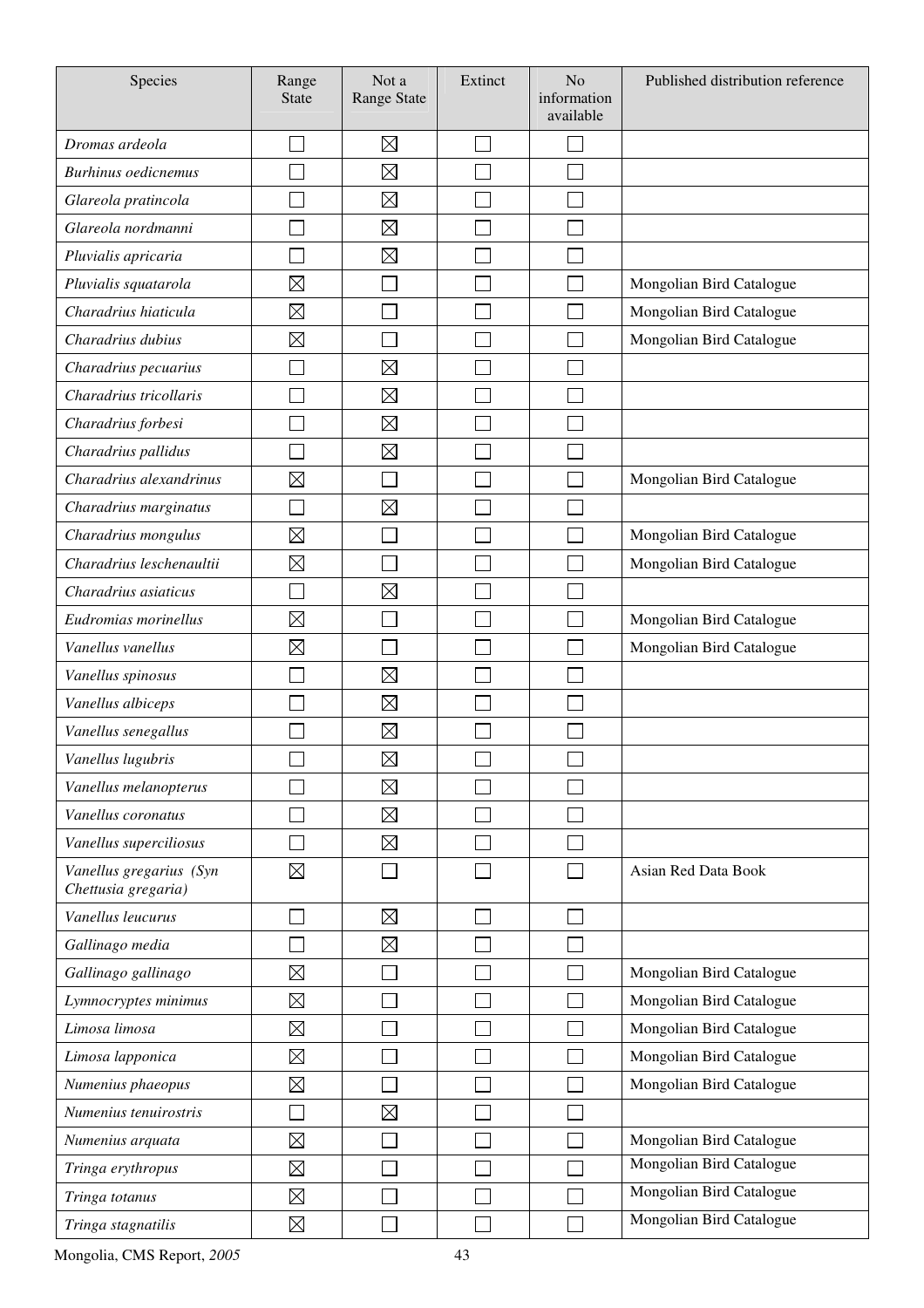| Species                                      | Range<br><b>State</b> | Not a<br>Range State | Extinct        | N <sub>o</sub><br>information<br>available | Published distribution reference |
|----------------------------------------------|-----------------------|----------------------|----------------|--------------------------------------------|----------------------------------|
| Tringa nebularia                             | $\boxtimes$           |                      |                |                                            | Mongolian Bird Catalogue         |
| Tringa ochropus                              | $\boxtimes$           |                      |                |                                            | Mongolian Bird Catalogue         |
| Tringa glareola                              | $\boxtimes$           |                      |                |                                            | Mongolian Bird Catalogue         |
| Tringa cinerea                               | $\boxtimes$           |                      |                |                                            | Mongolian Bird Catalogue         |
| Tringa hypoleucos                            | $\boxtimes$           |                      |                |                                            | Mongolian Bird Catalogue         |
| Arenaria interpres                           | $\boxtimes$           |                      |                |                                            | Mongolian Bird Catalogue         |
| Calidris tenuirostris                        | $\Box$                | $\boxtimes$          |                |                                            |                                  |
| Calidris canutus                             | $\boxtimes$           |                      |                |                                            | Mongolian Bird Catalogue         |
| Calidris alba                                | $\boxtimes$           |                      |                |                                            | Mongolian Bird Catalogue         |
| Calidris minuta                              | $\boxtimes$           |                      |                |                                            | Mongolian Bird Catalogue         |
| Calidris temminckii                          | $\boxtimes$           |                      |                |                                            | Mongolian Bird Catalogue         |
| Calidris maritima                            | Г                     | $\boxtimes$          |                |                                            |                                  |
| Calidris alpina                              | $\boxtimes$           |                      |                |                                            | Mongolian Bird Catalogue         |
| Calidris ferruginea                          | $\boxtimes$           |                      |                |                                            | Mongolian Bird Catalogue         |
| Limicola falcinellus                         | $\boxtimes$           |                      |                |                                            | Mongolian Bird Catalogue         |
| Philomachus pugnax                           | $\boxtimes$           |                      |                |                                            | Mongolian Bird Catalogue         |
| Phalaropus lobatus                           | $\boxtimes$           |                      |                |                                            | Mongolian Bird Catalogue         |
| Phalaropus fulicaria                         |                       | $\boxtimes$          |                |                                            |                                  |
| Larus hemprichii                             |                       | $\boxtimes$          |                |                                            |                                  |
| Larus leucophthalmus                         |                       | $\boxtimes$          |                |                                            |                                  |
| Larus ichthyaetus                            |                       | $\boxtimes$          |                |                                            |                                  |
| (West Eurasian and African<br>population)    |                       |                      |                |                                            |                                  |
| Larus melanocephalus                         |                       | $\boxtimes$          |                |                                            |                                  |
| Larus genei                                  | $\boxtimes$           |                      |                |                                            | Mongolian Bird Catalogue         |
| Larus audouinii                              | l.                    | $\boxtimes$          |                |                                            |                                  |
| Larus armenicus                              |                       | $\boxtimes$          |                |                                            |                                  |
| Sterna nilotica nilotica                     |                       | $\boxtimes$          | $\blacksquare$ |                                            |                                  |
| (West Eurasian and African<br>populations)   |                       |                      |                |                                            |                                  |
| Sterna caspia                                |                       | $\boxtimes$          |                |                                            |                                  |
| (West Eurasian and African<br>populations)   |                       |                      |                |                                            |                                  |
| Sterna maxima albidorsalis                   | M.                    | $\boxtimes$          | ×.             |                                            |                                  |
| Sterna bergii                                |                       | $\boxtimes$          |                |                                            |                                  |
| (African and Southwest Asian<br>populations) |                       |                      |                |                                            |                                  |
| Sterna bengalensis                           | $\Box$                | $\boxtimes$          | $\sim$         | ┓                                          |                                  |
| (African and Southwest Asian<br>populations) |                       |                      |                |                                            |                                  |
| Sterna sandvicensis<br>sandvicensis          | $\mathbf{L}$          | $\boxtimes$          |                |                                            |                                  |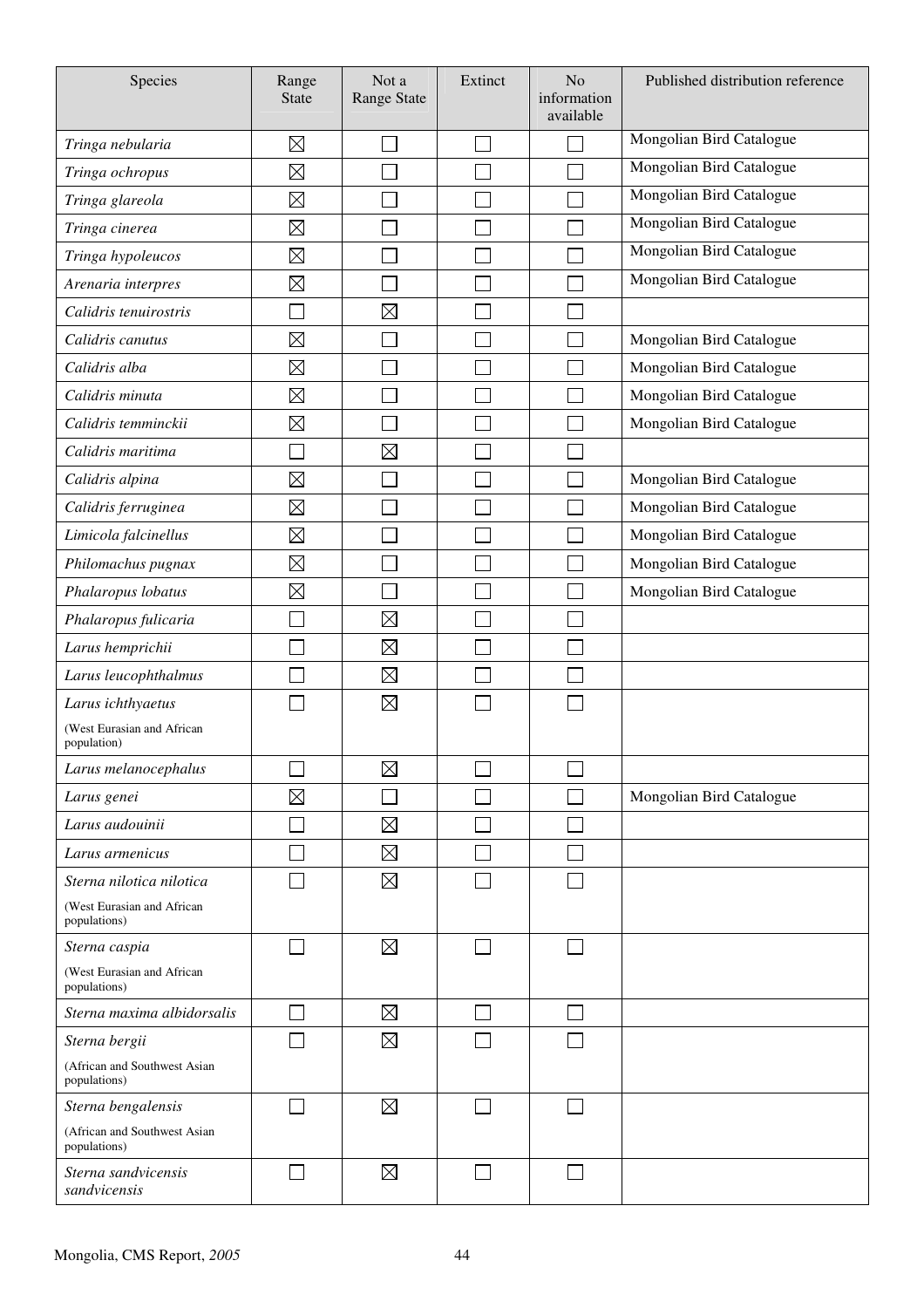| Species                                                    | Range<br><b>State</b> | Not a<br>Range State | Extinct               | N <sub>o</sub><br>information<br>available | Published distribution reference |
|------------------------------------------------------------|-----------------------|----------------------|-----------------------|--------------------------------------------|----------------------------------|
| Sterna dougallii                                           |                       | $\boxtimes$          | ×.                    |                                            |                                  |
| (Atlantic population)                                      |                       |                      |                       |                                            |                                  |
| Sterna hirundo hirundo                                     |                       | $\boxtimes$          |                       | ٦                                          |                                  |
| (populations breeding in the<br><b>Western Palearctic)</b> |                       |                      |                       |                                            |                                  |
| Sterna paradisaea                                          |                       | $\boxtimes$          |                       |                                            |                                  |
| (Atlantic populations)                                     |                       |                      |                       |                                            |                                  |
| Sterna albifrons                                           | $\boxtimes$           |                      | a i                   | $\mathcal{L}$                              | Mongolian Bird Catalogue         |
| Sterna saundersi                                           |                       | $\boxtimes$          |                       |                                            |                                  |
| Sterna balaenarum                                          |                       | $\boxtimes$          |                       |                                            |                                  |
| Sterna repressa                                            |                       | $\boxtimes$          |                       |                                            |                                  |
| Chlidonias niger niger                                     | $\boxtimes$           |                      |                       |                                            | Mongolian Bird Catalogue         |
| Chlidonias leucopterus                                     |                       | $\boxtimes$          |                       |                                            |                                  |
| (West Eurasian and African<br>population)                  |                       |                      |                       |                                            |                                  |
|                                                            |                       |                      | <b>COLUMBIFORMES</b>  |                                            |                                  |
| Streptopelia turtur turtur                                 | $\boxtimes$           |                      |                       |                                            | Mongolian Bird Catalogue         |
|                                                            |                       |                      | <b>CORACIIFORMES</b>  |                                            |                                  |
| Merops apiaster                                            | $\boxtimes$           |                      |                       | ×                                          | Mongolian Bird Catalogue         |
| Coracias garrulus                                          |                       | $\boxtimes$          |                       |                                            |                                  |
|                                                            |                       |                      | <b>PSITTACIFORMES</b> |                                            |                                  |
| Amazona tucumana                                           |                       | $\boxtimes$          |                       |                                            |                                  |
|                                                            |                       |                      | <b>PASSERIFORMES</b>  |                                            |                                  |
| Hirundo atrocaerulea                                       |                       | $\boxtimes$          |                       |                                            |                                  |
| Pseudocolopteryx<br>dinellianus                            |                       | $\boxtimes$          |                       |                                            |                                  |
| Polystictus pectoralis<br>pectoralis                       |                       | $\boxtimes$          |                       |                                            |                                  |
| Sporophila ruficollis                                      |                       | $\boxtimes$          |                       |                                            |                                  |
| Acrocephalus paludicola                                    |                       | $\boxtimes$          |                       |                                            |                                  |
|                                                            |                       |                      | <b>TESTUDINATA</b>    |                                            |                                  |
| Chelonia depressa                                          |                       | $\boxtimes$          |                       |                                            |                                  |
| Chelonia mydas                                             |                       | $\boxtimes$          |                       |                                            |                                  |
| Caretta caretta                                            |                       | $\boxtimes$          |                       |                                            |                                  |
| Eretmochelys imbricata                                     |                       | $\boxtimes$          |                       |                                            |                                  |
| Lepidochelys kempii                                        |                       | $\boxtimes$          |                       |                                            |                                  |
| Lepidochelys olivacea                                      |                       | $\boxtimes$          |                       |                                            |                                  |
| Dermochelys coriacea                                       |                       | $\boxtimes$          |                       |                                            |                                  |
| Podocnemis expansa                                         |                       | $\boxtimes$          |                       |                                            |                                  |
|                                                            |                       |                      | <b>CROCODYLIA</b>     |                                            |                                  |
| Crocodylus porosus                                         |                       | $\boxtimes$          |                       |                                            |                                  |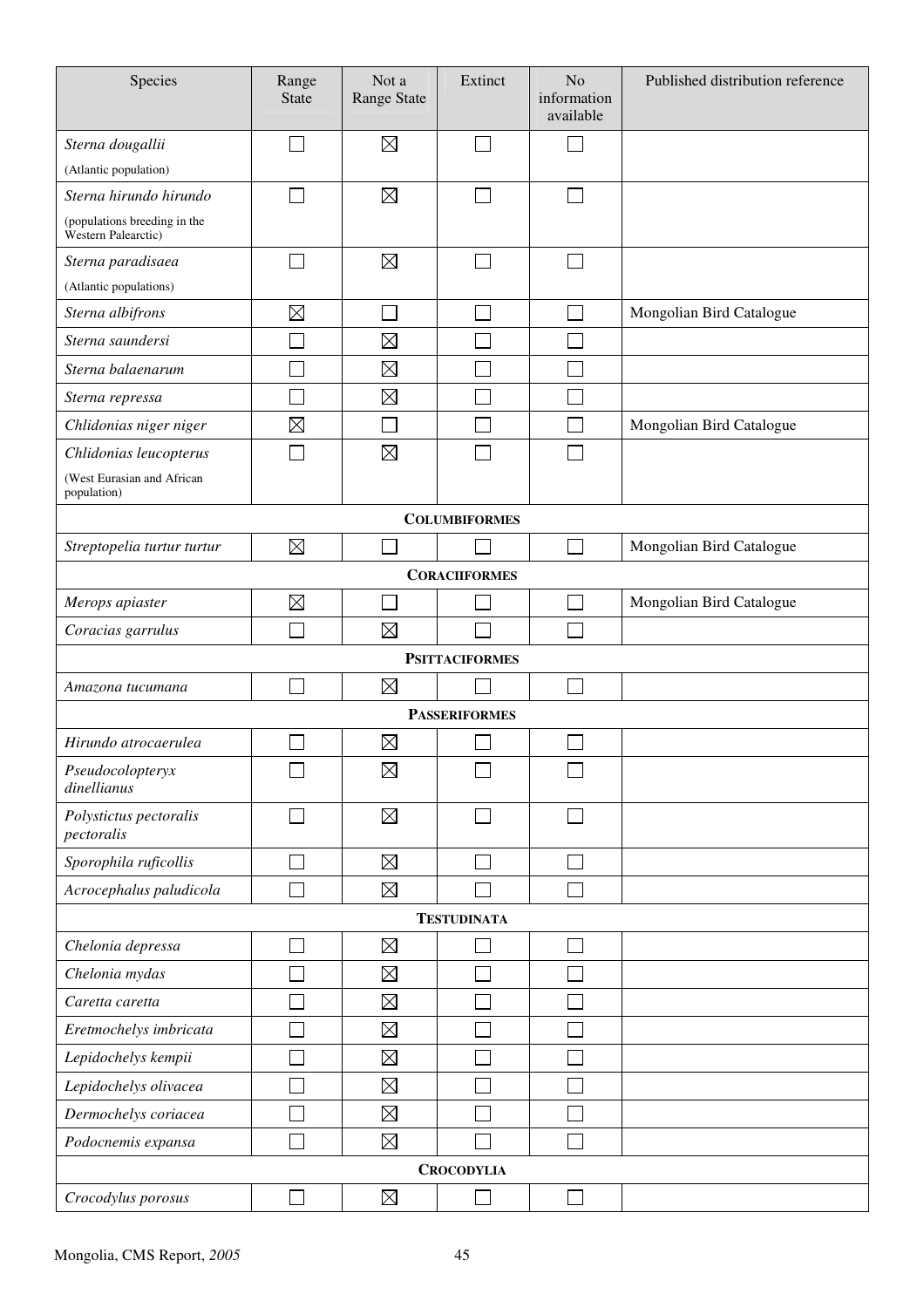| Species                              | Range<br><b>State</b> | Not a<br><b>Range State</b> | Extinct                 | N <sub>o</sub><br>information<br>available | Published distribution reference |
|--------------------------------------|-----------------------|-----------------------------|-------------------------|--------------------------------------------|----------------------------------|
|                                      |                       |                             | <b>ACIPENSERIFORMES</b> |                                            |                                  |
| Huso huso                            |                       | $\boxtimes$                 |                         | ٦                                          |                                  |
| Huso dauricus                        |                       | $\boxtimes$                 | Ξ                       |                                            |                                  |
| Acipenser baerii baicalensis         |                       | $\boxtimes$                 |                         |                                            |                                  |
| Acipenser fulvescens                 |                       | $\boxtimes$                 |                         |                                            |                                  |
| Acipenser gueldenstaedtii            |                       | $\boxtimes$                 |                         |                                            |                                  |
| Acipenser medirostris                |                       | $\boxtimes$                 |                         |                                            |                                  |
| Acipenser mikadoi                    |                       | $\boxtimes$                 |                         |                                            |                                  |
| Acipenser naccarii                   |                       | $\boxtimes$                 |                         |                                            |                                  |
| Acipenser nudiventris                |                       | $\boxtimes$                 | Ξ                       |                                            |                                  |
| Acipenser persicus                   |                       | $\boxtimes$                 |                         |                                            |                                  |
| Acipenser ruthenus                   |                       | $\boxtimes$                 |                         |                                            |                                  |
| (Danube population)                  |                       |                             |                         |                                            |                                  |
| Acipenser schrenckii                 |                       | $\boxtimes$                 |                         |                                            |                                  |
| Acipenser sinensis                   |                       | $\boxtimes$                 |                         |                                            |                                  |
| Acipenser stellatus                  |                       | $\boxtimes$                 |                         |                                            |                                  |
| Acipenser sturio                     |                       | $\boxtimes$                 |                         |                                            |                                  |
| Pseudoscaphirhynchus<br>kaufmanni    |                       | $\boxtimes$                 |                         |                                            |                                  |
| Pseudoscaphirhynchus<br>hermanni     |                       | $\boxtimes$                 |                         |                                            |                                  |
| Pseudoscaphirhynchus<br>fedtschenkoi |                       | $\boxtimes$                 |                         |                                            |                                  |
| Psephurus gladius                    |                       | $\boxtimes$                 |                         |                                            |                                  |
| <b>ORECTOLOBIFORMES</b>              |                       |                             |                         |                                            |                                  |
| Rhincodon typus                      |                       | $\boxtimes$                 |                         | $\Box$                                     |                                  |
| <b>LAMNIFORMES</b>                   |                       |                             |                         |                                            |                                  |
| Carcharodon carcharias               |                       | $\boxtimes$                 |                         | $\Box$                                     |                                  |
| <b>LEPIDOPTERA</b>                   |                       |                             |                         |                                            |                                  |
| Danaus plexippus                     |                       | $\boxtimes$                 |                         |                                            |                                  |

**All species of each of the Families below are listed in Appendix II. If your country is a Range State for any of the species in these Families, please enter the species name in the first column, under the relevant Family heading. Please indicate (with a 'X') whether your country is a Range State or the species is** extinct and, where appropriate, please provide published distribution references. (Space is provided for **ten species in each Family. If additional lines are required, please attach the information as an annex.)** 

| Species                                        | Range<br><b>State</b> | Extinct         | Published distribution reference |  |
|------------------------------------------------|-----------------------|-----------------|----------------------------------|--|
| <b>Order FALCONIFORMES, Family Cathartidae</b> |                       |                 |                                  |  |
| N/a                                            | Range<br>State        | Extinct         | N/a                              |  |
| N/a                                            | Range                 | Extinct         | N/a                              |  |
| Mongolia CMC Deport 2005                       |                       | $\overline{46}$ |                                  |  |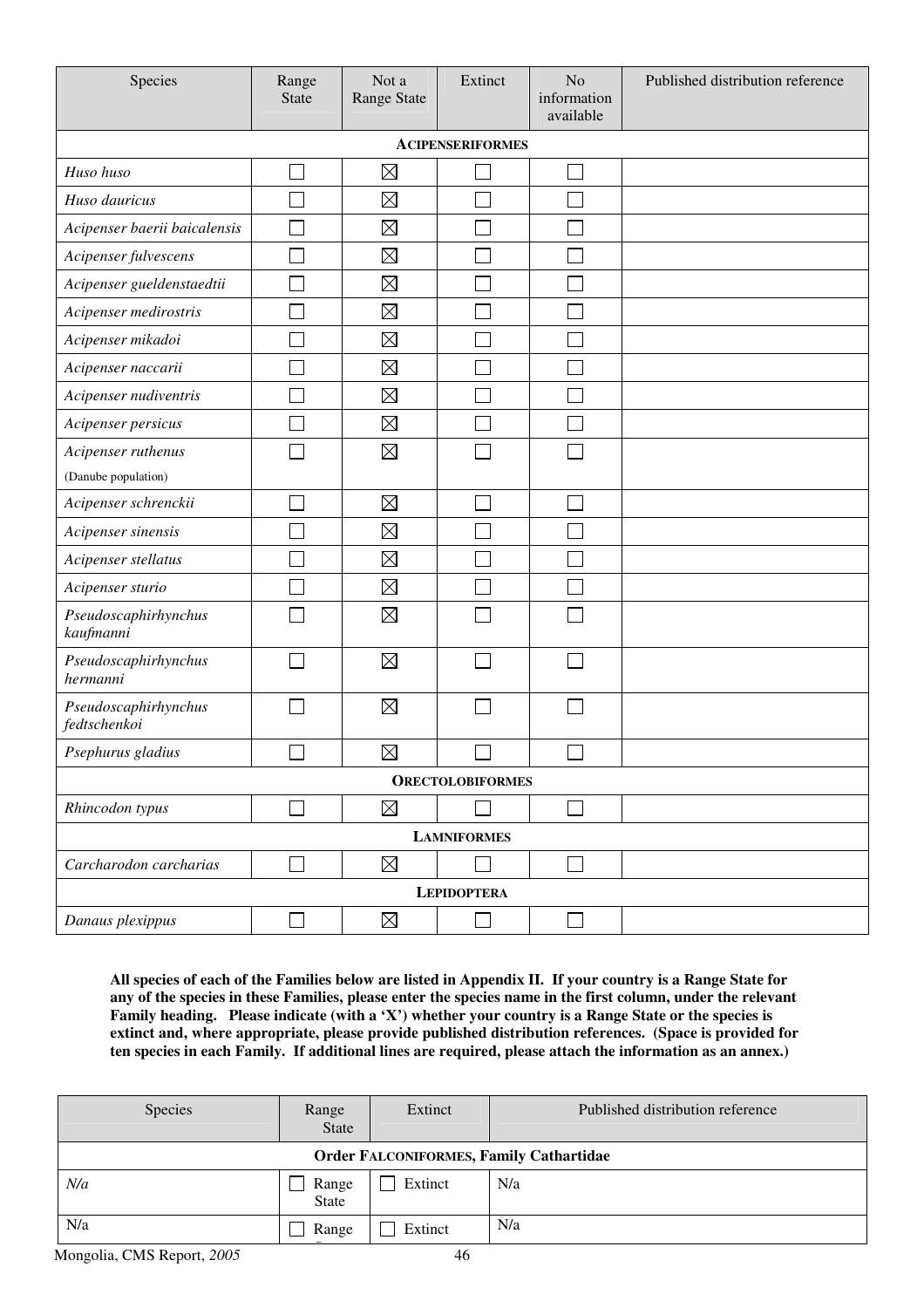|                          | <b>State</b>                         |         |                                                                  |
|--------------------------|--------------------------------------|---------|------------------------------------------------------------------|
| N/a                      | Range                                | Extinct | N/a                                                              |
| N/a                      | <b>State</b>                         |         | N/a                                                              |
|                          | Range<br><b>State</b>                | Extinct |                                                                  |
| N/a                      | Range<br><b>State</b>                | Extinct | N/a                                                              |
| N/a                      | Range<br><b>State</b>                | Extinct | N/a                                                              |
| N/a                      | Range<br><b>State</b>                | Extinct | N/a                                                              |
| N/a                      | Range<br><b>State</b>                | Extinct | N/a                                                              |
| N/a                      | Range<br><b>State</b>                | Extinct | N/a                                                              |
| N/a                      | Range<br><b>State</b>                | Extinct | N/a                                                              |
|                          |                                      |         | <b>Order FALCONIFORMES, Family Accipitridae</b>                  |
| Haliaeetus leucoryphus   | $\boxtimes$<br>Range<br><b>State</b> | Extinct | Asian Red Data Book, CITES, Bird Catalogue of<br>Mongolia        |
| Pernis apivorus          | x Range<br><b>State</b>              | Extinct | <b>CITES</b>                                                     |
| Pernis ptilorhyncus      | xRange<br><b>State</b>               | Extinct | <b>CITES</b>                                                     |
| Milvus migrans           | x Range<br><b>State</b>              | Extinct | CITES, Bird Catalogue of Mongolia                                |
| Circus cyaneus           | x Range<br><b>State</b>              | Extinct | CITES, Bird Catalogue of Mongolia                                |
| Circus macrourus         | x Range<br><b>State</b>              | Extinct | CITES, Bird Catalogue of Mongolia, Asian Red Data<br><b>Book</b> |
| Circus pygargus          | x Range<br><b>State</b>              | Extinct | CITES, Bird Catalogue of Mongolia                                |
| Circus melanoleucus      | x Range<br><b>State</b>              | Extinct | CITES, Bird Catalogue of Mongolia                                |
| Circus aeruginosus       | x Range<br><b>State</b>              | Extinct | CITES, Bird Catalogue of Mongolia                                |
| Circus spilonotus        | x Range<br><b>State</b>              | Extinct | CITES, Bird Catalogue of Mongolia                                |
| Accipiter gentilis       | x Range<br><b>State</b>              | Extinct | CITES, Bird Catalogue of Mongolia                                |
| Accipiter nisus          | x Range<br><b>State</b>              | Extinct | CITES, Bird Catalogue of Mongolia                                |
| Accipiter badius         | x Range<br><b>State</b>              | Extinct | CITES, Bird Catalogue of Mongolia                                |
| Accipiter gularis        | x Range<br><b>State</b>              | Extinct | CITES, Bird Catalogue of Mongolia                                |
| <b>Buteo lagopus</b>     | x Range<br><b>State</b>              | Extinct | CITES, Bird Catalogue of Mongolia                                |
| <b>Buteo hemilasius</b>  | x Range<br><b>State</b>              | Extinct | CITES, Bird Catalogue of Mongolia                                |
| <b>Buteo rufinus</b>     | x Range                              | Extinct | CITES, Bird Catalogue of Mongolia                                |
| Mongolia CMS Report 2005 |                                      | 47      |                                                                  |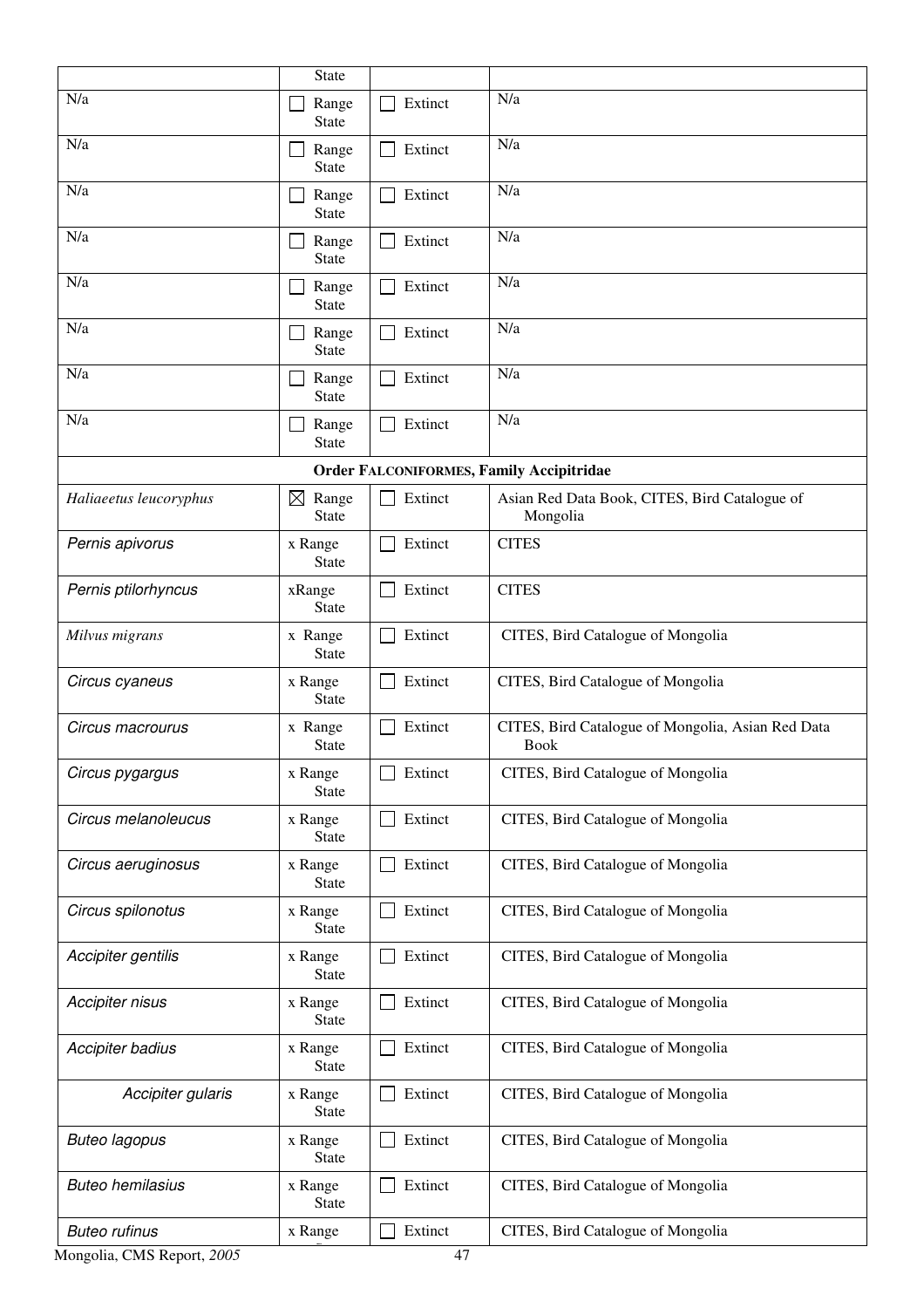|                                               | <b>State</b>            |               |                                                                         |  |  |
|-----------------------------------------------|-------------------------|---------------|-------------------------------------------------------------------------|--|--|
| <b>Buteo buteo</b>                            | x Range<br><b>State</b> | Extinct       | CITES, Bird Catalogue of Mongolia                                       |  |  |
| <b>Butastur indicus</b>                       | x Range<br><b>State</b> | Extinct<br>L  | CITES, Bird Catalogue of Mongolia                                       |  |  |
| Circaetus gallicus                            | x Range<br><b>State</b> | Extinct       | CITES, Bird Catalogue of Mongolia                                       |  |  |
| Spizaetus nipalensis                          | x Range<br><b>State</b> | Extinct       | CITES, Bird Catalogue of Mongolia                                       |  |  |
| Hieraaetus pennatus                           | x Range<br><b>State</b> | Extinct       | CITES, Bird Catalogue of Mongolia                                       |  |  |
| Hieraaetus fasciatus                          | x Range<br><b>State</b> | Extinct       | CITES, Bird Catalogue of Mongolia                                       |  |  |
| Aquila nipalensis                             | x Range<br><b>State</b> | Extinct       | CITES, Bird Catalogue of Mongolia                                       |  |  |
| Aquila clanga                                 | x Range<br><b>State</b> | Extinct       | CITES, Bird Catalogue of Mongolia, Asian Red Data<br><b>Book</b>        |  |  |
| Aquila heliaca                                | x Range<br><b>State</b> | Extinct       | CITES, Bird Catalogue of Mongolia, Asian Red Data<br><b>Book</b>        |  |  |
| Aquila chrysaetos                             | x Range<br><b>State</b> | Extinct       | CITES, Bird Catalogue of Mongolia                                       |  |  |
| Haliaeetus albicilla                          | x Range<br><b>State</b> | Extinct       | CITES, Bird Catalogue of Mongolia, Asian and<br>Mongolian Red Data Book |  |  |
| Gypaetus barbatus                             | x Range<br><b>State</b> | Extinct       | CITES, Bird Catalogue of Mongolia                                       |  |  |
| Neophron percnopterus                         | x Range<br>State        | Extinct       | CITES, Bird Catalogue of Mongolia                                       |  |  |
| Aegypius monachus                             | x Range<br><b>State</b> | Extinct<br>L  | CITES, Bird Catalogue of Mongolia, Asian Red Data<br><b>Book</b>        |  |  |
| Gyps fulvus                                   | x Range<br><b>State</b> | Extinct       | CITES, Bird Catalogue of Mongolia                                       |  |  |
| Gyps himalayensis                             | x Range<br><b>State</b> | Extinct       | CITES, Bird Catalogue of Mongolia, Mongolian Red<br>Data Book           |  |  |
| <b>Order FALCONIFORMES, Family Falconidae</b> |                         |               |                                                                         |  |  |
| Falco rusticolus                              | X Range<br><b>State</b> | Extinct       | CITES, Bird Catalogue of Mongolia                                       |  |  |
| Falco cherrug                                 | X Range<br><b>State</b> | Extinct       | CITES, Bird Catalogue of Mongolia                                       |  |  |
| Falco pelegrinoides                           | X Range<br><b>State</b> | Extinct       | CITES, Bird Catalogue of Mongolia                                       |  |  |
| Falco peregrinus                              | X Range<br><b>State</b> | Extinct       | CITES, Bird Catalogue of Mongolia                                       |  |  |
| Falco subbuteo                                | X Range<br><b>State</b> | Extinct       | CITES, Bird Catalogue of Mongolia                                       |  |  |
| Falco columbarius                             | X Range<br><b>State</b> | Extinct       | CITES, Bird Catalogue of Mongolia                                       |  |  |
| Falco vespertinus                             | X Range<br><b>State</b> | Extinct       | CITES, Bird Catalogue of Mongolia                                       |  |  |
| <b>Falco amurensis</b>                        | X Range<br><b>State</b> | Extinct       | CITES, Bird Catalogue of Mongolia                                       |  |  |
| Falco naumanni<br>Mongolia CMS Report 2005    | X Range                 | Extinct<br>48 | CITES, Bird Catalogue of Mongolia, Asian Red Data                       |  |  |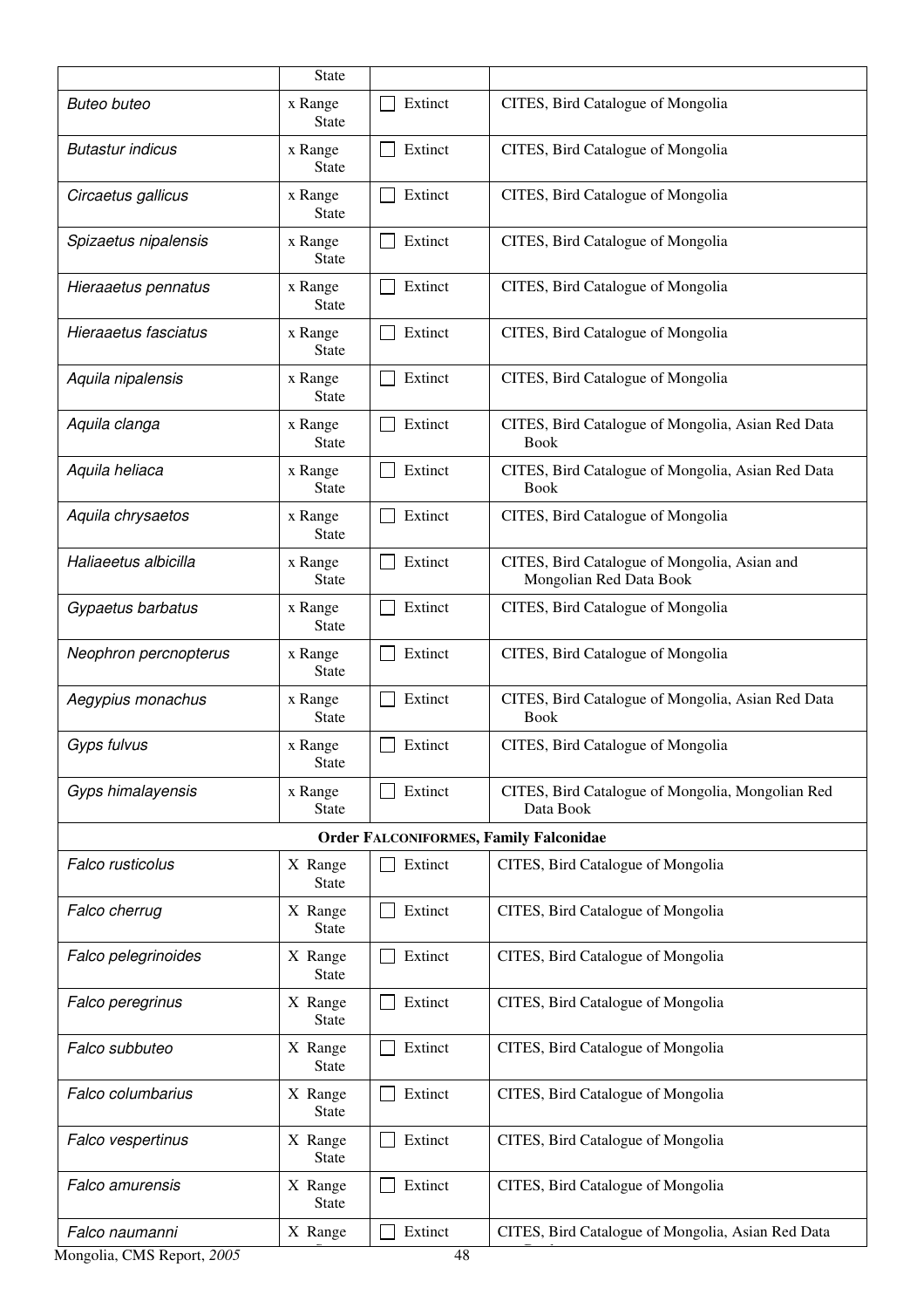|                                                           | <b>State</b>            |                         | <b>Book</b>                                                      |
|-----------------------------------------------------------|-------------------------|-------------------------|------------------------------------------------------------------|
| Falco tinnunculus                                         | X Range<br>State        | Extinct                 | CITES, Bird Catalogue of Mongolia                                |
| <b>Order PASSERIFORMES,</b><br><b>Family Muscicapidae</b> |                         |                         |                                                                  |
| Ficedula zanthopygia                                      | X Range<br>State        | Extinct                 | Bird Catalogue of Mongolia                                       |
| Ficedula narsissina                                       | X Range<br><b>State</b> | Extinct<br>$\mathsf{L}$ | Bird Catalogue of Mongolia                                       |
| Ficedula mugimaki                                         | X Range<br>State        | Extinct                 | Bird Catalogue of Mongolia                                       |
| Ficedula parva                                            | X Range<br><b>State</b> | Extinct<br>l I          | Bird Catalogue of Mongolia                                       |
| Muscicapa striata                                         | X Range<br><b>State</b> | Extinct                 | Bird Catalogue of Mongolia                                       |
| Muscicapa sibirica                                        | X Range<br>State        | Extinct                 | Bird Catalogue of Mongolia                                       |
| Muscicapa latirostris                                     | X Range<br><b>State</b> | Extinct                 | <b>Bird Catalogue of Mongolia</b>                                |
| Muscicapa griseisticta                                    | X Range<br><b>State</b> | Extinct                 | Bird Catalogue of Mongolia                                       |
| Saxicola torquata                                         | X Range<br><b>State</b> | Extinct                 | Bird Catalogue of Mongolia                                       |
| Saxicola insignis                                         | X Range<br><b>State</b> | Extinct                 | Bird Catalogue of Mongolia, Asian and Mongolian Red<br>Data Book |
| Oenanthe oenanthe                                         | X Range<br><b>State</b> | Extinct                 | Bird Catalogue of Mongolia                                       |
| Oenanthe pleschanka                                       | X Range<br><b>State</b> | Extinct                 | Bird Catalogue of Mongolia                                       |
| Oenanthe isabellina                                       | X Range<br>State        | Extinct                 | Bird Catalogue of Mongolia                                       |
| Oenanthe deserti                                          | X Range<br><b>State</b> | Extinct                 | Bird Catalogue of Mongolia                                       |
| Monticola saxatilis                                       | X Range<br><b>State</b> | Extinct                 | Bird Catalogue of Mongolia                                       |
| Monticola solitarius                                      | X Range<br><b>State</b> | Extinct                 | Bird Catalogue of Mongolia                                       |
| Petrophila gularis                                        | X Range<br><b>State</b> | Extinct                 | Bird Catalogue of Mongolia                                       |
| Phoenicurus phoenicurus                                   | X Range<br><b>State</b> | Extinct                 | Bird Catalogue of Mongolia                                       |
| Phoenicurus ochruros                                      | X Range<br><b>State</b> | Extinct                 | Bird Catalogue of Mongolia                                       |
| Phoenicurus erythronotus                                  | X Range<br><b>State</b> | Extinct                 | Bird Catalogue of Mongolia                                       |
| Phoenicurus auroreus                                      | X Range<br><b>State</b> | Extinct                 | Bird Catalogue of Mongolia                                       |
| Phoenicurus erythrogaster                                 | X Range<br><b>State</b> | Extinct                 | Bird Catalogue of Mongolia                                       |
| Luscinia megarhynchos                                     | X Range<br><b>State</b> | Extinct                 | Bird Catalogue of Mongolia                                       |